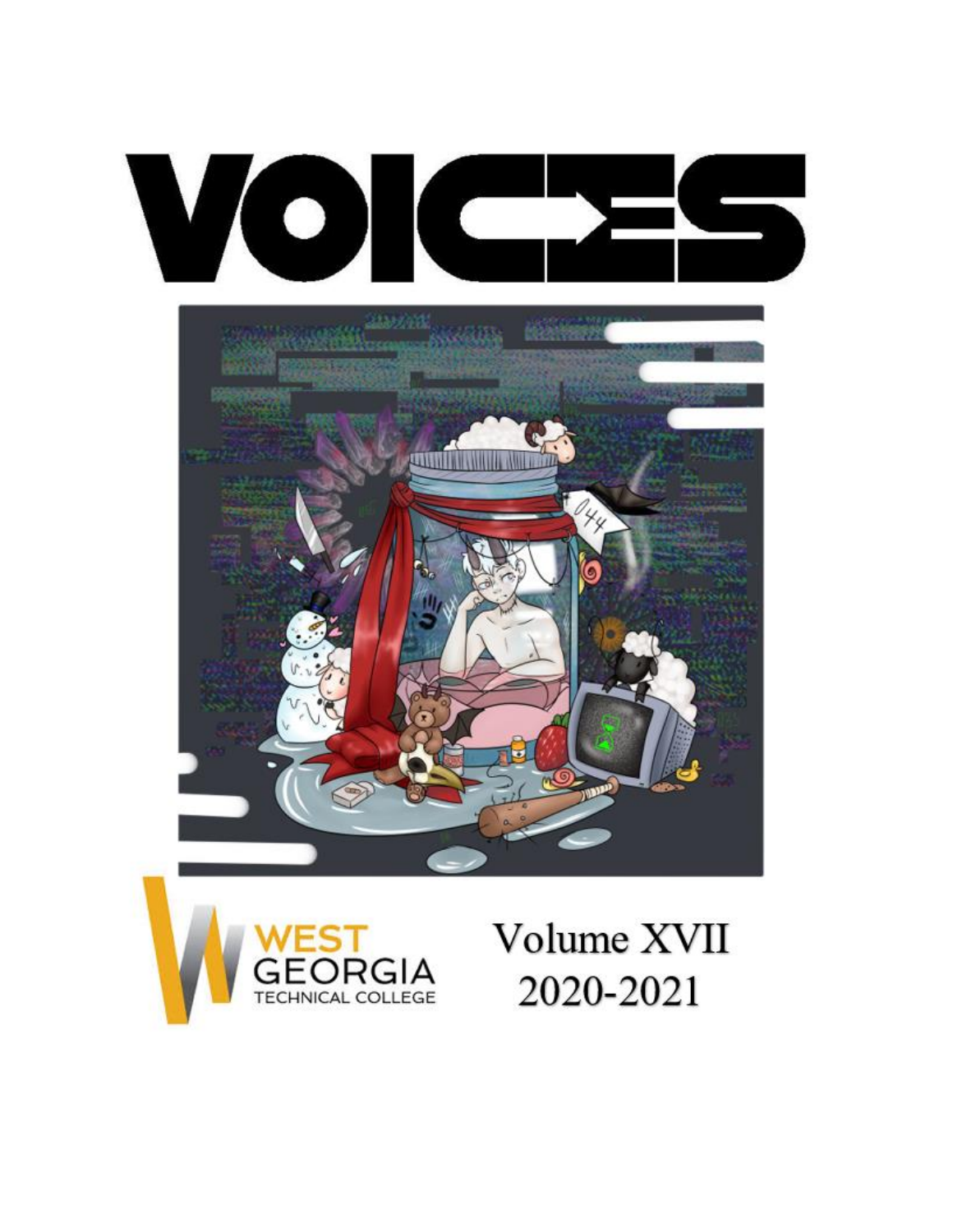# VOIC-

# <span id="page-1-0"></span>The Creative Arts Magazine of West Georgia Technical College

2020-2021 Volume XVII

Student Editors Christine Freeman Anthony Jones Harrison Mason Nicholas Sanchez Marquen Williams

Faculty Editors Crystal Calhoun, Editor-in-Chief Jason Kennedy Jane McClain Margaret Cade

Please find previous volumes as well as submission information and [www.westgatech.edu/student-life/voices](http://www.westgatech.edu/student-life/voices)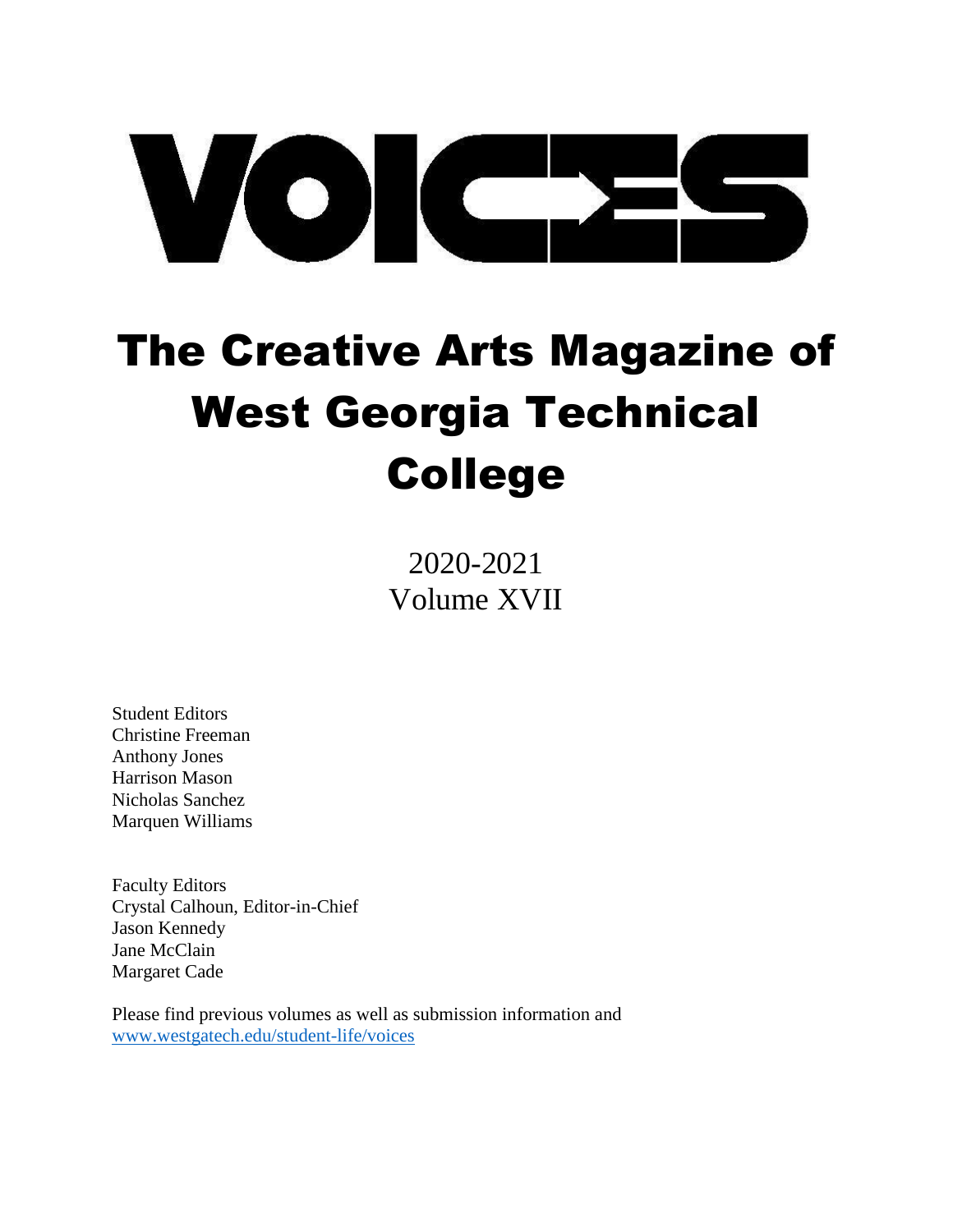West Georgia Technical College publishes *VOICES* annually. The magazine seeks to showcase the best examples of the creative spirit that is alive and well at WGTC. While the college encourages submissions from students, faculty, staff, and others specified in the submission guidelines, submission does not guarantee publication. While the magazine wishes to represent the diversity of the college, Selections are made by blind selection without regard to any identifying information about the individual contributors. *VOICES* retains the copyrights to all materials and non-exclusive rights to publish all works in any format. All material is copyrighted to protect WGTC and to exclude others from republishing contributors' works without their permissions. However, all contributors retain the rights to their own works and the rights to publish their submissions elsewhere.

All opinions expressed represent the opinions of the individual contributors, not the opinions of *VOICES*, the editors, or WGTC.

#### Special Thanks

The editors wish to thank President Dr. Scott Rule in the administration of WGTC. Our thanks also go to the students, staff, and faculty of WGTC for their support. Specific thanks go to the Office of Student Life, Melinda Hofius, Latoya Cotton, Brian Barkley, Dr. Kelly Steed, Ben Chambers, the Library staff on all campuses, the WGTC purchasing staff, the WGTC Maintenance Staff, and everyone's families, friends, and personal support structures.

> Cover Art: "Radio Sheep" by Lydia Robida Drawing 1<sup>st</sup> Place Winner in the 2019-2010 Art Exhibit.

All work appears in its original form with minimal editing.

West Georgia Technical College is a unit of the Technical College System of Georgia.

As set forth in its student catalog, West Georgia Technical College does not discriminate on the basis of race, color, creed, national or ethnic origin, gender, religion, disability, age, political affiliation or belief, veteran status, or citizenship status (except in those special circumstances permitted or mandated by law). Equity (Title IX) coordinator is V.P. of Student Affairs, ADA (Section 504) coordinator is V.P. of Administrative Services. Both are located at 401 Adamson Square, Carrollton, Georgia. 678.664.0400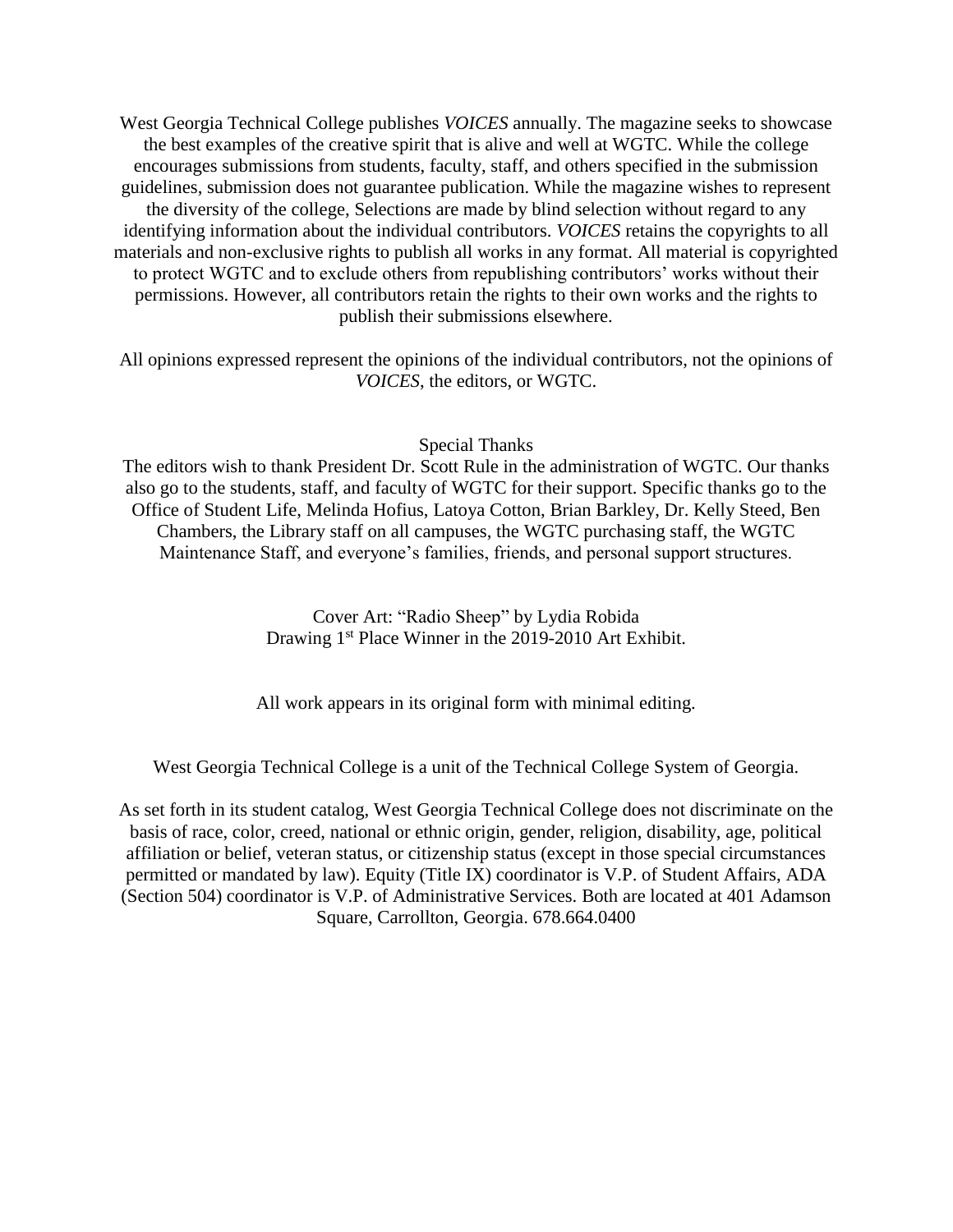# **Table of Contents**

| The Creative Arts Magazine of West Georgia Technical College  2 |  |
|-----------------------------------------------------------------|--|
|                                                                 |  |
|                                                                 |  |
|                                                                 |  |
|                                                                 |  |
|                                                                 |  |
|                                                                 |  |
|                                                                 |  |
|                                                                 |  |
|                                                                 |  |
|                                                                 |  |
|                                                                 |  |
|                                                                 |  |
|                                                                 |  |
|                                                                 |  |
|                                                                 |  |
|                                                                 |  |
|                                                                 |  |
|                                                                 |  |
|                                                                 |  |
|                                                                 |  |
|                                                                 |  |
|                                                                 |  |
|                                                                 |  |
|                                                                 |  |
|                                                                 |  |
|                                                                 |  |
|                                                                 |  |
|                                                                 |  |
|                                                                 |  |
|                                                                 |  |
|                                                                 |  |
|                                                                 |  |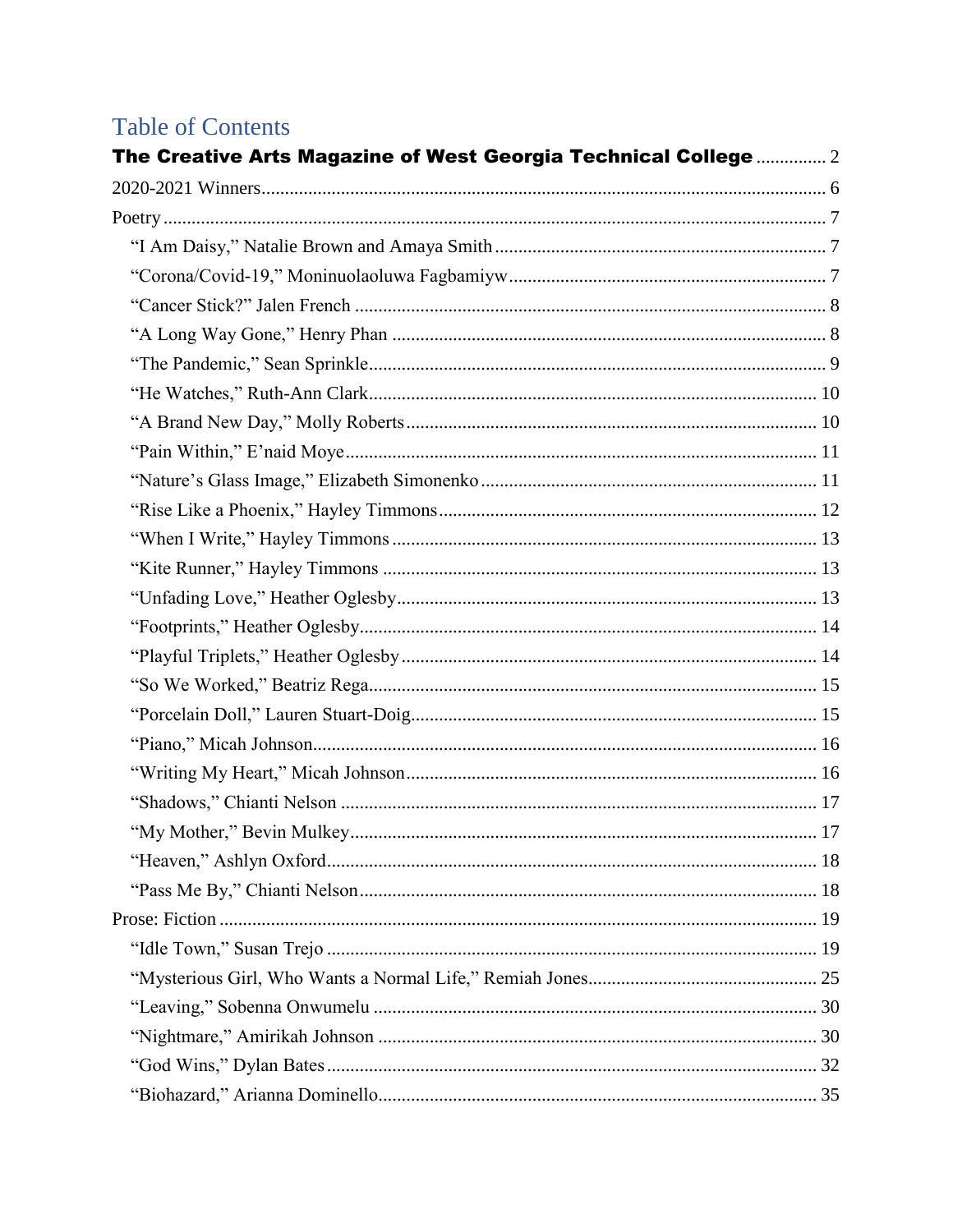| "The Effects of Excessive Cellphone Use in Relation to Teenager Sleep Deprivation," Samuel |  |
|--------------------------------------------------------------------------------------------|--|
|                                                                                            |  |
|                                                                                            |  |
|                                                                                            |  |
|                                                                                            |  |
|                                                                                            |  |
| "Religious controversies of the 16th and 17th century of Europe," Celeste Smalls 54        |  |
|                                                                                            |  |
|                                                                                            |  |
| "Effects of a Gender Concentrated Society on Women," Kassandra Gallegos 59                 |  |
|                                                                                            |  |
|                                                                                            |  |
|                                                                                            |  |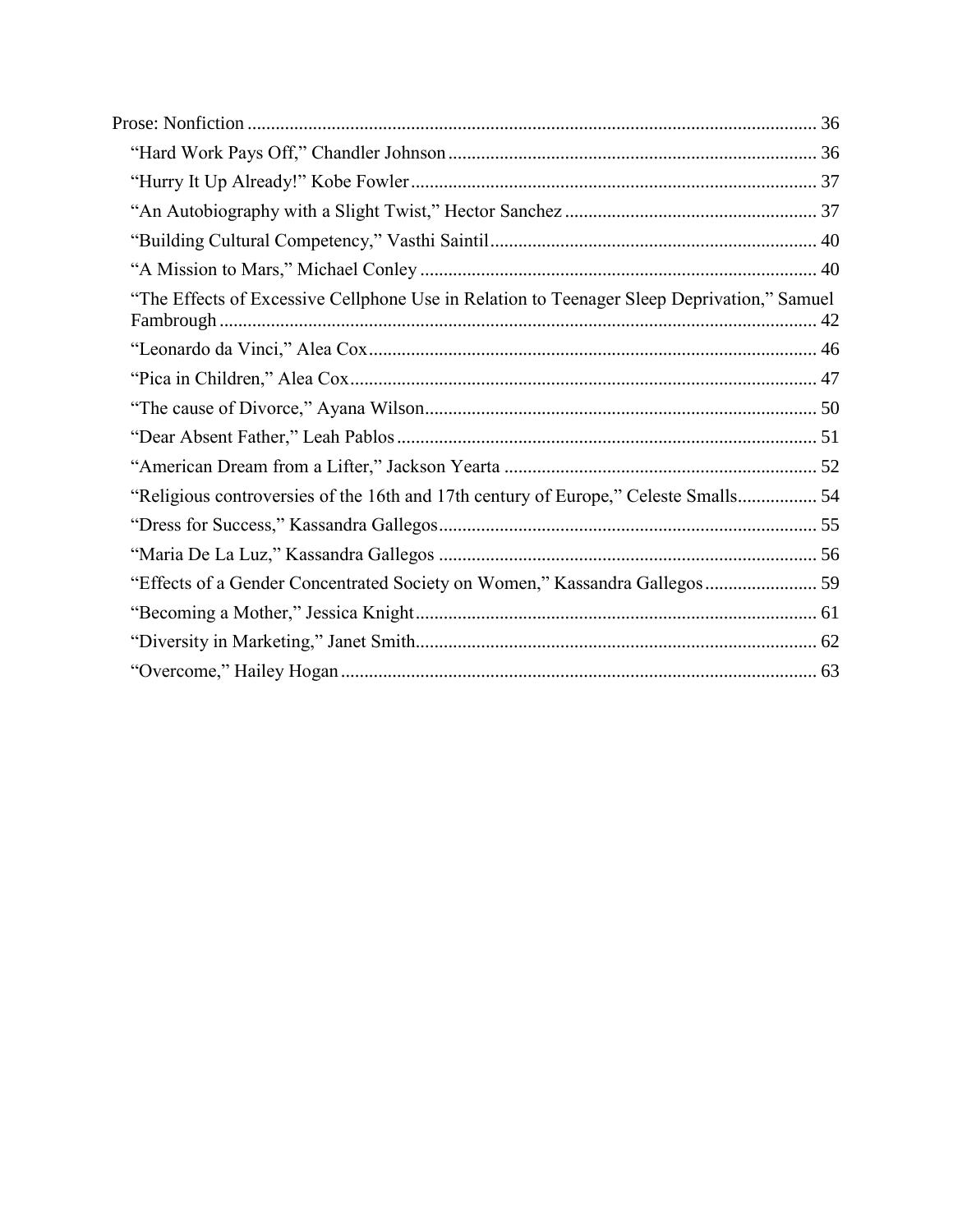# <span id="page-5-0"></span>2020-2021 Winners

# Poetry

1 st Place Lauren Stuart-Doig: "Porcelain Doll" 2<sup>nd</sup> Place Heather Oglesby: "Footprints" 3 rd Place E'naid Moye: "Pain Within"

Prose: Fiction

1 st Place Susan Trejo: "Idle Town" 2<sup>nd</sup> Place Sobenna Onwumelu: "Leaving" 3 rd Place Remiah Jones: "A Mysterious Girl, Who Wants a Normal Life"

Prose: Nonfiction

1 st Place Alea Cox: "Pica in Children" 2<sup>nd</sup> Place Hector Sanchez: "An Autobiography with a Slight Twist" 3 rd Place Samuel Fambrough: "The Effects of Excessive Cellphone Use in Relation to Teenager Sleep Deprivation"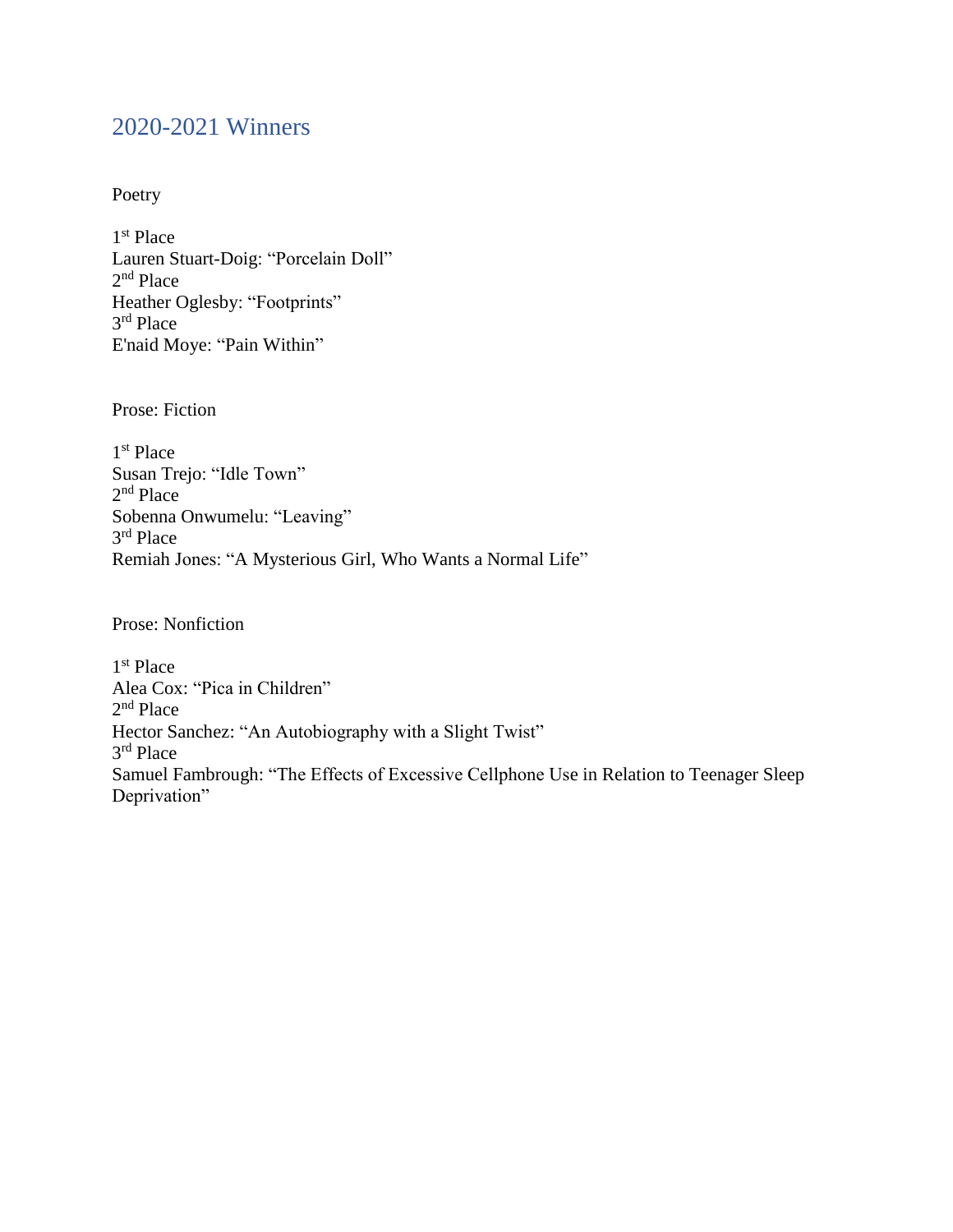# <span id="page-6-0"></span>**Poetry**

# <span id="page-6-1"></span>"I Am Daisy," Natalie Brown and Amaya Smith

I was born and raised from money and power And my parents named me after a flower The riches consumed me and told me who to be I followed this until I met Gatsby I had fallen in love But our love was so grim As to be with the poor Is nothing but sin So, I married another With diamonds and gold And though I tried The relationship felt so cold Oh, how I miss my poor fellow Who became a distant rainbow He was referred to as great But for him and I It was too late I tried to be with him In the dark of the night Then secretly held each other Until the morning light But then my true love faded When he was found in a pool breathless Oh, how could this be This misfortune was not anticipated Now I must move on To the life I had once had With a man who is drab I have killed my true love in more ways that can be counted For this I must suffer a lifetime of forever being doubted.

## <span id="page-6-2"></span>"Corona/Covid-19," Moninuolaoluwa Fagbamiyw

Pandemic, we were unprepared Pandemic, you quickly spread through the air Pandemic, we acted too slow Pandemic, and allowed you to grow Pandemic, for some you caught them at the right time Pandemic, for most you caught them while they were blind Pandemic, for some it is too late Pandemic, for most we underestimate Pandemic, many are grieving their loved ones Pandemic, this is not fun Pandemic, the world never expected this time of crisis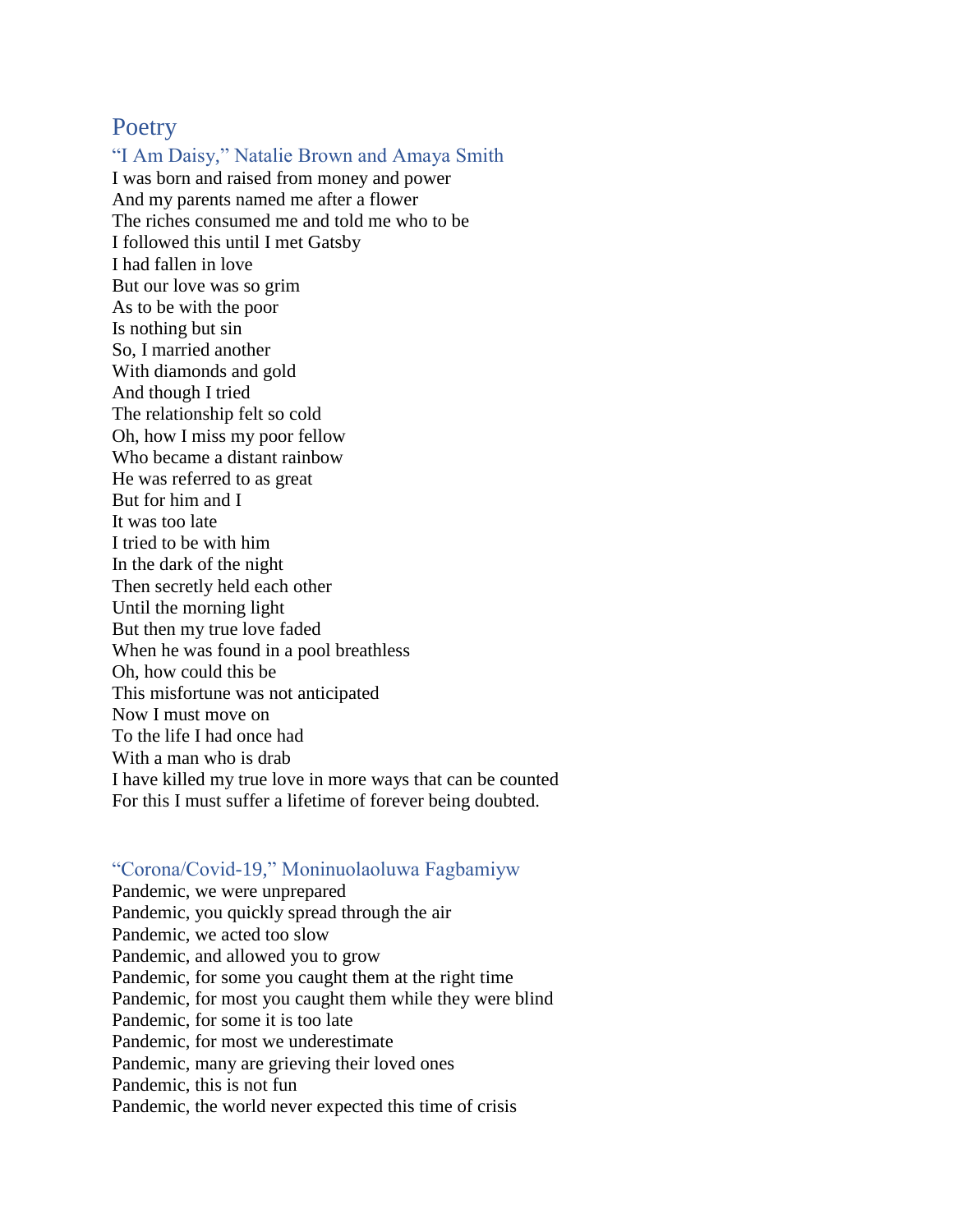Pandemic, we all want to go back to a time of bliss Pandemic, our head officials are not on the same page Pandemic, many might begin to rage Pandemic, this could have all been foreseen Pandemic, may we never repeat this time of history

# <span id="page-7-0"></span>"Cancer Stick?" Jalen French

I'm a Cigarette You can smoke me when your down You can have me when you first wake up And before you go to sleep I don't care if I smell like trash

Commercials makes me look bad They say I cause cancer but who cares It's worth the buzz you get The government taxes you for getting me But that's nothing to you

Who said you need clean lungs? Once you're hooked It's hard for you to leave me You don't need to leave anyway I'm like your favorite ex

Just light me And let me take over Your favorite celebrity does it Don't feel left out Join the crew

# <span id="page-7-1"></span>"A Long Way Gone," Henry Phan

Back in his home country of Sierra Leone In a flash everything went wrong He was just on his way to his grandmothers House That's when everything came tumbling down

His parents got a divorce but now This event had left a bigger scar In order to cope he listened to rap Just to get his happiness back

It was hard to live like this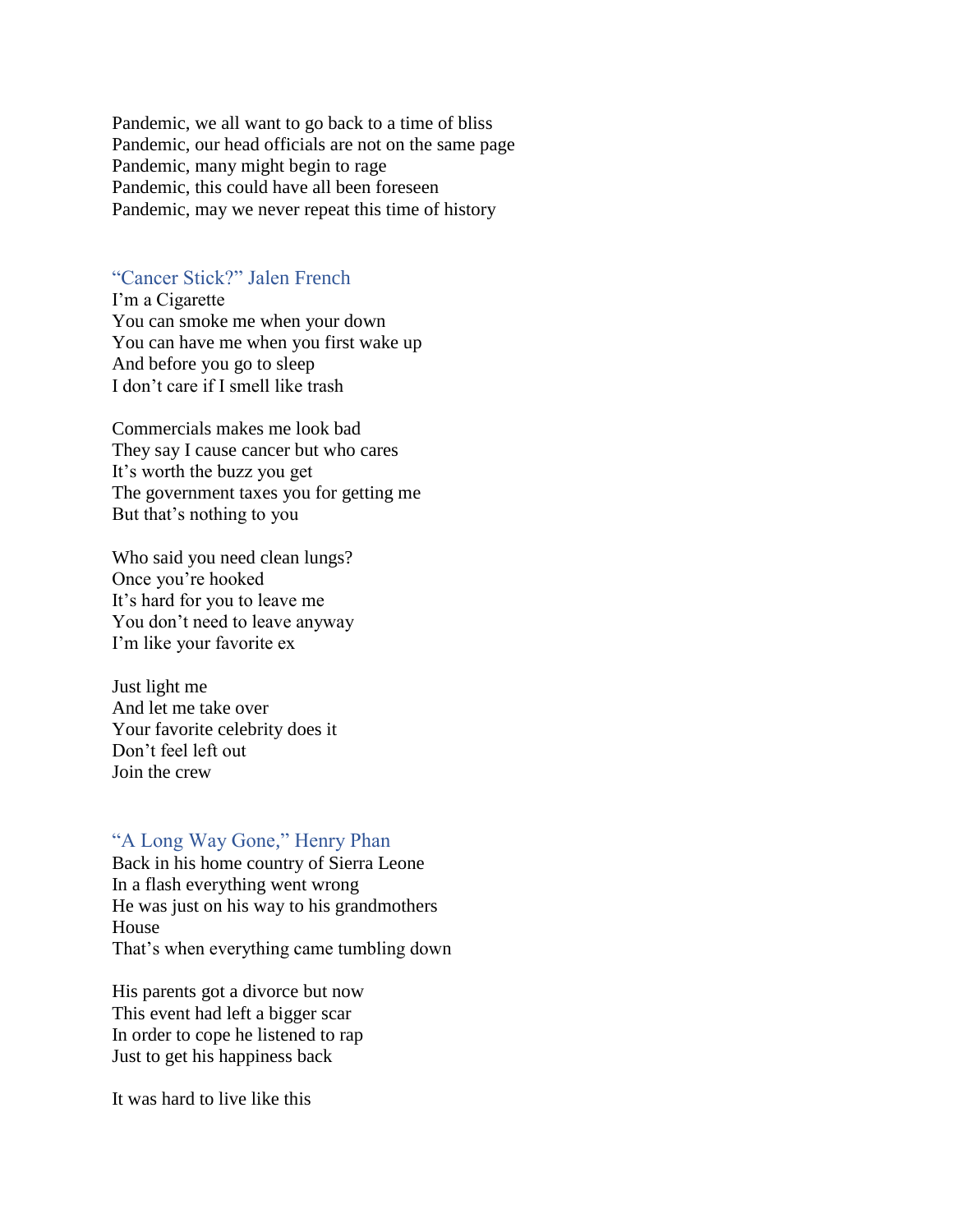Running and running Never knowing what your next meal is

Or even if you'll to see the next day It was all just so hard to say Traveling through the forest Night after night Hardly getting any food Not even a bite

Village to village Day after Day Nothing would ever be the same Losing his family in the war was Rough Joining the war was rough and tough

But after all of the hardships there was a ray Of hope Meeting ester The nurse who was supposed to help him cope And understand him as a bigger sister

Going through another journey Traveling to France and led through the Rough times he made it. Lauren adopted him and he was Moving to America

His life was looking a little less grim But exciting He'll never forget the pain or the Hardships but now he lives the better life When a new family.

# <span id="page-8-0"></span>"The Pandemic," Sean Sprinkle

I awoke to a feeling of solitude and dread, there a zombie lying alone upon his bed, for the bees no longer buzz nor do the birds sing, it feels as though I have no motive to do anything, the streets are stranded and markets a hollow shell, seems like the world has gone to hell, disease steals the lives of the short-winded, like a thief in the night, In this time of darkness, I can hardly see the light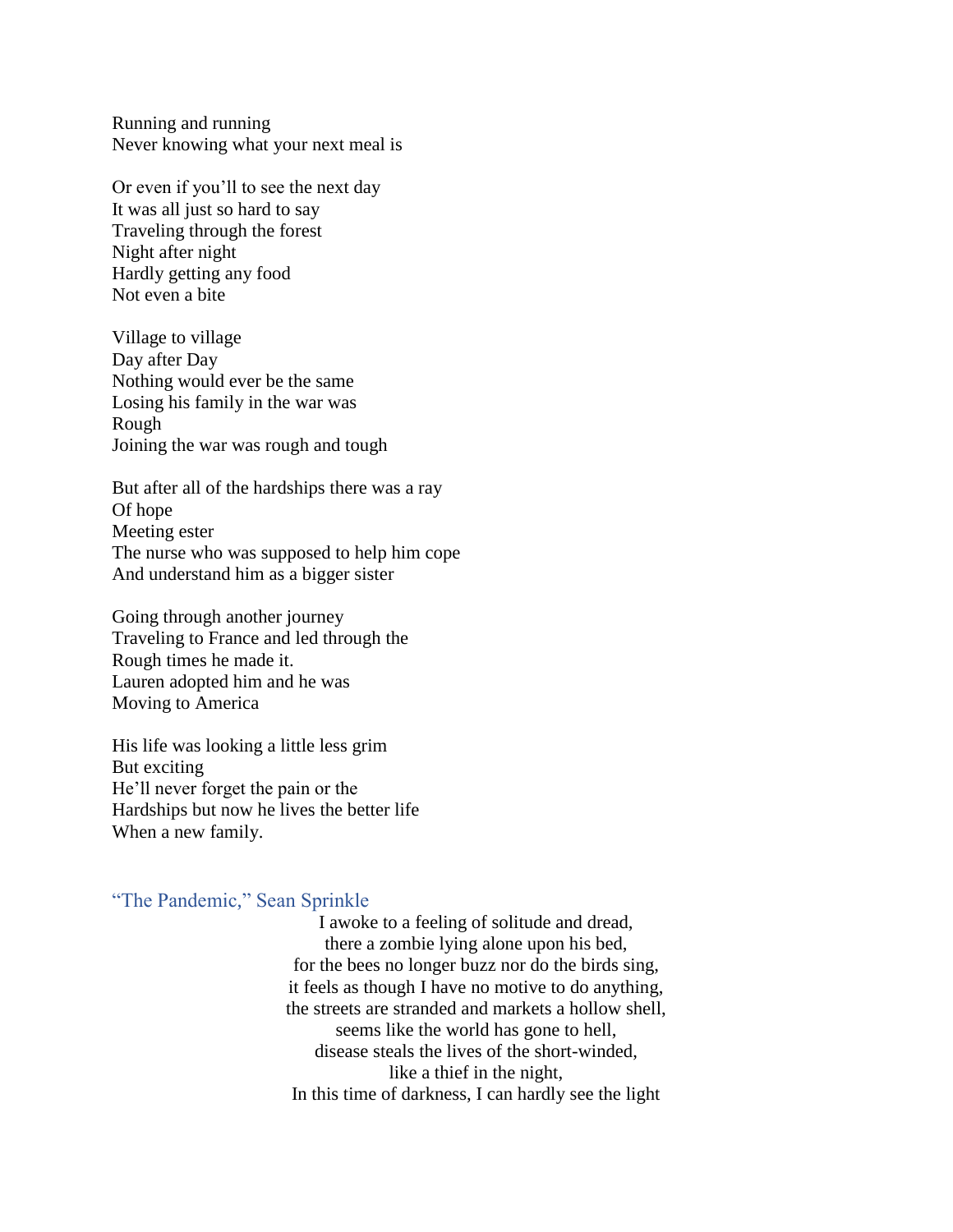# <span id="page-9-0"></span>"He Watches," Ruth-Ann Clark

Alone as I am, independent. The world at my fingertips, like heavy rain. Such a weight of responsibility, I will take it. I will run, to live is to love. Loving can't live, until we make a choice. A step into the puddles of love, immersed in care and joy.

The leaves move, with the wind. How it soothes, through the light of the sun. They cut, their branches run. When the sun rose that morning, I knew. That a struggle was nothing, compared to my awe in you. My lord as he watches I pray quietly. That he keeps me safe, and warm, under his wings.

# <span id="page-9-1"></span>"A Brand New Day," Molly Roberts

A brand new day. The memories

We made shall always stay. We dive deep down

In search of a place to lay. Our dreary heads where all the

past days play. Some we wish would just stay at bay. Let

My path follow the right way. Life would be better if we could

Get rid of all the grey. Line the skies with an array of red and orange.

Let the sea be drowned by the deepest of blues. In the middle where they meet make it clash

| with     | pea     | ce           | My days |      |     |
|----------|---------|--------------|---------|------|-----|
|          | Are not |              |         |      |     |
| numbered |         | instead      | chosen  |      | not |
|          | by      | me           | but     | by   |     |
|          | H       | p ens<br>a p | ta      | nce. |     |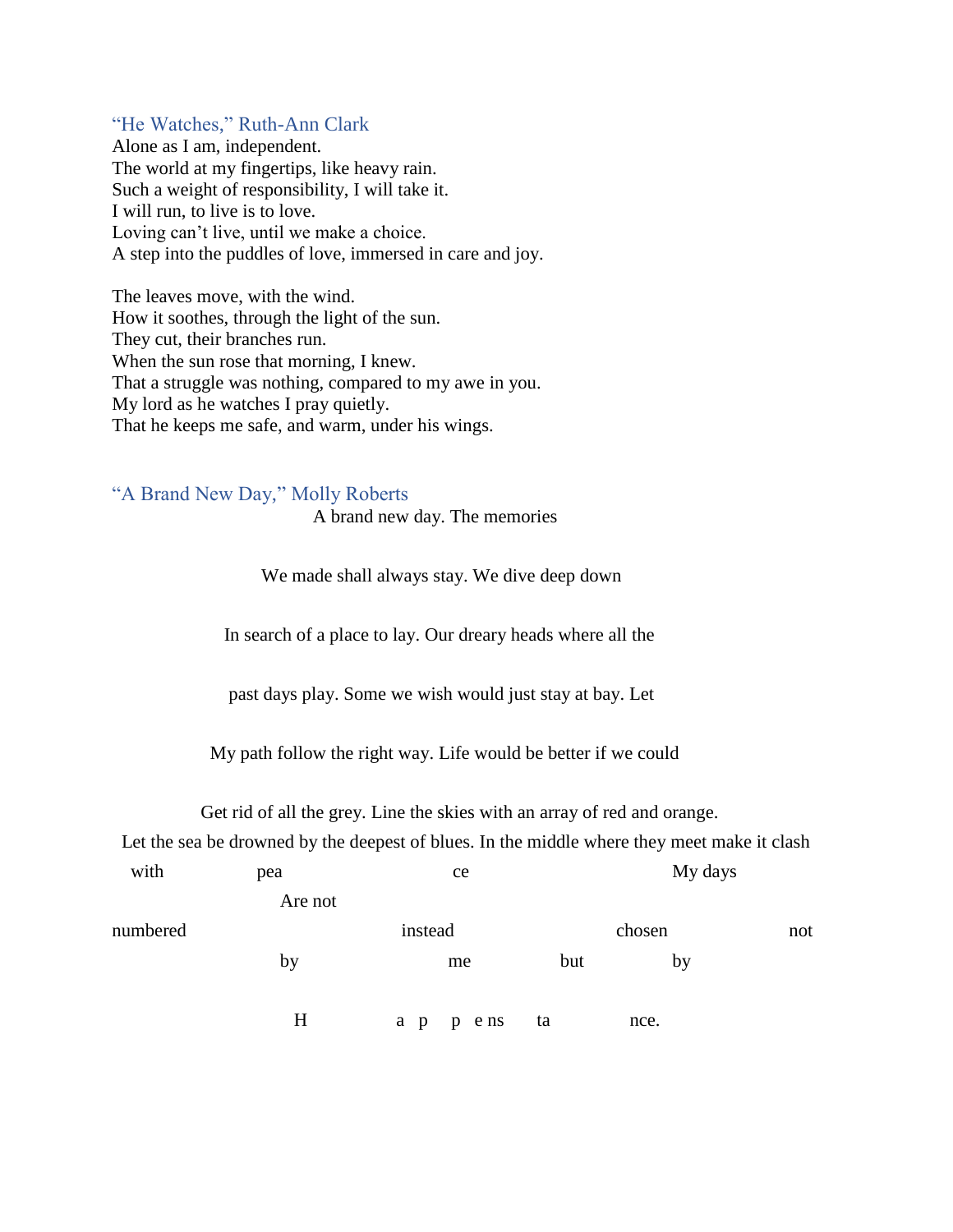# <span id="page-10-0"></span>"Pain Within," E'naid Moye

Pain run deep in the veins of most You can't see it but you can most definitely feel it Heart, body, soul To much pain to hold...... Inside.......

We hurt one another with words We kill one another with weapons The after affect of our actions, we never know what happens. Pain is never just in that one person, it is passed along. That person become a conversion Transforming from strong to weak we break them down with the weapons we use or the words we speak.

Tears on the pillow at night Blood from that deadly fight Pain in so many ways to where there is no light Lift up our brothers and sisters Love ourselves from within The only way we stop the pain and suffering is if we all win We have too much to gain Please, I can't handle no more pain

# <span id="page-10-1"></span>"Nature's Glass Image," Elizabeth Simonenko

The tree's leaves began to bloom again the birds began to chirp their sweet tunes. The afternoon sun rays reflected off the broad lake. It made the water sparkle, and twinkle like stars in the sky.

Grass was greener All the weeds were plucked and the smell of dewdrops filled the air. Spring has officially sprung.

With the lake's warm waters and the beautiful late sunset. The clocks were now turned back. Golden hour lasted longer, the breeze at night felt fresher.

The cotton candy clouds smiled back at us; the sky was so blue. The chirping of crickets filled the air, this sound is so beautiful to fall asleep to. You can finally open your windows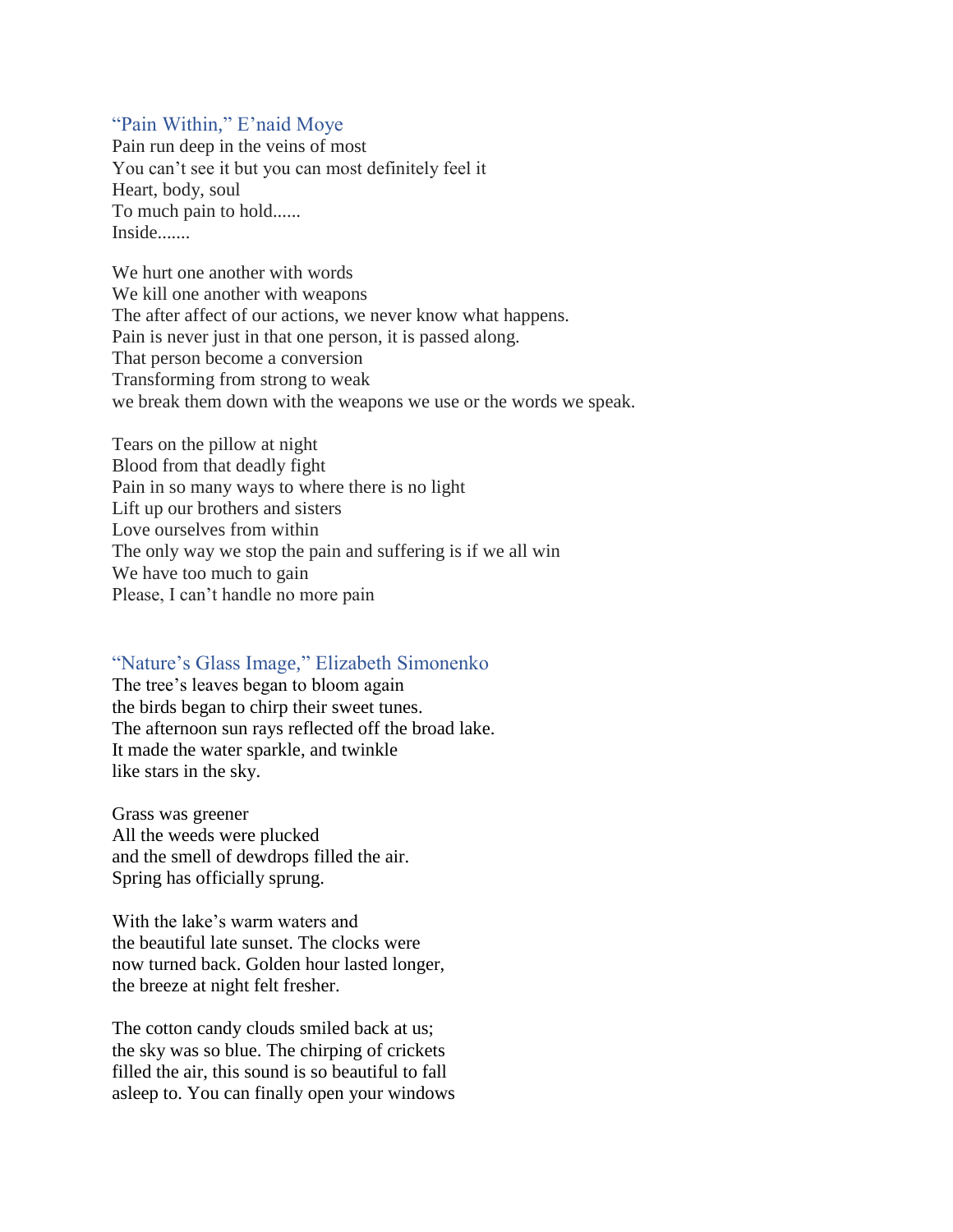again, and smell the fresh air. Morning light shines through the kitchen. You can see and hear the bumblebees buzz outside your window. You can see the bird's shadows on your kitchen floor as they fly by.

Look at the bark, all the different patterns with no specific order. Wandering through the woods is like going into a neverland, but this neverland is real. The trees stand 20 feet high, the blue sky tries to poke through them. Dead leaves crunch beneath your feet and you're surrounded only by sounds of nature.

It's like the trees are fishing for compliments. The way their leaves dance for everyone to see. Or the way they stood tall and surrounded the everything on the Earth. They were nature's best friend. The outside image was beginning to change, somewhat like glass.

# <span id="page-11-0"></span>"Rise Like a Phoenix," Hayley Timmons

I will rise like a phoenix Bursting through the flames I'll fight through the pain Until you all know my name

I'll rise like a phoenix From my path I won't stray I'll choose to move forward Through storms raging gray

I'll rise like a phoenix My feet will leave the ground I'll leave this world of mine Better than I found

I'll rise like a phoenix Can you hear my war cry? I won't ever stop trying Until the day that I die.

I'll rise like a phoenix One whose brave and wise Even If you don't believe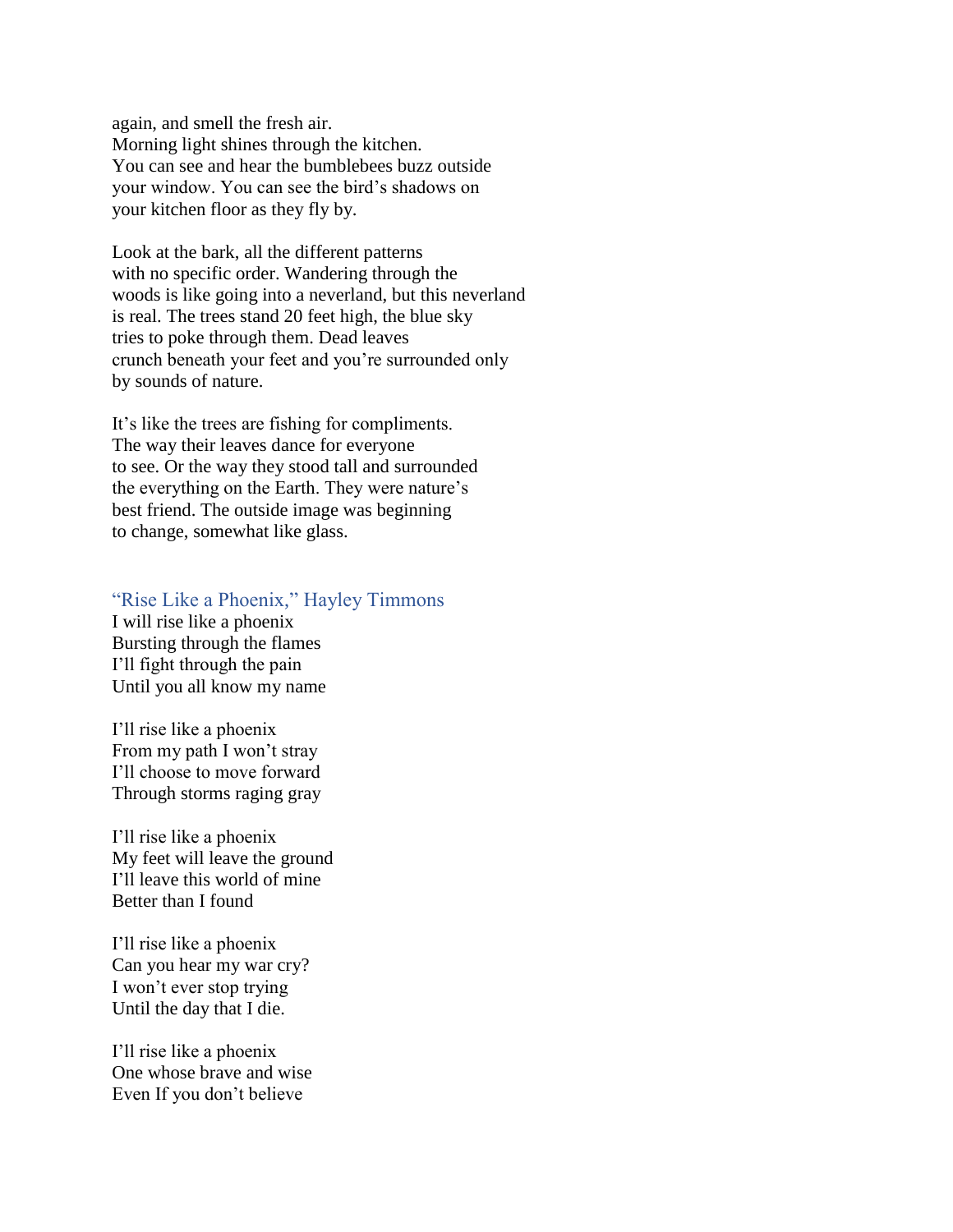I still will rise.

# <span id="page-12-0"></span>"When I Write," Hayley Timmons

When I write my mind is quiet The only words flow through my pen. Thoughts knock upon the door But I do not have to let them in

My mind can be so defiant The fear walks on my skin But when I write my mind is quiet The only words flow through my pen.

# <span id="page-12-1"></span>"Kite Runner," Hayley Timmons

Life is like a kite Soaring high above the trees It might fly out of sight But it will never really be free

Its tail is bound with twine Its bones are wrapped in silk Weighing down its brittle spine Through others pain and guilt

But let a runner grab her wing And watch as she begins to fly She will forget about her string And again, she will touch the sky

For this kite knows no bounds Even though she is tethered With help she will rise from the ground And they will both be free together.

<span id="page-12-2"></span>"Unfading Love," Heather Oglesby

I never knew how much I would love you, Those first few months worrying, Worrying if something would happen, Could not wait to meet you, Meet you with love, happiness, and nerves, That sixth month got here, Here to tell us that you were coming,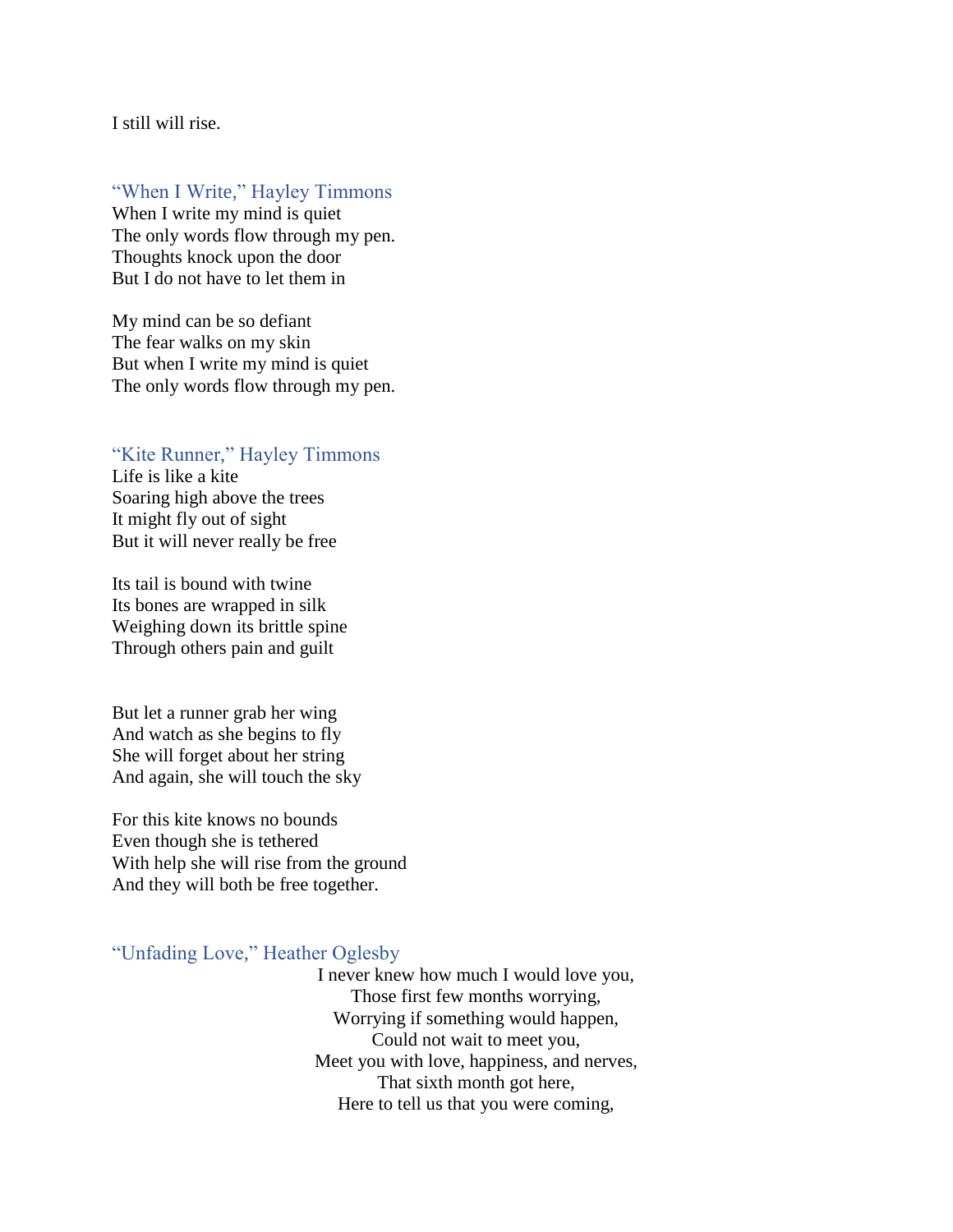Coming to meet your parents, Laying there in the hospital waiting, Waiting for the doctors to tell us what is going on, They rushed me into surgery, Surgery that we did not know the outcome, An outcome we did not expect, As I had you, I loved you from the start, As your daddy held you in his arms, Rushing you away, Away to save you, Then as you pass in your father's arms, He looks and tells you he loves you, We both do not know what happened, One thing we do know is, Is that we will love you forever and always!

# <span id="page-13-0"></span>"Footprints," Heather Oglesby

As I held you for the first time, Seeing your beautiful face, Seeing how perfect you where, Your hands and feet so tiny, As your daddy held you, I could see the love he has for you, Also sorrow, Because this would be the only time, We got to spend it with you, Having to let you go, Not being able to bring you home, To never seeing you again, But only in our memories, You may have been small, But you left something big in our hearts, Your tiny footprints will forever be with us.

<span id="page-13-1"></span>"Playful Triplets," Heather Oglesby

As I sit in my chair, I see a great big ball of fur, Not just one or two, but three, Running around, Knocking things over, Having fun, The triplet kittens, As one jumps in the air,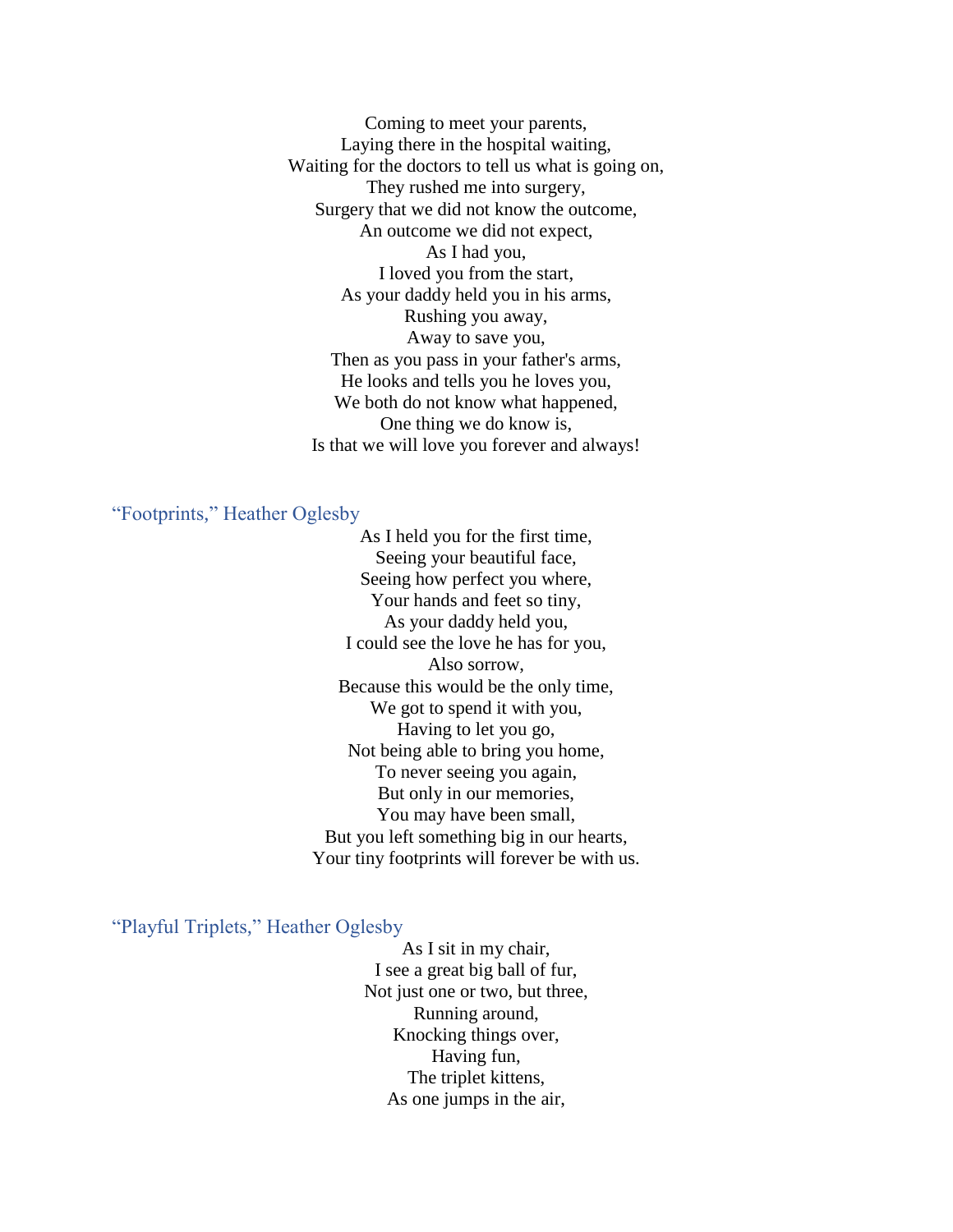The other slides across the floor, The third laying in the sun, Always happy and energetic, They snuggle between your legs at night, Keeping warm and building energy, Never knowing what's going to happen, So loving and soft, The triplet kittens are always there, Running around.

## <span id="page-14-0"></span>"So We Worked," Beatriz Rega

With our hopes we left all we had known at our backs So our children could know chances we never had We used hands, not our words, in a language unknown And worked double the shifts before going home Decades passed as we learned the term "payment-in-lieu" A "vacation" nothing more than a word that we knew As our children slept safely we counted our blessings Knowing hard work pays off, sacrificies are worth making Then the Covid-19 Pandemic surfaced Our new country was in need of our essential service So we worked and we prayed until one day it came And out lives were the prices we paid for our way

# <span id="page-14-1"></span>"Porcelain Doll," Lauren Stuart-Doig

She sits alone upon a shelf She's so special it can't be helped Lips made of rose porcelain eyes made of glass The face of " perfect" angel like lass So afraid of a rip or a crack or a tear that to take her down and love her would be unfair She knows being loved requires some risk The risk of getting broken beyond what can be fixed She'd rather be broken and know a true love Then be handled with unbreakable special kid gloves She wants to be hugged and loved right the way other less special less breakable ones might Yes being loved can be messy and tough but a doll being loved from a shelf's not enough So love me till I'm tattered, scuffed, dirty and worn Because being loved on a shelf is not what I was made for Take me down from the shelf my heart and arms are wide open But What do you do when the doll's the one not afraid to be broken?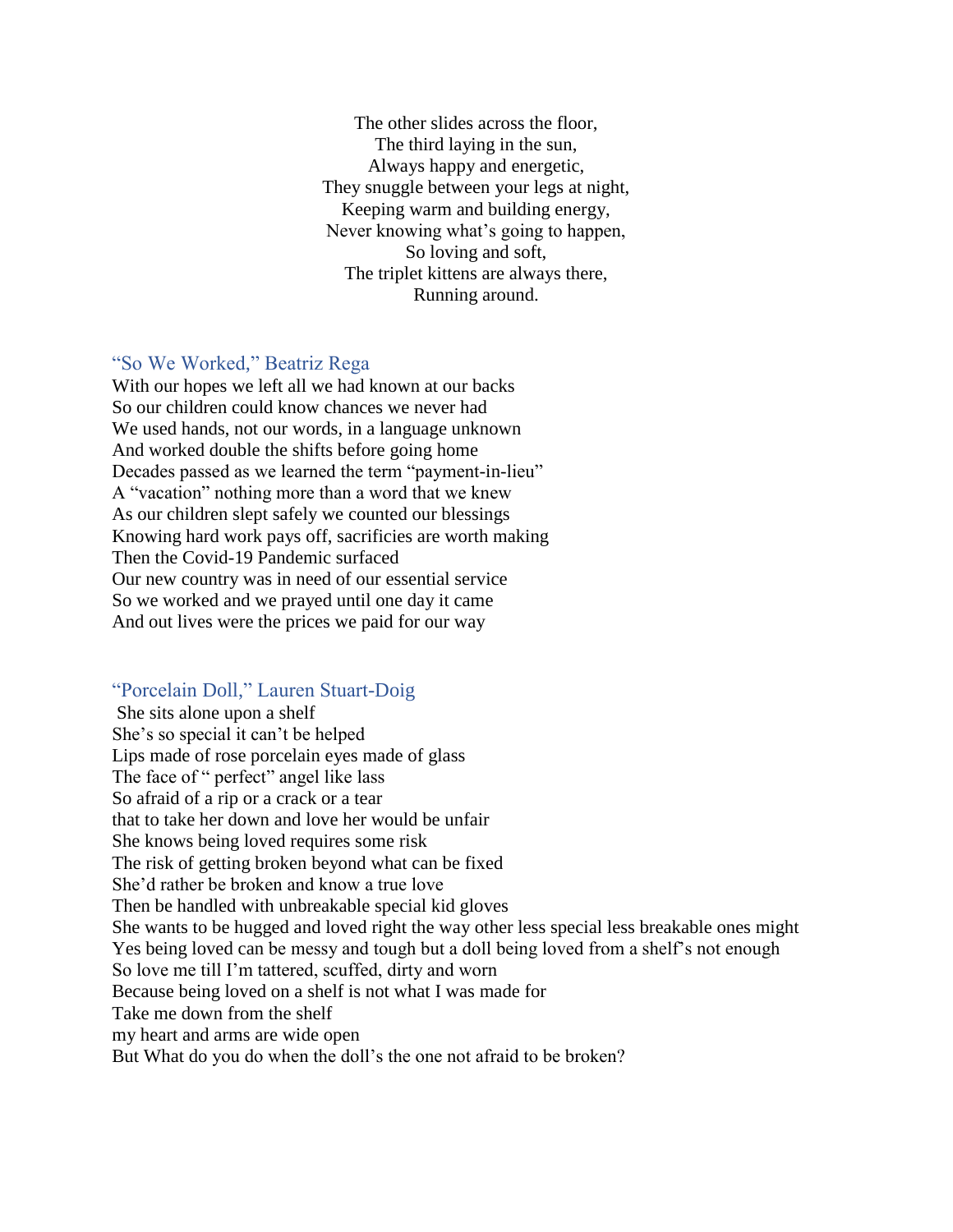# <span id="page-15-0"></span>"Piano," Micah Johnson

It looks like the keys are calling, Beggin' me to play a tune. I love the sound, can't read the nots, And the keys are white as the moon. The sound so smooth and strong Yet oh so calm and deep, With every note and every sound, Can lull me right to sleep. I'm not very good at much, But these songs I am given, As a gift, I'll ever clutch, Til' the day I reach Heaven. When I gave my life to him It seems my gift has grown. God gave this gift for me to reach.t The lost and the alone. The notes I play, the songs I write, Give glory to God on high. He gave this give to be a light, For He knows where my heart lies.

## <span id="page-15-1"></span>"Writing My Heart," Micah Johnson

If I could write a song To change someone's mind. If I could write a poem Or try to be kind. If I could pick out the music To all the songs I know If I could write my own music Who would I show? These words come from my heart, To lift people up Though it can tear apart, I don't know when it's enough. If I could write the best song in the world I don't want you to think that I'm just some little girl. A song to change your heart and mind at the same time. This song is mine. If I could play A song everyone loves. Play something beautiful, As peaceful as a dove. Or tell them, there is a God above. Who shows His love...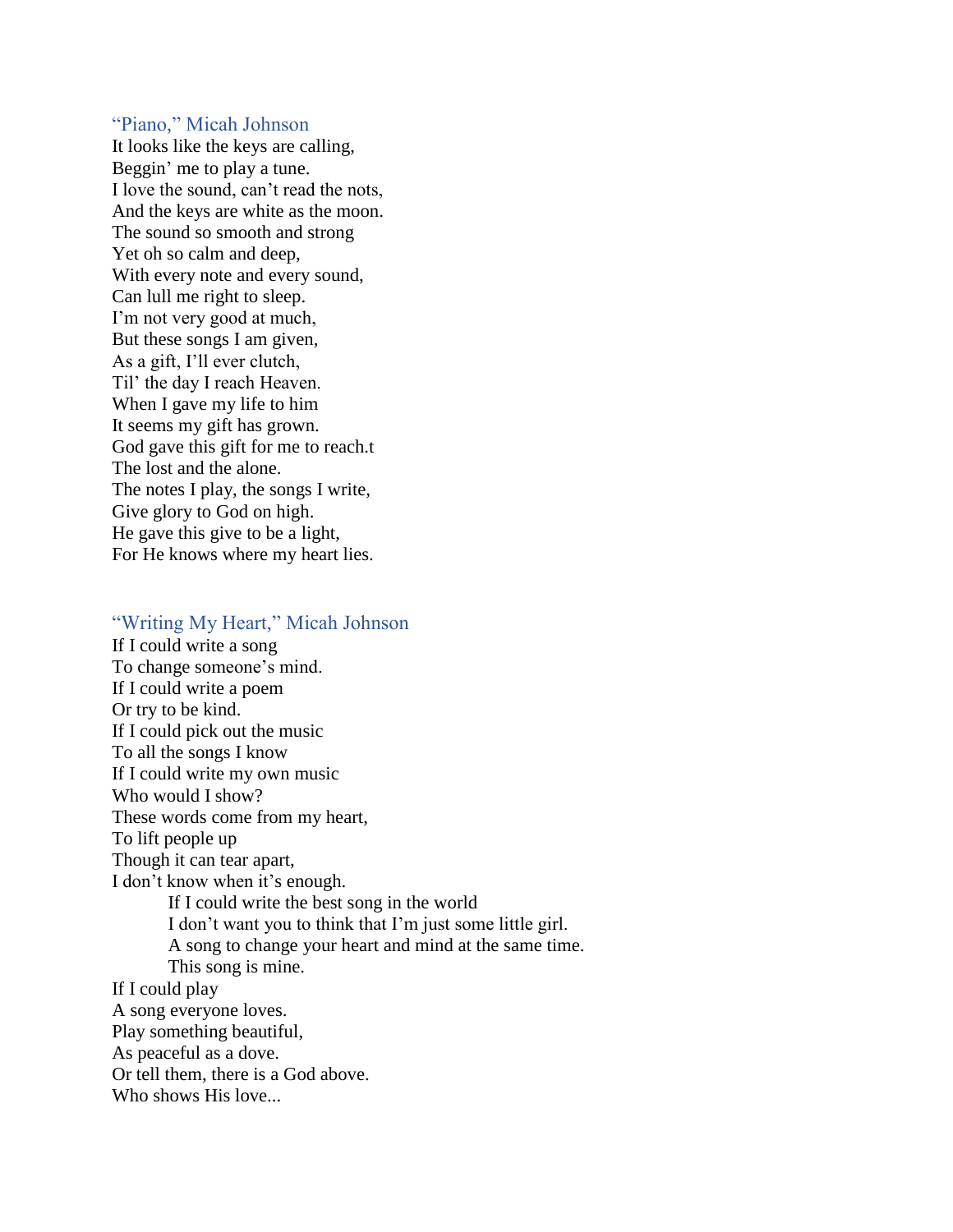I don't want you to think I'm just some little girl. I'm writing my heart, so I can show the world.

# <span id="page-16-0"></span>"Shadows," Chianti Nelson

Shadows, overtaking me, keeping me hostage, don't want to let me go. The fear, the pain, feeling like I'm going insane. Darkness, no longer seems the light, inviting it in, no longer putting up a fight. No longer care, no longer afraid, feeling calm, everything's numb. I close my eyes and let it take over me, as it claims my soul, and my heart grows hard and cold. Feeling like this is where I belong, how I should be, no more emotions, no one can ever hurt me. Built up a wall, won't ever let it fall. Nothing can touch me, no one can ever again hurt me, finally free, trapped inside my own mind, I see you reaching out for me but I continue to decline. I'm finally safe and secure, no more pain to endure. But will I ever let you back in, will the shadows continue to take over or will I let the light back in again. I don't know, I can't say, but the shadows continue to grow each day. I like how it makes me feel, no more getting taken for granted, no more hurt, no more lies, no more tears left to cry. You can't take my meekness for weakness, can no longer let me down, can't break my heart into, this darkness is the best thing I ever found. So I embrace it, continue to let it in my life, maybe some day someone will finally be able to bring back the light. But these shadows, overtaking me, keeping me hostage, continuing to grow, and until I'm able to fight them, I'll never let them go.

# <span id="page-16-1"></span>"My Mother," Bevin Mulkey

My mother is like a Meadow of Dandelions and wildflowers.

Her beauty is wild and natural like the flowers, and the dandelions are all of her wishes that she has made for me and my siblings.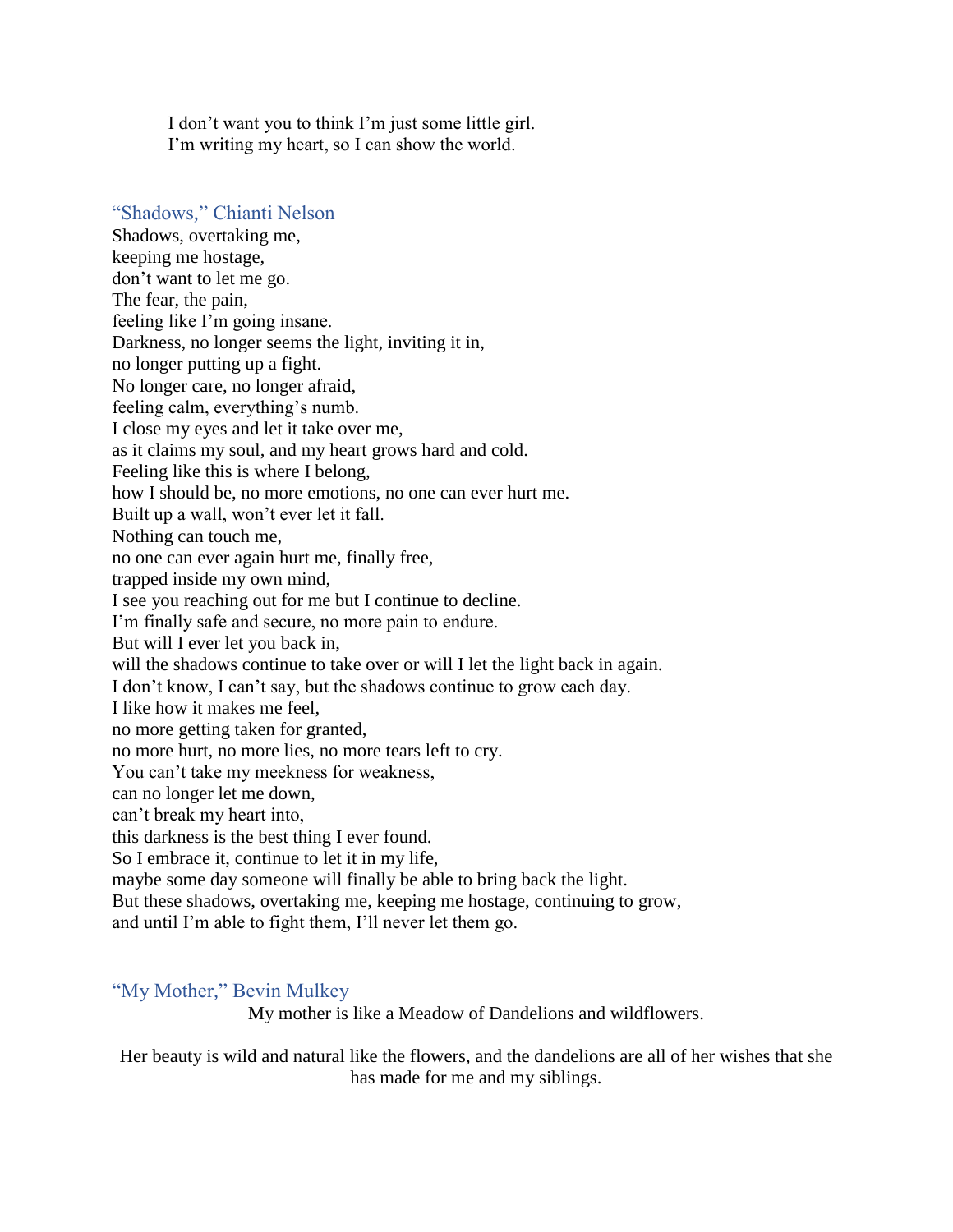In the middle of this meadow is a beautiful weeping willow, filled with love, laughter, and memories.

Sometimes I walk through the meadow, beneath the weeping willow, and it picks me up as if I was a child and kisses and tickles me until I am filled with its love and laughter. It gently sits me down underneath it's shade…..and I feel so protected……and so safe, that I lay there for hours watching the trees tentacles dance in the wind and soak up the warm spring sun. I eventually have to leave this meadow, but I know it's a safe place I can count on to shield me and protect me when I need it.

It's beauty is unforgettable and it's love is endless.

# <span id="page-17-0"></span>"Heaven," Ashlyn Oxford

When you closed your eyes for a final time, A golden heart stopped beating but left a hole in mine. The hurt and pain never really goes away; Just makes me miss you every single day. There is something about walking through life without you here That helps me cherish the memories of you That I hold so dear. When you arrived at the gates of Heaven above; I just Jesus opened his arms and wrapped you in love. Even though I know without you here our lives must go on, It filled my heart when God called you home. For where you are now you'll never fell sadness and pain, But I'll long for the day that I see you again. Grandmama is now an Angel in my heart; Because she lives there, we're never apart.

# <span id="page-17-1"></span>"Pass Me By," Chianti Nelson

Maybe I should take a chance, I'll never know until I try, before this opportunity passes me by. Maybe you are the one, I finally have my true love, the one sent from above. Maybe I should toss away all my fear, and doubt, and have faith that this will work out. Maybe I have experienced enough heartache and pain, and now there will finally be sunshine and no rain. Maybe God sees that I'm ready, that I deserve to be truly happy. Maybe all the hurt from my past had to happen for me to get to this moment, and for me to see, this is exactly what I need.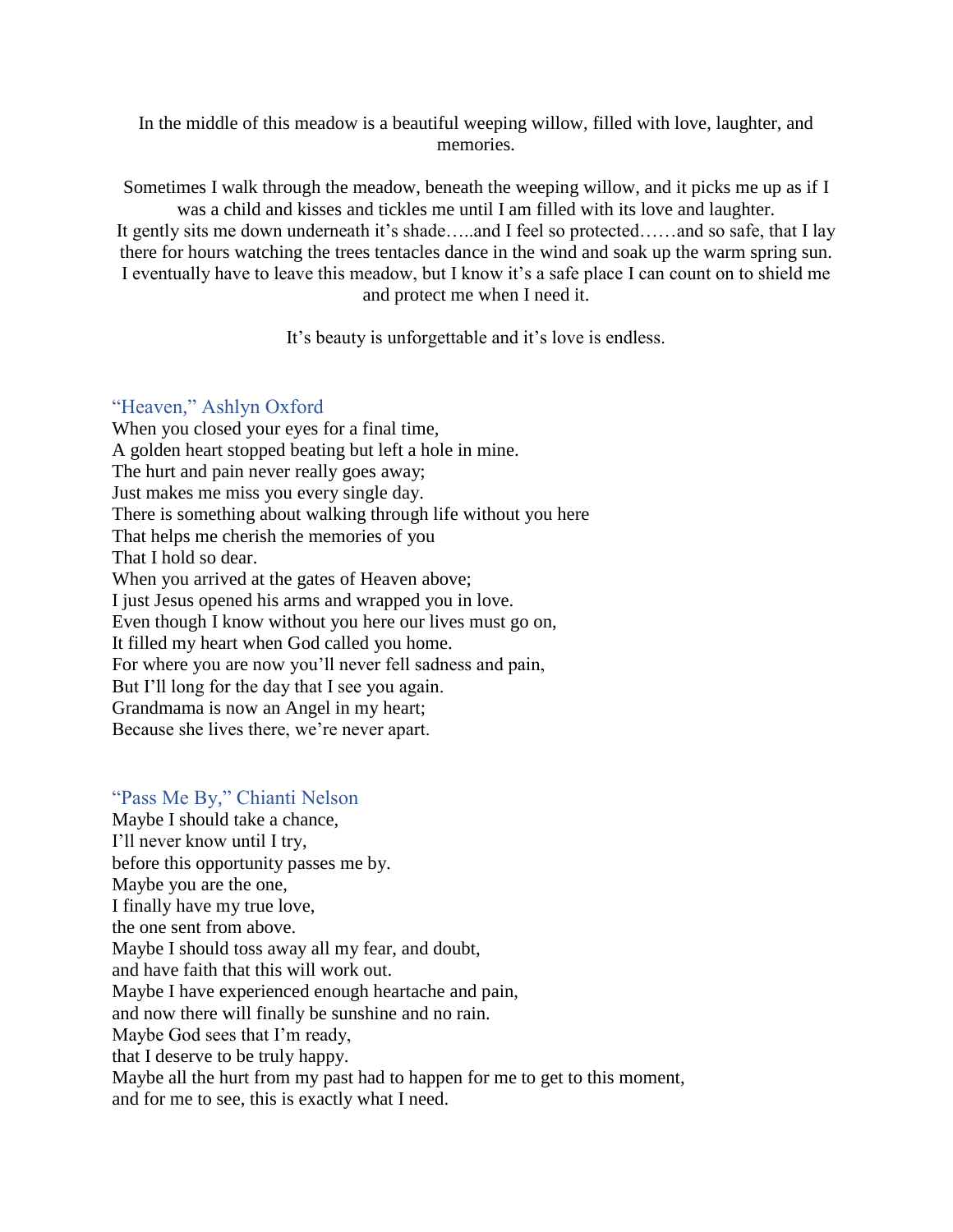Maybe I should take this chance, I'll never know until I truly try, don't want this opportunity to pass me by.

# <span id="page-18-0"></span>Prose: Fiction

# <span id="page-18-1"></span>"Idle Town," Susan Trejo

She woke up at exactly 7 AM, as usual. It was something her body naturally did for as long as she remembered. She got out of her white bed covers and walked over to her closet. She opened it, revealing a series of the same color school uniform: black.

After she changed, she brushed her teeth in her monochrome bathroom. It was just pure black and white. There were no colors in sight. Nothing was colorful in her life. She was just bland.

She walked downstairs, the walls painted white and the photos that hung on the side of the staircase all in black and white. There was no color in their house. It was just emotionless.

She greeted her parents, who were both busy multi-tasking eating and working. She got the usual no answer response she's been getting for the past 15 years of her life. She's 15.

She drank some orange juice and had some toast. Food was the only color in their house. You couldn't change the color of the food. It was just like that naturally. Food, in her opinion, was something magically. It was the only thing that was extraordinary in her life. The colors appeal her and the explosion of different tastes once you ate it just blows her mind. She wishes her life was like that. She wishes her life was an explosion.

She left her home, staring at all houses in her neighborhood. All the houses were built the same. They were all in the same color. Every house had the same front yard, back yard, decor, etc. They were all simple.

When she left her house, so did every other child in the neighborhood at the same time. It was creepy at first, but she got used to it. Everyone did. That was just a part of their routine.

Everyone walked to school. There was no need for transportation in their world. You could just walk everyone and stay in shape. There were no predators because no one has the mindset to do something bizarre like that.

No one.

The teachers stood outside, greeting and smiling at the children as they walked inside. All the students wore the same uniform. All the students had the same bookbag and each grade level carried the same necessary supplies. The teachers all wore the same hairstyles and wore the same smile on their faces. Nothing was out of the ordinary.

She sat in her same seat along with everyone else in her grade. They all sat with their hands together and feet on the floor. No one taught them proper manners. They were just like that naturally. It was almost like they were programmed.

The teacher arrived with a student in her hand. They looked upset, almost frustrated. Everyone's eyes widen at the sight of the boy. He didn't have the same haircut as all the other boys or wore his school uniform the way it should be. He wasn't normal.

"Class, greet a foreign exchange student from the 002 district," the teacher said cheerily. Her voice was so bubbly and happy that it sounded fake. "He will be with us permanently if all goes well."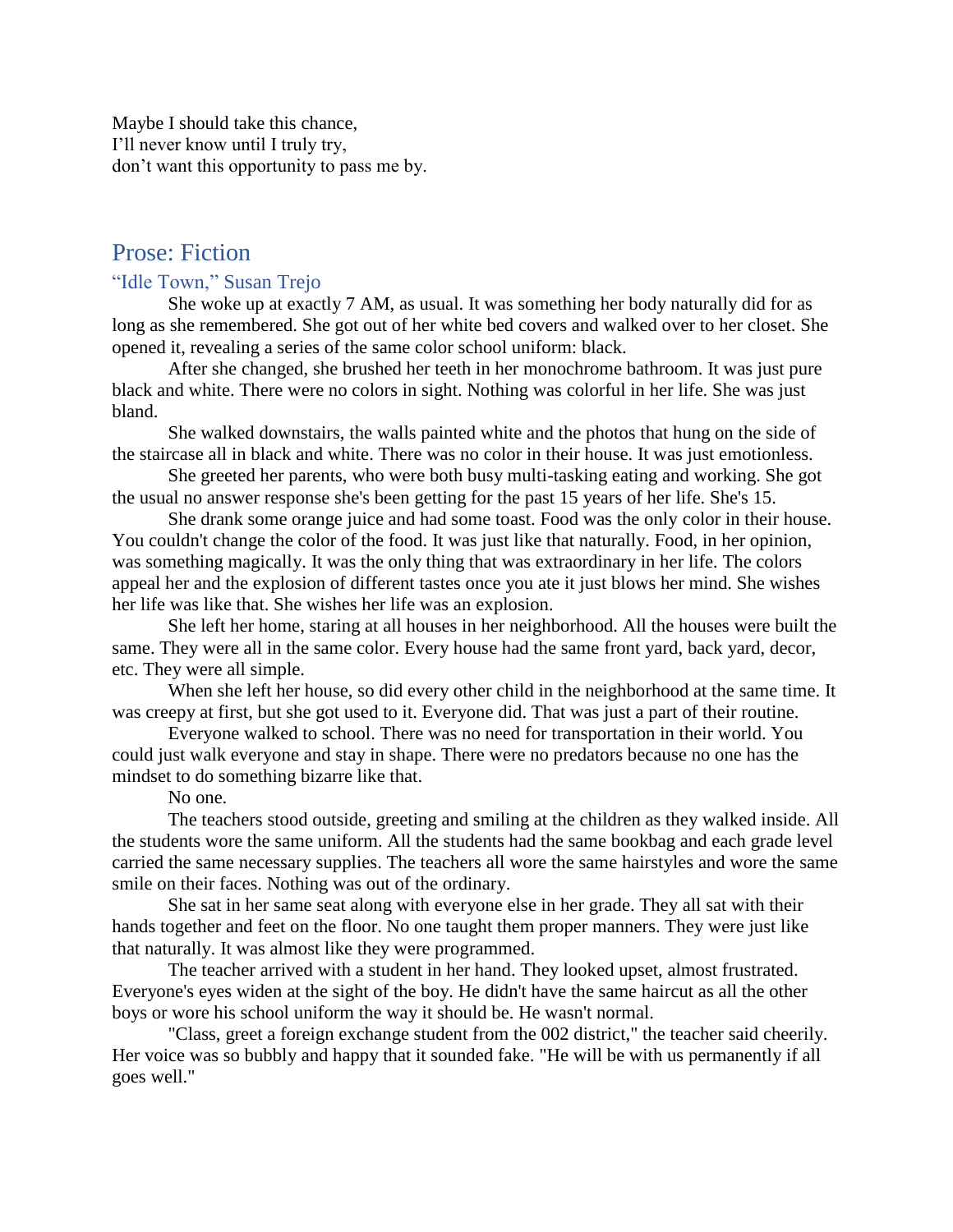"What is this place?" he asked out loud. The class all remained silent but their eyes all shouted the same emotion. He spoke without permission. "Every single one of you guys is dressed like y'all are about to go into a funeral. And, y'all all look the same. It's so creepy!"

"That is enough," spoke the teacher, almost gritting her teeth. Take a seat."

"Do y'all even have names?" He questioned, ignoring the command. When silence continued to ring around the classroom, he raised his eyebrows. "Geez, what they say about this place is right. You guys are just boring."

"Boring?" she asked, making the entire class turn to her with an emotionless expression. It was almost scary. The boy up front shuddered. "We are boring?"

"Do not speak without permission!" The teacher ordered, making the girl zip her mouth tight. She felt her face go red, which was something she's never experienced before. It was a strange, but pleasant feeling.

The boy then sat down, leaning in his seat instead of straight up like everyone else. He lazily threw his bookbag underneath his desk instead of putting it to the side of his seat. Not a single textbook or pencil was seen on his desk.

The teacher then spent the majority of class time trying to get the boy to follow the class rules. The class sat the same though. No one budged, no one yawned, no one wiggled. They were all just robots, sitting up tall and staring at the wall.

The end of the day came and everyone walked out in an orderly fashion to their houses. The boy, on the other hand, stood with the principal, staring in confusion at all kids leaving. The girl made eye contact when she arrived at her doorstep. He waved at her to only have his arm slammed down to his side by the principal, making him yelp in pain. She quickly unlocked her house and entered.

She walked upstairs to her room and closed her door. She sat on her desk and began to study. Her mind then started to sidetrack to the new student. She's never been distracted before in her life. She couldn't stop thinking about what the boy said.

She then reached over to her bookshelf and began reading everything about the different districts. Well, she tried at least. All she found was the names of the districts and the approximate population of each was. It was just the history of district 001, her district.

She needed to know more.

There was a library right behind her house. She always wanted to go in there, but it was strictly for adults on Sundays. No human being under the age of 21 was allowed to enter. It was an unspoken rule that everyone knew.

She sighed, something she's never done before. She's never grieved or felt disappointed. She's only felt one emotion: fine. She felt fine all the time. There was no need to feel anything else.

At 7 PM, she felt tired. She got into her pajamas and went to sleep. For the first time ever, she saw something while she slept. She had a dream.

She was in the library. There were colors everywhere. All the books had different covers and different pictures. There were people who were smiling and reading. She has seen people smile, yes, but this was a different type of smile. It was a real smile. It was a smile out of happiness.

People had different haircuts and wore different clothes with different styles and colors. Everyone was unique in their own way. They were like food. They had that explosion.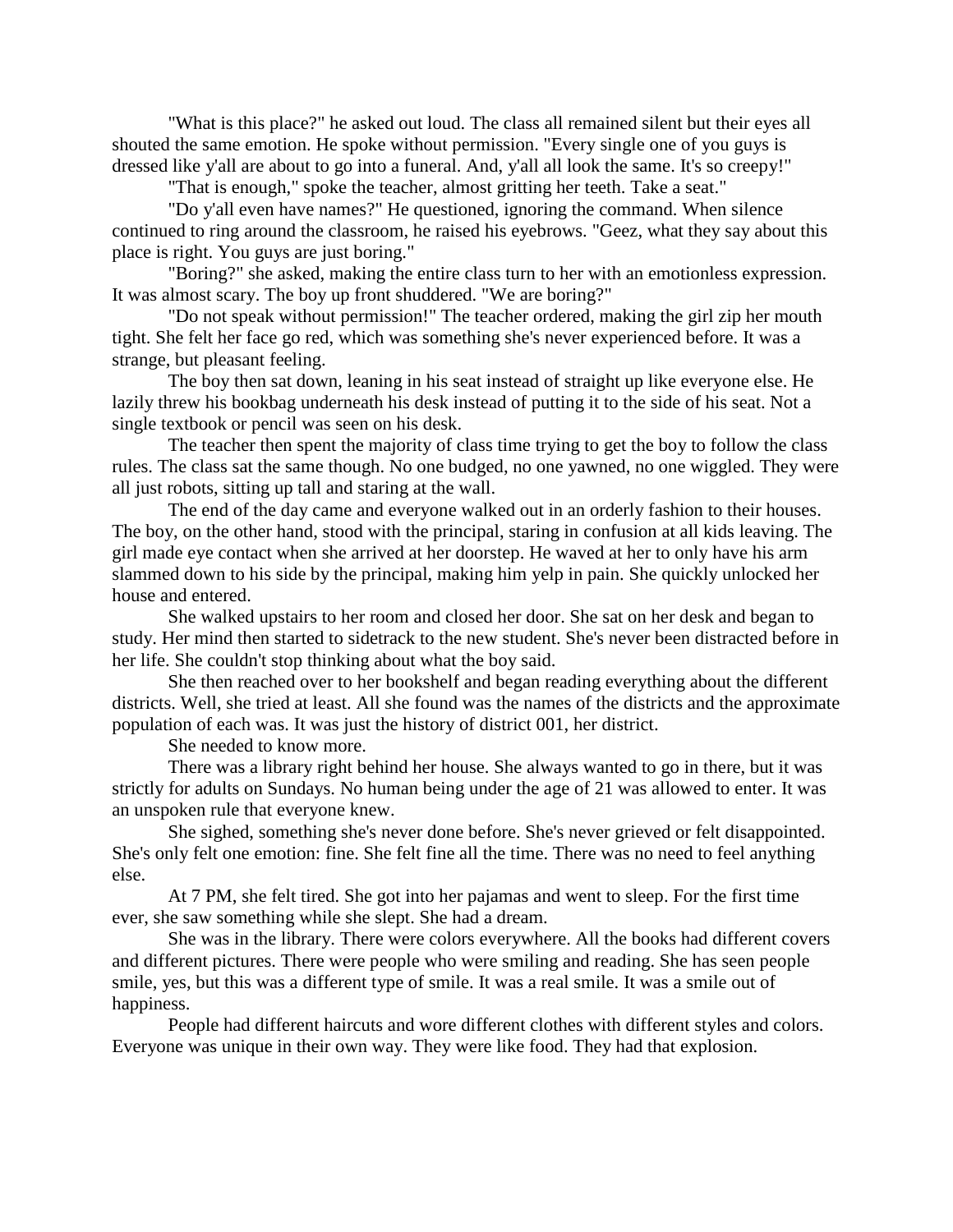She ran outside, seeing even more people feeling emotions and being an explosion. There were people walking animals and talking to one another. There were angry people and happy people. There were sad people and confused people. There were bored people and funny people.

In that world, the people were themselves.

She saw the boy. She saw two versions of him. One in school clothes and one in spontaneous colored clothing with crazy color socks and shoes. They both lift up their hands as if they were making a deal with her. It was like the universe was asking her which life she wanted.

She ran over and reached for explosion boy. She touched his hand and then everything turned black. She floated in the abyss of her mind.

The girl woke up, breathing heavily. She looked over at her clock. It was 7:01. She woke up a minute late. She was a minute behind schedule.

She quickly dressed and brushed her teeth. She brushed her hair, feeling anxious. She's never felt anxious. It wasn't a very good emotion, but it felt nice to feel it.

She walked downstairs and greeted her parents frantically. They notice the strange behavior of their daughter.

"What is wrong with you? Are you sick?" the father asked. "Is it from that new student in your school. There is a chance he gave you something since he's from a different land."

"No, I'm fine," she answered, drinking her juice. "He's very strange, father."

"He's from a different land with a different culture. He is not used to our routines. Give it time." He then went back to work, taking a bite of his french toast.

The girl then stared at the toast she had in her hand. She then remembered the dream she had. A smile unconsciously spread on her face as she ate the food. The explosion was bigger.

She walked to school, noticing the boy standing up front with the principal. He had a bruise on her face. No one asked. No one could. She wanted to ask though. They made eye contact once again and he smiled. It wasn't a fake smile or a happy smile. It was a sad smile.

Everyone sat in their seats. Before the teacher walked into the room, the boy quickly ran into the room and over to the girl's desk.

"You had a dream, right?" he asked, making the girl stare at him confused. "You know, those little crazy events you have when you sleep?"

The girl nodded, scared that the teacher would come into the room any moment. Another emotion: fear.

"I saw you in my dream!" he exclaimed. "You reached for my hand. I saw no one from here in my dream except you."

"We don't dream here," she whispered, trying to keep her mouth down low. "That was my first time..."

"Meet me by that library behind your house," he whispered. The teacher entered the room, walking quickly to the boy. "I have something to-"

"Sit in your assigned seat," she ordered, her fake smile on her face. The girl could tell whether a smile was fake or not. She felt like she had a special power.

The school day went on and everyone went back home. She met eyes with the boy again and he waved again. He dodged the arm of the principal and beamed. She smiled and then entered her home.

She studied until night when everyone was asleep. A rock was thrown through her window and she quickly ran towards the window, looking down at who threw it.

"Come down!" he whispered. "I got a surprise!"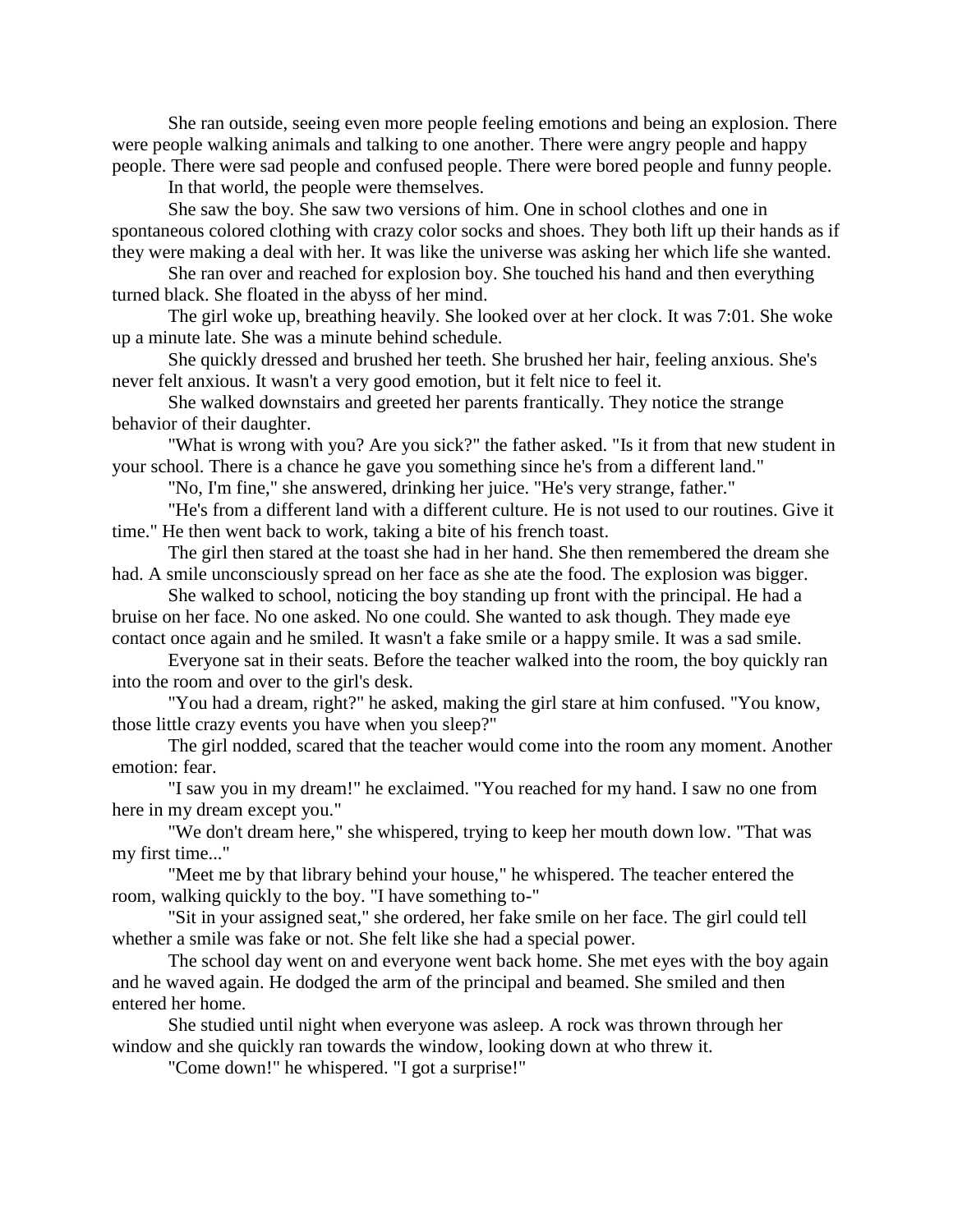She walked downstairs quietly to only realize her parents are still awake, sitting at the table. They were in the same position as they were in the morning and every other hour of the day. She quickly walked upstairs and peeped over her window.

"My parents are down!" she whispered.

"Jump down! I'll catch you!"

"No way!" she laughed. She laughed. That was the first time she ever laughed.

"You won't know the surprise then!"

"Fine." The girl climbed over the window and counted to three. She jumped and fell into the boy's arms.

"That still hurt!" Hurt. She never felt pain before. She never fell down the stairs or stubbed her toe. You didn't experience pain in her district because it wasn't part of your routine.

The boy dragged the girl into the library. They carefully snuck inside. The lights were still on for some reason.

"Shouldn't it be closed?" She whispered. "It's past seven."

"Past seven?" he asked. "What does that mean?"

"At seven, we all sleep," the girl explained. "It's something we just all do."

He cocked an eyebrow. "Then, why aren't you sleeping? You don't look tired at all."

That's when she realized that she didn't feel the usual exhaustion she felt. Usually, she would feel this heavy wave of exhaustion and she would go to sleep almost immediately. Right now, she had as much, or even more, energy as she would have during the day.

"That's strange..."

"That's exactly why I called you over here. I want to test a theory of mine of this place." He pulled the girl over to a section way back in the library. It almost seemed endless of the library. This was her dream place.

"What's your theory?"

"Everyone in this place is like mind-controlled," he stated, making the girl quickly turned to him. "Think about it. Y'all do the exact same stuff every day at the same time and y'all have the same old routines and same old haircuts. Plus, that principal is something else."

"What do you mean?"

"See this bruise? Every time I did something wrong, he would slap me across the face until I got it right. I never wanted to fall into this little creepy satanic cult y'all got going on here so I never gave in and did things right."

"And?"

"Alright, so I live at the school with the teachers for the time being. Yesterday, I went through all the files of the students and I found out that most of these people are from the other districts."

The girl scoffed. "No way. We're all from the same district. How else are we all the same?"

"Mind control!" He exclaimed. "Everyone here except for the principal did something really bad in their district and was sent here as a punishment."

"And the children?"

"Most of these people had families so they also punished the children as well. The mind control part is like torture. They whip you into doing things perfectly and it haunts you so much that it gives you PTSD, which could suppress the horrid memories. Then, they use some memory-erasing machine to make sure you don't remember anything."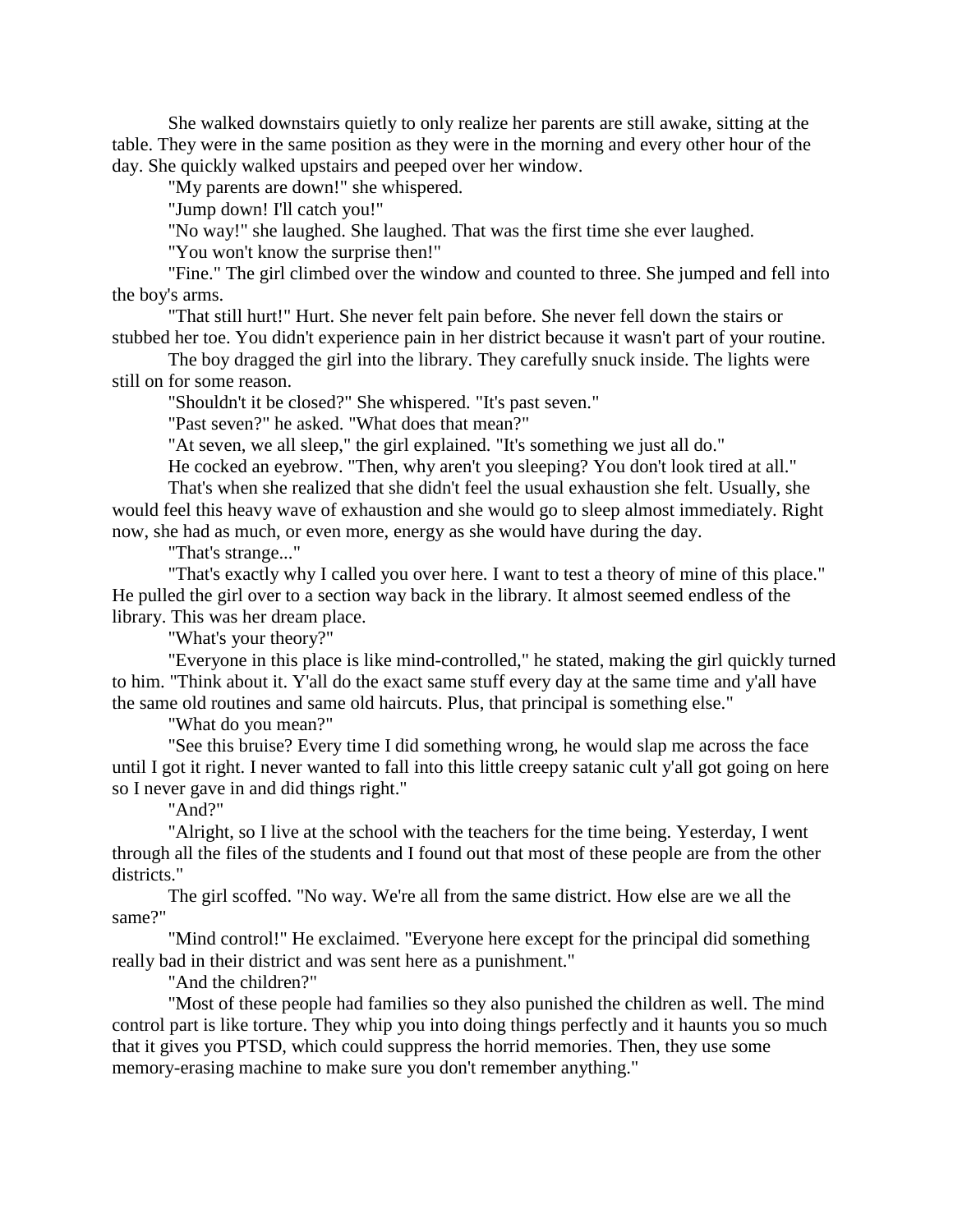The girl stood there, pondering. "Would that explain why we are so afraid to do something that's not normal."

"Your brain doesn't remember why, but your body does. Everything you do is instinct. Your body is too scared to do anything other than what they have to do so you continuously do this for the rest of your life. You then become brain dead because you know nothing else except for this routine you've been doing for as long as you can remember."

The girl gaped, standing as still as possible. Everything made sense. It explained why there was no colors in the neighborhood and why everyone dressed the same and why everyone felt the same emotions all the time.

It was to distract them from everything else.

"What's your name?" she asked.

The boy grinned, "I'm Conan."

"Did you see what my name was? Did you find my file?" The girl frantically asked. She wanted to know who she was, who she truly was. She always knew that somewhere deep inside her was a huge gap missing.

"I couldn't find yours, strange enough. Either you had a completely different look and I couldn't recognize you or they have your file locked up."

"Let's find it." She grabbed his arm and pull him towards the exit. He pulled back.

"No way. If the two of us go in there, we'll get caught for sure. Only one of us has to go and since I couldn't find it the first time, you're going."

"Me?"

"Yes. I'll tell you where to go and hopefully, you can find it. If anything goes wrong, I'll be a decoy." The girl was about to protest when she realized this was the only way they could do this. She nodded and they both left the library.

She entered the school, running quietly through the hallways. She looked around for a "large, wooden door with a goblin as a knocker." When she found the door, she quickly opened it.

No one was inside.

She looked through the file cabinets. She searched through every piece of paper. She observed every photo. She stopped when she found her mother's photo.

Apparently, her mom and dad robbed a bank years ago when they were young adults. She continued to read the file when she came across her actual name.

#### **Daughter:** Gray Ashton.

"Gray Ashton." The words rolled so smoothly out of her mouth that she forgot where she was. The cabinet suddenly shut closed and the doors and windows locked. She wasn't supposed to talk. The room had so many alarms that even if you breathed too loud, it would automatically get into lockdown mode.

*"If you accidentally sound the alarm, go under his desk and punch the top. It's like a secret escape thing."*

She quickly slid underneath the table, hurting herself in the process. Her head slammed the top of the desk, making her yelp in pain. The floor underneath her disappeared and she fell down into a tunnel. It was like a slide. She grips the file in her hand tightly as she fell out onto the ground outside. She looked around and found Conan a few feet away.

"Conan!" she shouted. He turned to her and ran over. "I got my mom's files!"

"We came for your file though."

"Yeah, but now I know my name!" She beamed. "My mom's from your district! 002!"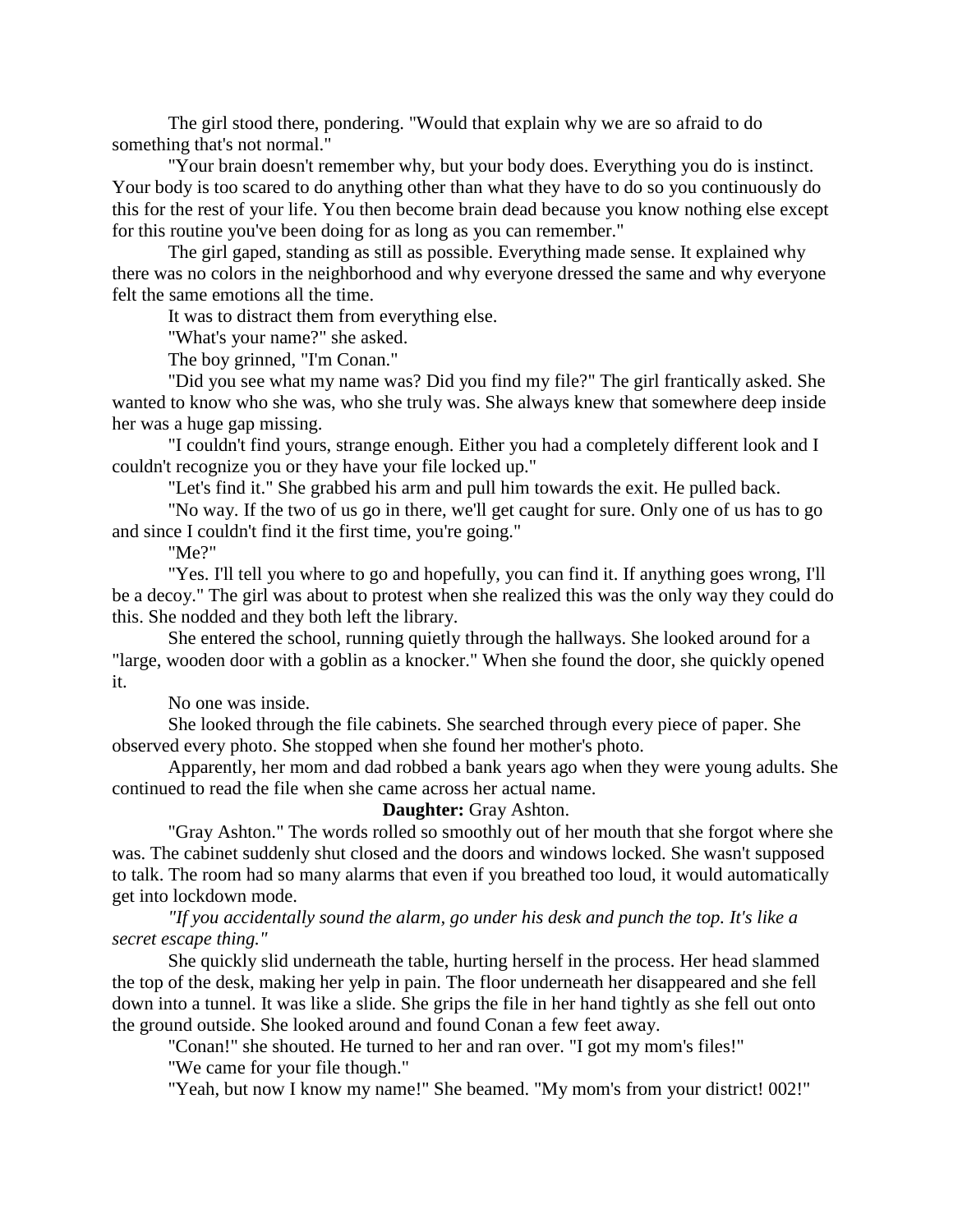Conan gasped. "Woah, for real? That must mean you're from there too!" "What's it like?"

Before Conan could answer, the sirens grew louder and many footsteps were heard. They quickly began running in a random direction and didn't stop. There were noises of shots, gunshots. Both of them never heard gunshots, but they knew they weren't a good thing.

They ran through the cracks of houses and through bushes. They ran through the forest and jumped over the rivers. Where were they going? Gray didn't know.

But Conan did.

"Where are we running to?" Gray gasped. She wasn't used to this much exercise. No one would be.

"Home!" He shouted, pushing through some branches. "There's this weird border that separates all the districts. It's kind of like a bubble. Since we're from this district, I'm pretty sure we can go through the bubble easily."

"You mean the force field?" Gray asked. "They said that you need like authorization to get pass it. Like, a badge or a key or something."

They made it to the bubble. There, Gray could see all the bright buildings and vehicles in the city. It was huge. There were coffee shops, schools, banks, parks. People walked with their pets and children roamed the streets. It truly was home.

Conan jumped through easily. He gave her the thumbs-up and she ran straight towards the bubble. It bounced her back a couple of meters.

"Why isn't it letting me go through?!"

The sirens then got louder and louder until that was the only noise in Gray's ears. Bright lights beamed onto the girl, making her squint. She quickly got up and ran towards the field, hoping this time it'll work. She was pushed back, slamming onto a person.

"It won't work because you are officially a 001 district civilian," a raspy voice spoke. Conan shuddered. Gray turned around. It was the principal. It was the first time she's ever heard him speak. He was usually quiet and gave small smiles to the students. Right now, he was smirking at her.

"Isn't he supposed to be a citizen too?"

"We didn't have enough time to fill out the paperwork. Unfortunately, we can't go inside to get him, but now, we got you." The principal stretched his arms out to grab the girl but she dodged, walking as close as she can to force field.

"Run, Gray!"

"You've got nowhere to go. You can only stay here and live the same life over and over again until you die to old age. You are stuck here forever."

"And if I refuse?"

"You can't."

The security behind him pointed their weapons at Gray. Conan turned away, closing his eyes tightly. The girl put her arms in a defensive position. There was a bright flash of different color lights. Shots were fired and it felt like an explosion hitting her body.

When she said she wanted her life to be an explosion, this wasn't what she meant.

She woke up at exactly 7 AM, as usual. It was something her body naturally did for as long as she remembered. She got out of her white bed covers and walked over to her closet. She opened it, revealing a series of the same color school uniform: black.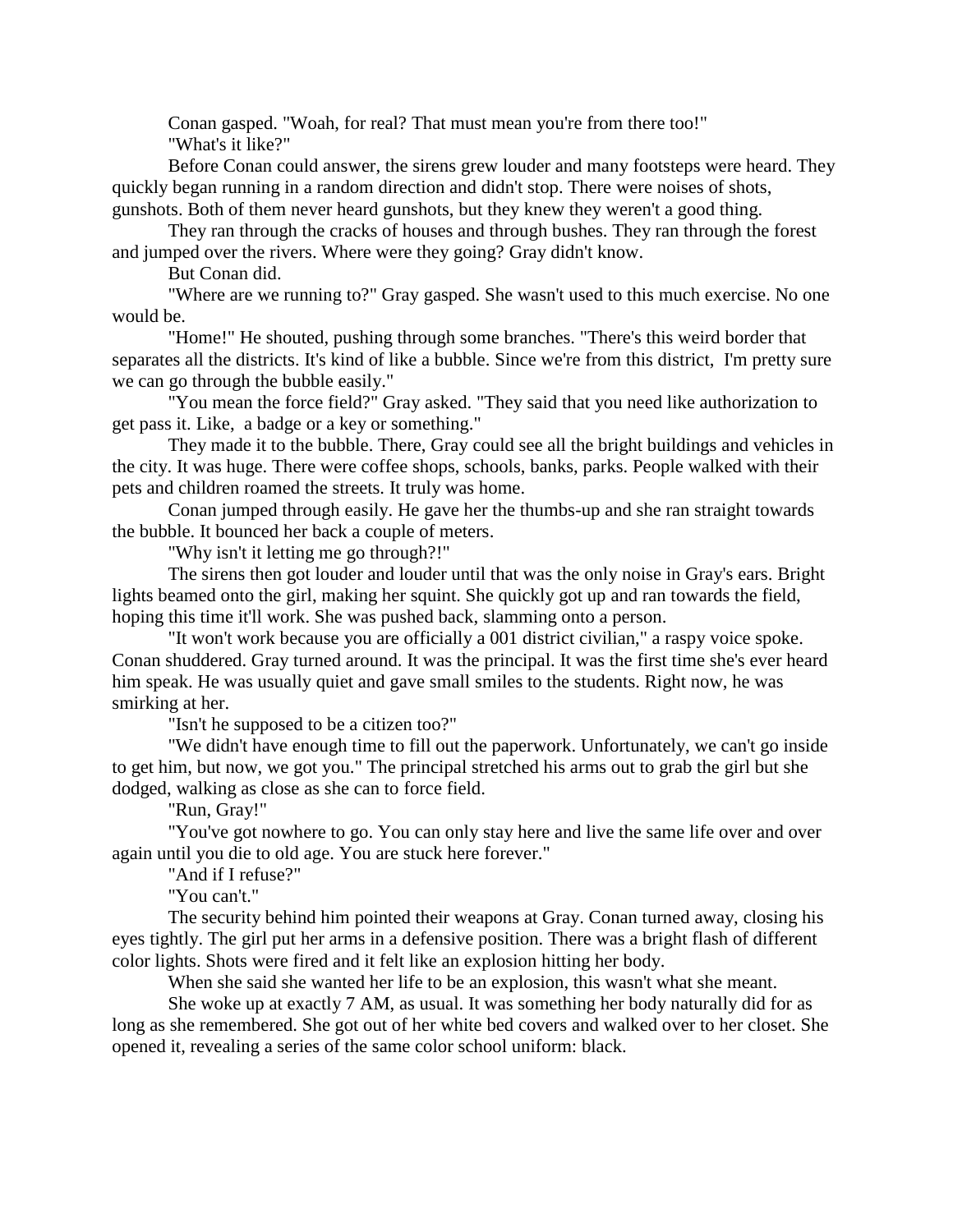After she changed, she brushed her teeth in her monochrome bathroom. It was just pure black and white. There were no colors in sight. Nothing was colorful in her life. She was just bland.

She walked downstairs, the walls painted white and the photos that hung on the side of the staircase all in black and white. There was no color in their house. It was just emotionless.

She greeted her parents, who were both busy multi-tasking eating and working. She got the usual no answer response she's been getting for the past 15 years of her life. She's 15.

She drank some orange juice and had some toast. Food was the only color in their house. You couldn't change the color of the food. It was just like that naturally. Food, in her opinion, was something strange. It was the only thing that was extraordinary in her life. The colors bothered her and the explosion of different tastes once you ate it just ruins her appetite. She wishes food would be black and white. She didn't like the craziness.

She left her home, staring at all houses in her neighborhood. All the houses were built the same. They were all in the same color. Every house had the same front yard, back yard, decor, etc. They were all simple.

When she left her house, so did every other child in the neighborhood at the same time. It was creepy at first, but she got used to it. Everyone did. That was just a part of their routine.

Everyone walked to school. There was no need for transportation in their world. You could just walk everyone and stay in shape. There were no predators because no one has the mindset to do something bizarre like that.

**No one.**

#### <span id="page-24-0"></span>"Mysterious Girl, Who Wants a Normal Life," Remiah Jones

I sprinted out of the castle and somewhere into the village with a bag over my shoulder. It was a bag full of the items I could grab out of the princess's room, and was now the only thing I had.

"Stop her! We will not rest until we find her!" I heard the king say from his carriage. They started riding through the village looking everywhere they could for me, while I stuck to the alleyways. I wasn't very familiar with alleyways, but I did know people tried to avoid them, especially royals. Well, royals barely came to the village anyway, so I didn't think they would check here. Until I heard a guard scream, "She's over here!" as he pointed to me, blocking the way I came from. I heard horses and more footsteps approaching as I didn't hesitate to start running again. The alleyways weren't big enough for them to ride their horses, so they had to chase me on foot. I was always fast since childhood and could outrun most of the guards, so I wasn't worried. Not until my dress got stuck on some random branches, stopping me from moving. I start tugging on my dress, really hoping it will break free, and it wouldn't budge. They started approaching and I decided to accept my fate. I sighed and closed my eyes, ready to accept my punishment from the king. I waited with anticipation but that didn't come, because I was dragged into a building. The room was pitch black, and it struck me with fear. I had no idea where I was, or who even helped me out.

"Hello? Is anyone there? Thank you by the way!" I said as I started walking around, hands out in front of me looking for a light switch. No one answered me still, and it made me want to groan out in irritation. I was never truly ignored, so this would be something I had to get used to, not that I wouldn't mind it. I always wanted peace and quiet, and to not be bothered.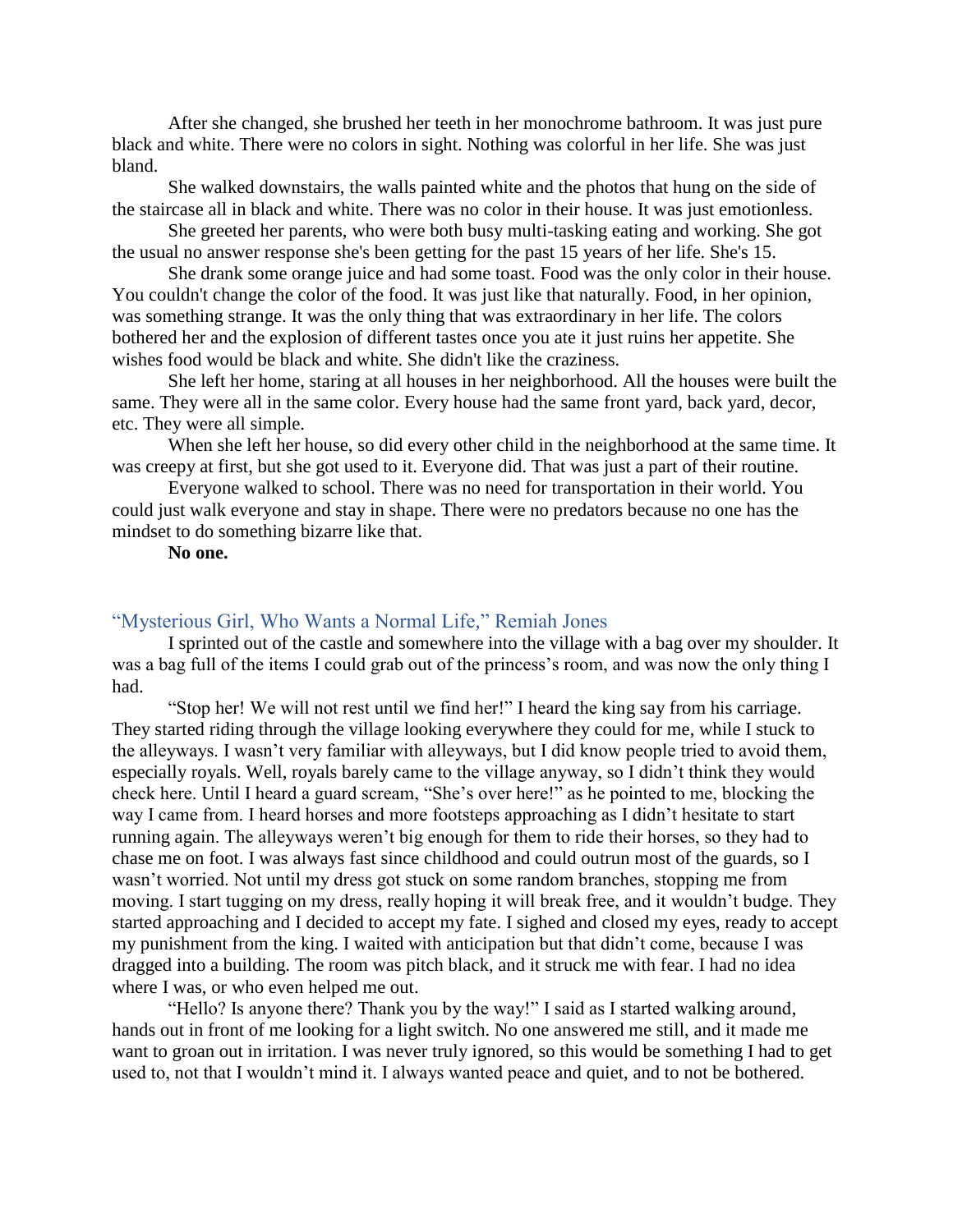Overall, I just wanted privacy and freedom to do whatever. I didn't want to live by the king's laws either, I always found them absurd.

This is why I need to leave this village, and this kingdom. They'll be looking for me, and who knows how long they'll search for me. I wouldn't be at peace living in this kingdom, and I would have to get as far away as possible. I found my way to the light switch, which was on the wall right above the staircase. The light-filled the once empty room, showing all the antics on the shelf. I found a chair and decided to sit in it, hoping the mysterious person who saved my life was.

To my surprise, I was greeted by an old lady as she slowly walked down the stairs. She was a petite lady with long grey hair that stopped at her waist, She had clothes in her hand, but she just studied me for a second.

"Here, child. You will need these clothes if you want to leave the village," She said, raising a suspecting eyebrow. She radiated so much power and energy that it was slightly unnerving. She looked like she was a witch and that she lived for over 100 years. Also, I wasn't even close to being considered a child. Well, most people wouldn't consider me to be an adult either. I was nineteen, now living by myself, but I didn't know a whole lot about survival. The lady disrupted me from my thoughts as she sat the clothes on my lap.

"Well, sweetheart, you need some new clothes," She said, eyeing my clothes, and I couldn't agree more. Running in a dress was not that easy, and it slowed me down. I would have gotten caught if it was not for this lady dragging me into her home.

"Oh, well, I wanted to say thank you! For both the foods and clothes." I said shyly. I haven't talked to a lot of people, and I was usually alone.

"Tip one, to blend in, wear these clothes, and put on the scarf. Tip two, village people aren't friendly, so be careful. Also, there's something different about you, and you need to be careful. Don't let people be easily trusted," she said, grabbing things off the shelf.

"I know you don't want to stay here, here are some items, and you will know their use eventually, please stay safe, and don't use them all right away, " She said very seriously before she flashed me a small smile. She didn't even ask the things I took as she piled the antiques into my bag. I also gave her a small smile, then the lady turned around and poked her head out the window, surveilling the area.

"Anastasia, the cost is clear, please stay safe, and just know, I'm not too far away." She said with a wink. She started walking back up the stairs, but I stood there, stunned. How did she know who I am? I don't want to overthink this when I can escape freely. I quickly put on the clothes that she gave me, and put the scarf on, covering half my face. I slowly opened the door and crept around the corner, looking both ways before I made a run for it. I started running, not before I decided to look at the house I just came from one last time to see the women waving. That woman was honestly a mystery to me, but little did I know, this was just the beginning.

I ran through the village, avoiding its people for as long as I could, and I saw the exit to the kingdom in the distance. The once crowded paths of the village were now vacant with people going to their houses. The sun was starting to set. The sky was a beautiful pink with orange hues, that worked beautifully together like a piece of artwork. I never got to the sunset, and I know that it seems crazy, but it was true. I never had time to see the sunset or even the stars in the beautiful midnight black sky. I ran through the entrance of the kingdom, and I've never felt so free. I felt the light breeze on such a pleasant spring day. It was so peaceful, and I felt like I could stay out and watch the sky forever. I never had a childhood and missed out on so much in my life. I was stressed about other things, that some other people deemed as necessary. I never had time for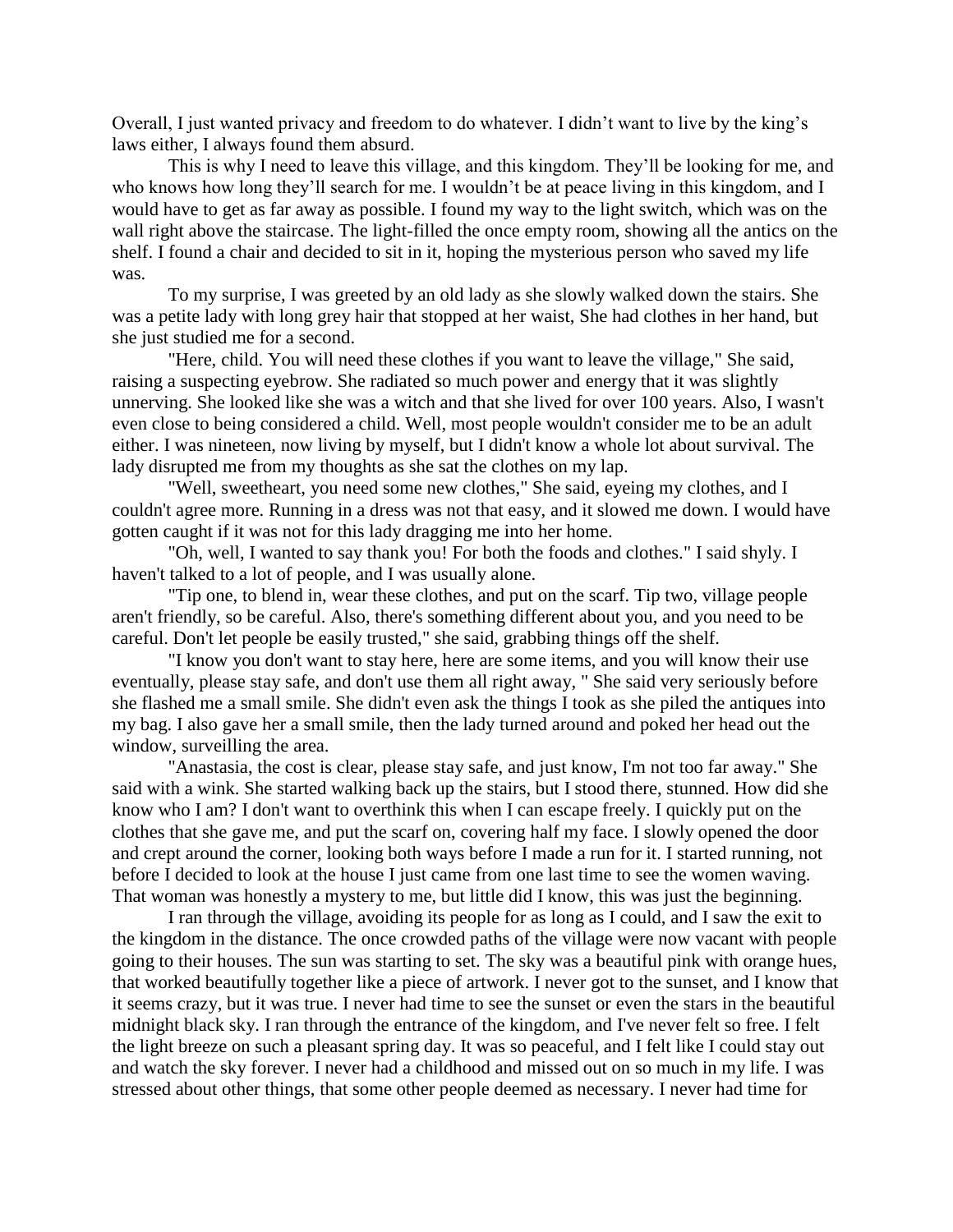friends, so I was always lonely. Being by myself now, I didn't feel the need to have friends when I saw the nature around me. The light breeze going through my hair put me at ease as I kept running in the direction of the wind. I decided I would go where the wind would take me, and I hoped it was far away from here.

I had to admit, though, I missed my family, I missed my mom and dad, but not as much as I missed my mother. I stopped running for a while and ended up in a beautiful meadow. The sun hit the field, making it look like it was a meadow in heaven, the golden rays of the sun shining down on the meadow. I sat down and laid down, watching as the clouds slowly disappeared as night slowly crept up. Apart of me felt homesick, but the rest of me didn't want to go back. I closed my eyes, taking in the peaceful surroundings. I hoped I didn't have to be on the run for the rest of my life and hoped to settle down. I wanted to find someone who I truly loved, married, and have children with, and hoped to forget who I use to be.

I looked back up at the sky and saw that it was now black, every last shade of pink and orange was now gone. Those to colors consumed by darkness, and I couldn't help but wonder. Would darkness consume me? This world was far from normal, full of fairies, witches, wizards, demons, angels, dragons, pegasuses, and many other entities. You could guess that I haven't met any of these things based on my lack of social interactions. I watched the moon rise, but I felt pain all over my body. I felt like I was changing.

I felt so different that it was unsettling. I grabbed my things and ran to a stream I heard in the distance. How was I able to listen to this stream? It was tranquil a few minutes ago, and now the flow of the water was loud and clear. I ran over two miles, finally reaching the stream, and I wasn't an ounce tired. I looked in the stream at my reflection, and I dropped my bag in shock. I would say that I'm beautiful, but the way I am looking now was an understatement. I looked ethereal as if I was a goddess.

My eyes were as bright as the moon, and my long silky black hair was a beautiful silver that did not make me look old. I looked powerful, but that wasn't all. What shocked me the most was the writing that covered parts of my arms and my visible collarbone. On the right side of my collarbone, I had a moon, while the left side Of my collarbone had a sun. The writings on my arms were beautiful as if it was professionally done. I couldn't help but stare until I heard something that struck chills down my body.

"Anastasia," it said in a tone close to whispering. I didn't feel like it was a voice speaking out loud, but if it was somewhere in my mind. It didn't say anything else, almost as if it just wanted me to know that it was there, and not to talk. I couldn't help but feel anxious, because I didn't understand what was happening.

"All answers come in due time, dear." The voice said, now taking on a female tone that sounded like my mom. What if this was her talking to me? I looked up at the stars, looking at the brightest one. I feel like after we leave this world, we become stars, and I always felt like my mom was the brightest one. I couldn't help but feel tears panging at my eyes. I didn't want to cry now, because I haven't cried in years, and I didn't want this one thing to ruin my streak. The old lady said not to trust people easily, and regardless of my heart, I have to follow my mind first.

I decided to smile instead, as I watched the stars decorate the midnight sky. I lost track of time, all in this one moment, and I felt like I didn't want to leave either. I felt like I finally saw my mom again, but it also made me wonder. What am I? What is wrong with me? What caused me to be like this? I knew that I wasn't normal and that I never was, but why has my father been hiding this from me? Wait, will I stay like this? Fear sunk in, and I started panicking. I would never be considered normal if I walked around like this. People would think I'm a goddess and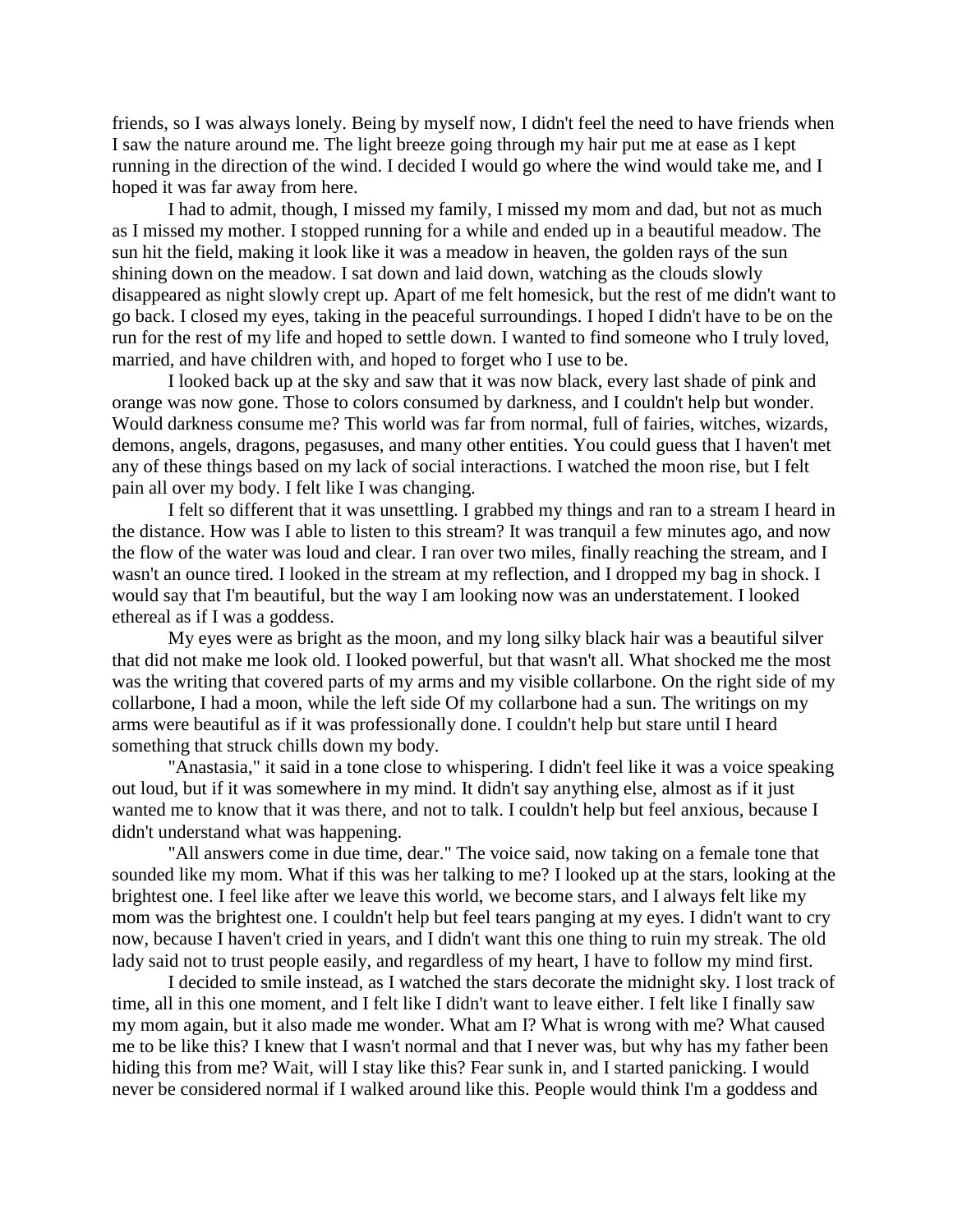ask me for things, and I would never live like how I wanted. I never asked to be born this way, and I never asked to be born at all.

Things like this never made me feel like I was normal, and I hated it. Oh, how I wanted to be considered normal. I felt like I was shining brighter, and pointed my hand at an old willow tree. I concentrated on it, just waiting to see if something would happen. Something did happen, the tree blew up, and I couldn't help but stare at it. What if my powers are based on emotion and feeling? I wanted to test my theory and decided to calm down. Letting the feelings that I felt a minute ago, subside.

I thought happy thoughts, like being happy, finding the love of my life, having a happy ending, and finally being normal. I was jealous of ordinary people, but I would have to get over it and live my life to the fullest. I now felt like I was radiating positive energy, and I eyed the blown-up tree, which was now a stump. I breathed in and sighed as I went over and placed my hand on the stump, feeling the positive energy that seemed to be coursing through my veins. I hope it works as I squeeze my eyes closed. I saw the light and felt the power leave my fingertips, bringing the tree back to life, but it turned into a large beautiful cherry blossom tree.

I knew that I would now have to leave earlier than I expected. I never lived outside of the kingdom's walls, but I knew there were rarely any more cherry blossoms in the world. The only reason I knew that was because if I wasn't doing anything else, I was learning. I learned that cherry blossom trees were scarce, and I never spotted one. They drew what it looked like in the book, and I knew immediately that's what I turned the tree into. It was so beautiful, and most words couldn't describe it. I knew that now, those trees had to be her favorite things, another reason why she should keep on living, and keep moving forward.

I sat, looking at the tree, longer than I should have because I heard something I didn't want to hear, it was the king and his men. It made me groan out because I found this irritable. They saw a random rare cherry blossom tree that was colossal show up right outside their kingdom, but why would they link this to me? I remembered that I didn't look normal at all, and that most likely if they saw me, they would have me lock in the dungeon, or hung. I would look like a threat, and I did not want to stick around to find out. What worried me was this time, they had horses, and could probably outrun me unless I could use these powers and do something. I didn't know what I was hoping for, but the thing that happened next was something I never expected.

"She's right here-" a guard said right before I disappeared. I didn't disappear, but I teleported and had no idea where I was, but I landed outside of another village. I had no idea how far this could be from Sephadonia, the kingdom I came from. It was night time, but I still saw merchants out and about, and I didn't realize that I was starving. I took out a ring from the princess's room and sat it on the counter of an open merchant. His mouth went wide, and his eyes looked at me and then on the ring. He eyed it suspiciously and pulled out a magnifying glass. To my surprise, his mouth dropped even further, and a small smile stretched across his once cold expression.

"I don't know how you got this, girl, but I'm not going to ask." He said as he handed me bags full of food. This took me a moment to realize how much everything is worth in the castle, and a greedy part of me wished I took more.

"Are you some type of thief, girl? Are you apart of the biggest group of them? Only thieves like that would be able to get into the castle." He eyed me wearily. All I did was nod my head, agreeing to his statement. I knew I was in a new kingdom with new rules, and I just hoped they could be something I could live by. I found a random small shed I could sleep in for the rest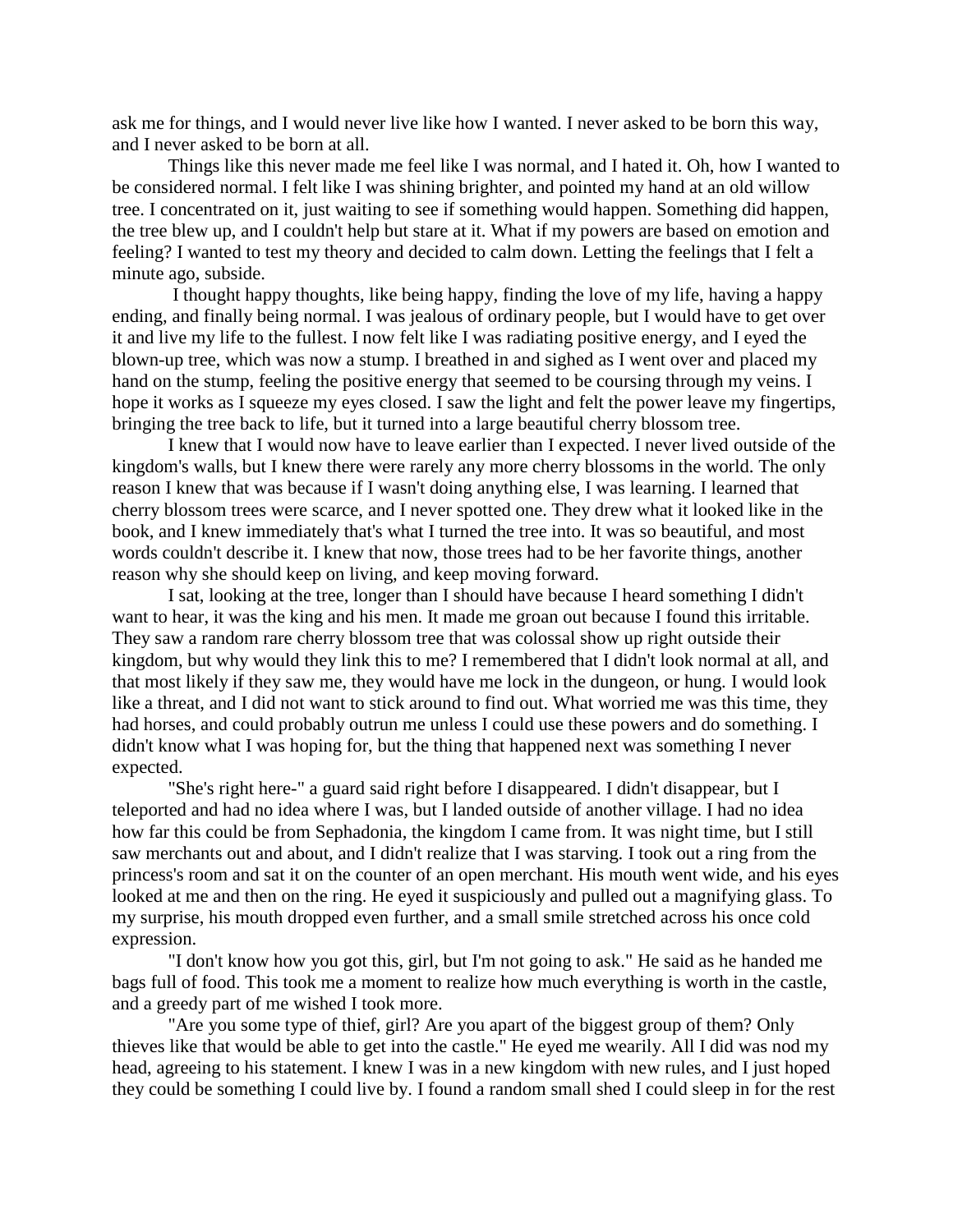of the night. Little did I know, the sun was rising once again, and it made me groan out. I haven't slept yet and lost all concept of time.

I honestly wanted to cry, because who knows how long it was since the last I slept. One thing about me was, I can't sleep at all when the sun was out, and it pained me that I could not. I felt so fatigued, but yet, I could not even sleep. I sat down and watched the sunrise, and it was so beautiful. It wasn't as lovely as the cherry blossom tree I somehow made, but it was indeed something.

I sat there for what seemed like hours until the sun fully rose into the now bright blue sky. I watched from a hill, the streets of the village now being lively with people roaming around.

I wanted to get a better feel of the town as I walk around. I had a sharp pain in my headache and figured it was a headache, my head was pounding, and it was almost unbearable. I wanted to see if I could find some medicine or some type of potion to calm it down. I was holding my head as I walked down one of the alleys, my face still covered. The pain kept getting worse, and I stopped so I could catch a break. All of a sudden, I was almost face first with the floor as I groan out in pain. The headache was gone somehow, which is weird because the pain would usually be worse.

"Oh my goodness, I'm so sorry! I didn't mean to do any of the sorts." I heard a male voice say. He sounded young, and when I looked up at him, he held out his hand, and I eyed it before I allowed him to pull me up. He wore a cloak as if he was hiding, and I decided this was the time to take in his features.

"I guess you now know who I am, huh." He said, almost cocky.

"No," I simply replied, and his face contorted in confusion.

"You don't know who I am?" He asked, and I just shook my head no. A warm smile crept across his face, and it had to be one of the prettiest smiles I have ever seen, a beautiful face too.

"You must be new to the kingdom?" He asked I could tell he was amused. I could tell he was fascinated by me, and I felt at ease with him, but it left me confused. He bent down to pick up my bag I dropped when we collided, and I let him. I eyes open wide with shock when I saw a pendant necklace with the two exact symbols I had on my collarbones, but that wasn't all. I saw his collarbones, and he had the same symbols I had too, but they were the opposite of mine. Where the sun was on my collarbone, his symbols were in the same place, but on the other collarbone, and vice versa. I felt like I could have almost fainted because I know for a fact that it wasn't normal.

"What are those symbols on your collarbones?" I decided to ask. He looked down at his collar and then looked back up at me.

"Oh, a wizard said it was something to represent powers, and my soul mate supposedly has them. " He said casually. I felt my breathing hitch as I eyed him. I didn't know what to say.

"I-" is all I managed to get out when I see the king of Sephadonia show up. I groaned way too loudly, and the guy looked at me, confused.

"My daughter is here. Anastasia, I'm here to take you home." I heard my dad call out. He somehow knew I was here, and I could already tell how. The merchant I gave my ring to, he sold me out to my father. I got so far, but now I might be going back if he finds me. I also wasn't too happy.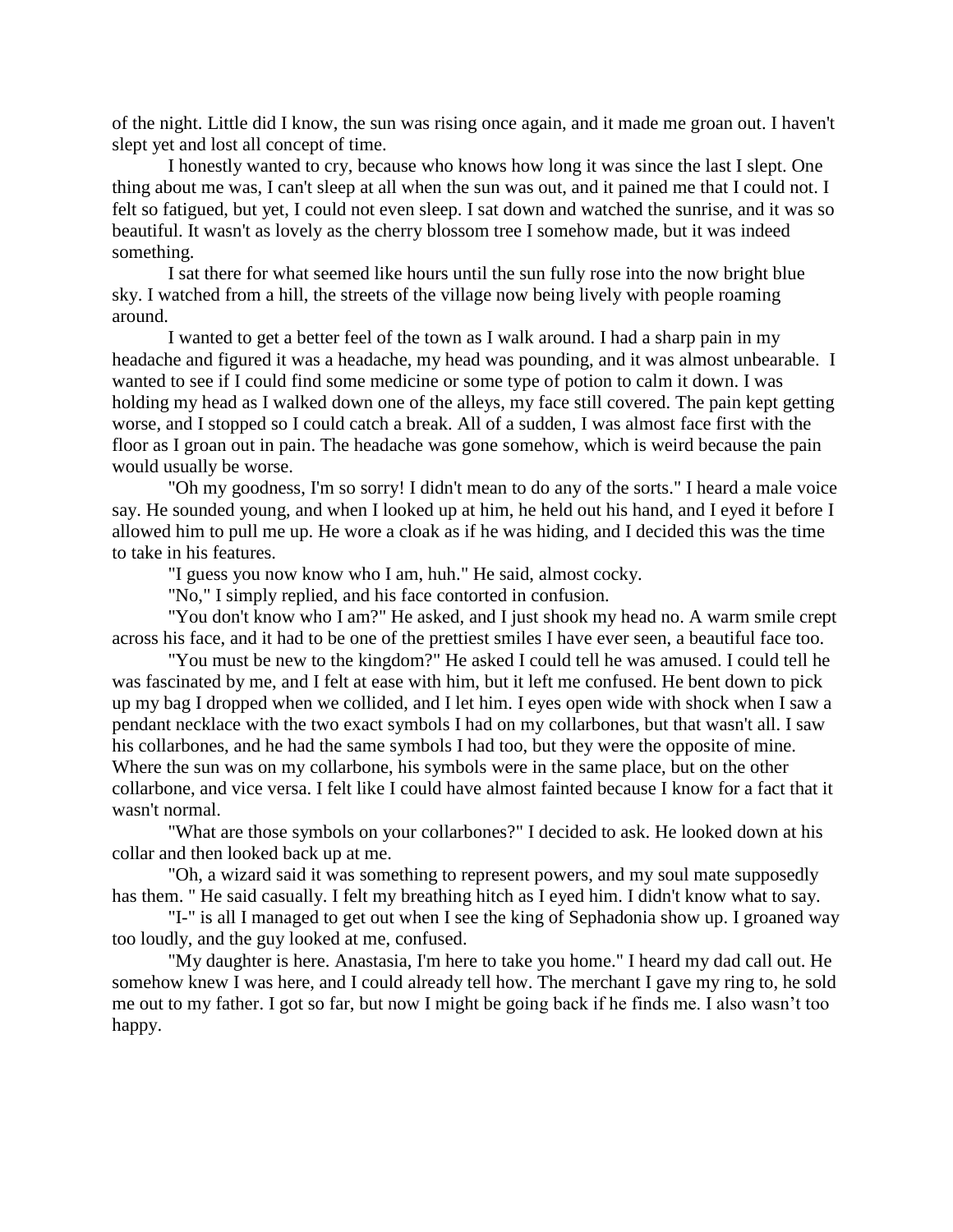# <span id="page-29-0"></span>"Leaving," Sobenna Onwumelu

This world truly offers infinite possibilities as long as you're willing to work towards them. All the long nights and headaches finally paid off. The time I could've spent hanging out with my friends - all the laughs, positive experiences, and bad food at the mall. These were a couple thoughts racing through my head as I woke up that morning to an ear-jarring beeping. Repetitive, high pitched shrills. That same alarm clock - the old digital one that never displayed the line for the 0 correctly, and was always set to military time. The amount of times I thought it was six instead of ten, and jumped out of my bed in a panic, thinking I slept through the day. I couldn't help but chuckle as I turned it off. That annoying beeping wasn't so annoying anymore, as I began to look around the room. There was the minecraft poster my friend gave me for my birthday years back, the stress balls and pokemon cards I won at arcades, and the pile of books I poured hours into. There were also the two suitcases. The indicators that my time here was up. As I slipped out of my covers a feeling welled up inside of me. Deep inside me something was sad, but I was also happy. I was unsure if I could've done things better, and this was a bittersweet moment. My deep red sheets, the familiar dents and indentations in the wall. My eyes started watering up before I knew it, but I wasn't crying. I was happy. This was what I had worked for. I put on a jacket, as I went to sleep clothed out of nervousness, and held a suitcase in each hand, opening my room's door for the last time as a resident of my house. Or that's what a stronger man would've done. Something didn't feel right about leaving things like this.

"Ready?" Mom yelled. "We don't have all day!"

"Coming!" I responded.

So many feelings assaulted me, looking around at the artifacts, posters, toys. I couldn't leave it like this. I loved everything I had, but more than that, I was anxious. Scared. Scared of what the future would bring, and scared of leaving my daily routine behind. I approached my bedside nightstand and unplugged the old, little alarm clock - or tried to. The plug didn't budge. I tugged again, and the alarm's plug came loose with a satisfying *thnk*. I wrapped the cord around the alarm, and stuffed it into my pocket, feeling a lot more relieved. Just then, my father entered the room greeting me with a wide smile, and a noogie. "Ready for your debut day, champ?"

"College isn't going to learn itself, right" I responded sarcastically."

Hearing us talk, my mom's patience was running short. "Son, if you don't get on do-" "Coming. For real this time."

There were so many negative feelings associated with that clock: waking up early for school, staring at those times I was on punishment as a kid, but somehow that made me feel better. Like I was carrying a piece of my childhood with me. Over all, I was stepping into the world as an adult that day. Or college, anyway.

# <span id="page-29-1"></span>"Nightmare," Amirikah Johnson

It was a Friday evening, and I was walking home from the movie theater, and I kept getting this feeling I was being watched. I kept looking back, but nothing was there, so I continue walking. After 5 minutes of walking, the feeling never went away, and I decided to take the shortcut through the schoolyard. Once I got home, my mind was swirling with so many thoughts, and I decided to just forget about it. I changed into my pajamas and drifted off into a deep slumber. I was at home on a Saturday afternoon watching the television when the doorbell rang. I answered it thinking it is the pizza man with the pizza I ordered 20 minutes ago. As I open the door, I see a man in a black hoodie and a mask. Before I could react, he slammed me into a wall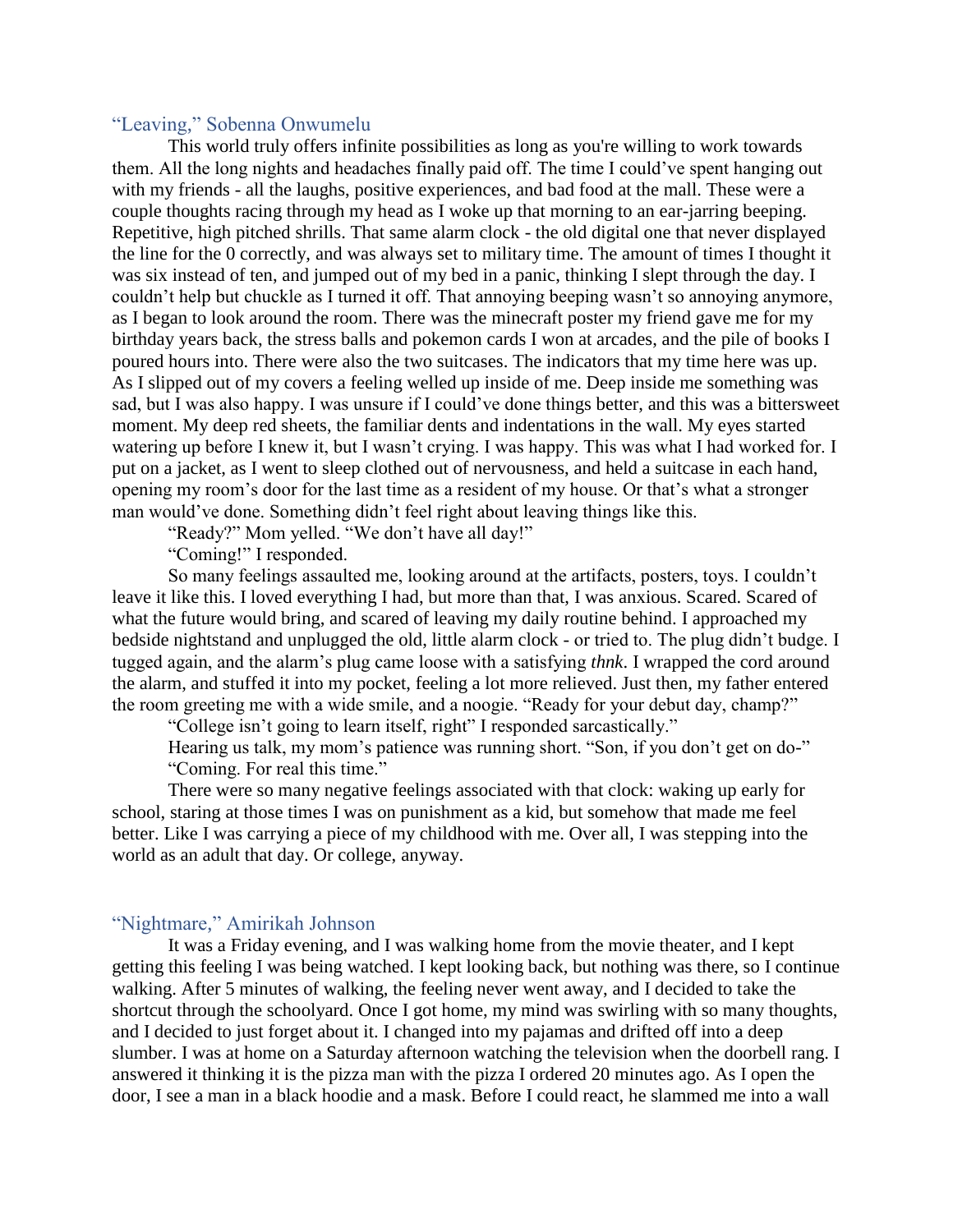and covered my mouth with a rag with a mysterious substance. I try to hold my breath for as long as I could, but my lungs were starting to burn. So, I had no choice but to take in a deep breath to stop the burning and began to fall into an abyss of darkness as I inhaled the fumes. As I regain consciousness, I realize I was tied up to a chair by my wrists and ankles.

"Help! Help! Someone, please help me!" I scream until my lungs burned

"Shut up! No one can hear you, and you're only giving me a headache!" shouted an unknown man.

"Who are you, and what do you want from me?" I asked, desperate and confused.

"You will know all in good time, but until then let's have a little fun." he smirks as he brings out a cart with different sharp tools on it.

"What is that?" I whimpered scared for what he had planned for me

"They're what I'm going to use to torture you," he whispers, coming closer to my defenseless figure. He takes the dagger and stabs me in the stomach I scream in pain, and he laughs. I wake up screaming and panting like I just ran a marathon. I roll over and see if it is three in the morning but won't be able to go back to sleep. So, I get up and go take a shower, after my shower I decided that to get ready for the day. I then go downstairs and see my grandmother sleep on the couch with her neck in an unusual position. "Grandma wake up you're going to hurt your neck, go lay down in the bed," I said in a soft voice.

"Okay, honey, I will, but help me up," she says, not moving a muscle.

"Also, you need to go visit your mama, she says sternly, rolling over and putting her arms up. Giggling a little, I pulled her up and help her to her bed. As I leave her room, she yells to make sure I go to see your mom.

"Yes, ma'am!" I yelled back. I do not understand why she wants me to go see my mom so bad. It is not like she wanted anything to do with me. Still, I know that she's going to call and confirm that I went, so I decided that I will go later in the morning to visit my mom at the hospital. I sit on the couch and watch TV and drift off to sleep.

A couple of hours later I wake up to the sound of my alarm on my phone. It is eight o'clock, so I decide to make breakfast and clean the kitchen. After I was finished, I decided that I will head to the hospital since it's an hour's drive from my house. After the long drive, I get to the hospital and check-in. I head up to my mom's room and knock on the door. "Hello," I say awkwardly, opening the door, not knowing how to approach her.

"Hi," she says, she grunts blankly and returns her attention back to the television. Awkward silence settles over us. Minutes later, she turns around slowly in her seat and says to me in a low tone, "You need to leave and don't come back; they'll be coming for you, and you will only bring danger to those you love." Before I could respond she pushes the button on the wall that contacts the nurse.

The nurse comes into the room and asks, "what's the problem, miss?"

"This girl needs to leave, she is stressing me out," my human incubator says. Before I could even interject, the nurse turns to me and says in a harsh tongue, "Would you please leave you're stressing out my patient!" I turn around slowly and without another word and leave the hospital.

As I get into my car and drive off, I cannot help but wonder what she was saying, "How could I bring danger to those I love, and who is coming for me?" Then suddenly last night dreams come to mind. I was snapped out of my daydreaming by the honk of a car horn, and I look to see that I had stopped in the middle of the road. Stressed and overwhelmed I put the car in reverse and decide to go to my secret place. Soon I arrived at my favorite spot in the woods it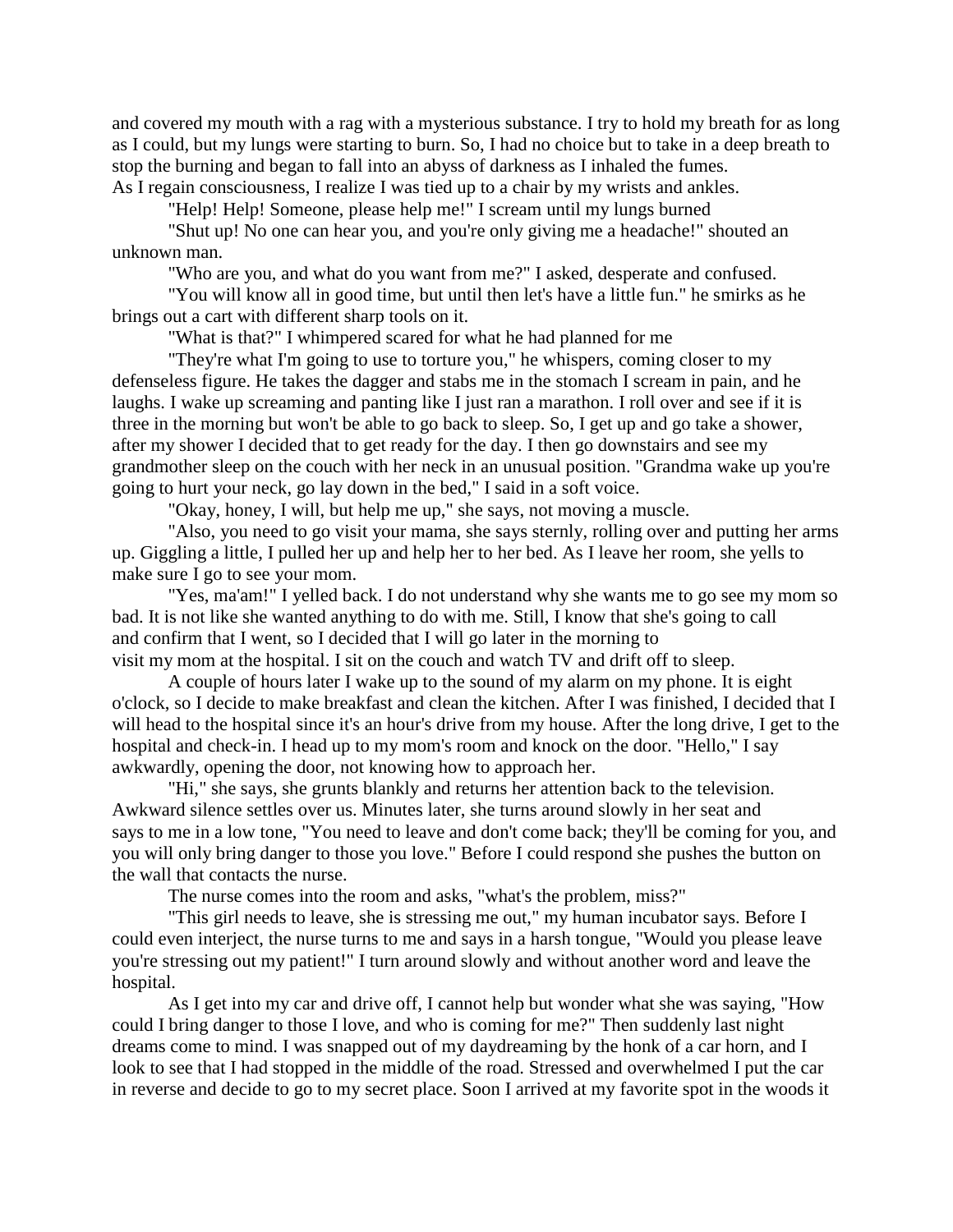was beautiful, it was deep in the woods, there was a small pond, ravishing red lilies, and a magnificent cherry blossom tree. The roots of the trees so big that I could sit on it like a bench, as if it were made just for me. I could even hear the winds and it was so beautiful and relaxing that I rested my head on the tree trunk and drifted off into a deep slumber. I was walking down the hall and it was a beautiful field with so many colors you can practically smell the happiness. Then, I came to a turn and it became gloomier till it was dark almost frightening, and then I began to fall and land on the cold ground. It looked as if I was at my secret meadow, but it wasn't. This place was frightening and not peaceful. I continue to walk down the creepy passageway, and as I get closer to the tree it felt as if the path was getting longer. And I could hear the not so peaceful whistling of the wind.

As I got closer to the tree I saw a group of people standing around it. One of the people surrounding it looked at me with the most captivating eye, one was green and the other was red. He turned around and started chanting with the others soon following. I tried to get closer, but it felt as if my feet were glued to the ground.

"Hello, can you guys see me? I screamed, "Can you guys hear me?" I screamed out hoping they would turn their attention to me. They turned around and faced me, but soon went back to chanting. I listen closely, trying to hear what they're saying it sounds as if though they were speaking another language, but I cannot decipher which one. Just then the trees catch fire and I stared at the tree with wide eyes, and my mouth gaping.

"Please, help me!" I whimper. Begging them, desperate. Just then the fire goes out, but the trees are not ash as I suspected. They are covered in carvings and symbols, and the next thing I know, I'm falling into another darkness, scared, and wondering what is waits for me next.

#### <span id="page-31-0"></span>"God Wins," Dylan Bates

"3..2..1.. HAPPY NEW YEAR!" everyone yelled at the drop of the ball.

"I can't believe it's actually 2020! This will be my year for sure!" yelled Dylan as he watched the fireworks go off during the New Year's party. "Man, oh man, I'm going to change everything about me, I'm going to pray more, read the Bible more, and-" Dylan paused, as he feels a presence he has never felt before,

"That won't happen as long as I am here." whispered a mysterious man into Dylan's ear, Dylan looks over his shoulder to see a man standing over him.

"I'm six-one, and he is towering over me like I am a child." Dylan thought to himself,

"Oh yes, I know I am tall but it's not in my genetics," the man said.

"Did you just read my-"

"Mind yes, yes, I did. I find it very comical that you seem to not know who I am" the man started to pace around the room. "We were the best of friends, I mean, I have been there with you every step of the way, yet you never acknowledged me, never even took the time to say hey, never once spoke to me, then this Jesus came into your life, now we don't even look at each other. Now, that changes, you're all mine this year, oh yes." the man begins to seep into Dylan's skin with a sinister laugh. Dylan collapses to the floor.

"Dylan are you okay?" asked a girl across the room.

"I'm not sure, I feel...different, I want to go home now," Dylan responded.

Dylan gets in his car and starts to drive home from the party when he hears somebody talking in the backseat of his car, he looked in the mirror but, nobody was there.

"I see you're looking for me aren't you, remember where I am now." the voice said.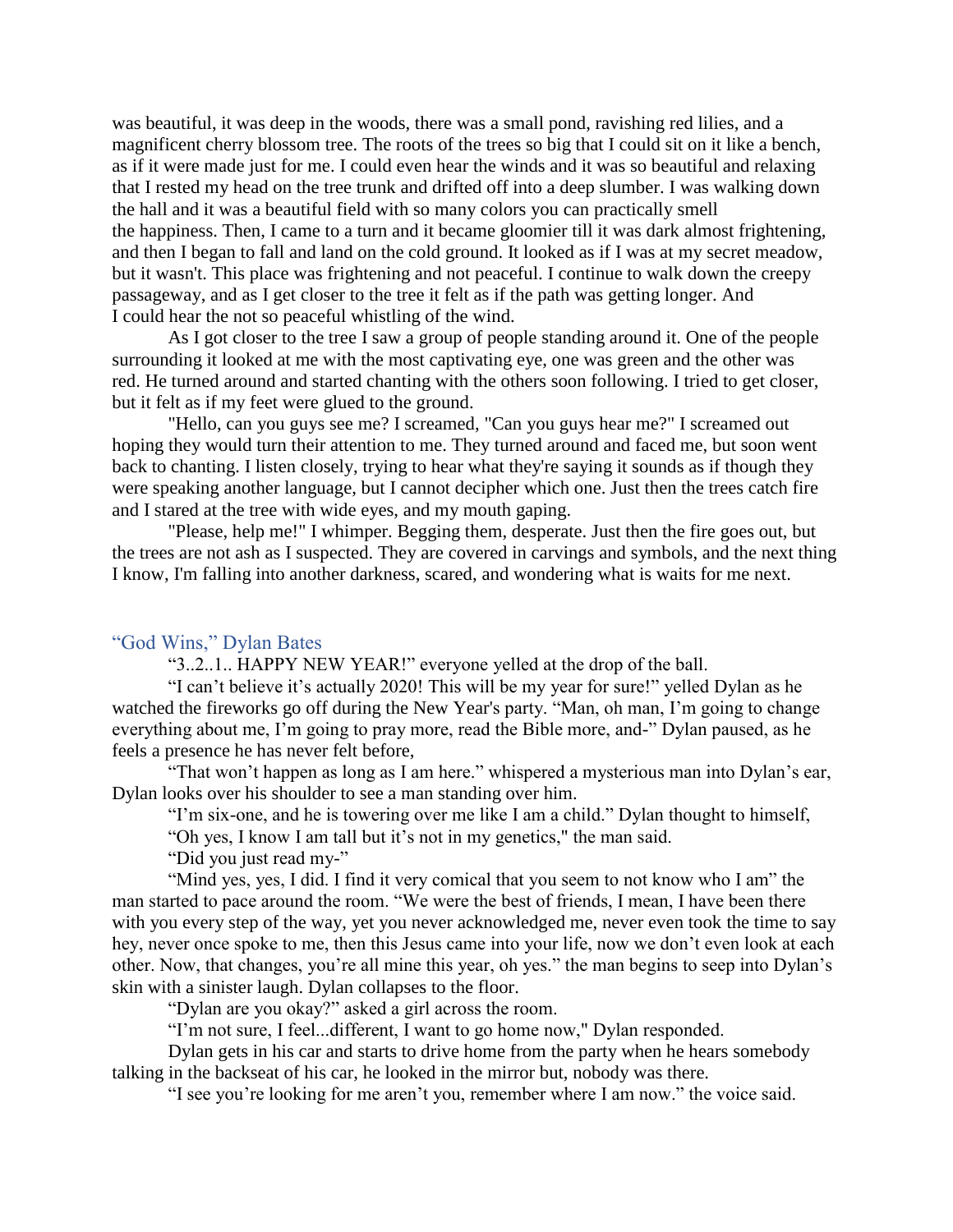"Look I don't know what you are or who you are, but you better leave me alone!" Dylan yelled in response. "I am tired of you playing mind games with me, it's a New Year, let me live my life in peace."

"Oh, there will be no peace this year, try to remember what happened last year friend, remember all the pain and suffering you dealt with, all the things you endured, you'll never recover with me around." the voice replied. Dylan began to have flashbacks play through his thoughts; bad memories began to fill his mind as he slowly drifted into the oncoming lane, cars swerving to get around him, then he crashed into a barricade, snapping him out of his trance. Police flooded the area and ambulances came to his aid, nobody was hurt, Dylan was surprisingly in perfect condition, and unphased.

"Sir, what were you doing driving in the wrong lane like that! You could have killed yourself or somebody else!" an officer yelled.

"What part of town am I in?" Dylan asked

"You're in Lithia Springs but, we are about to take you to Douglasville and put you in jail for the night, how much have you had to drink!" the officer replied

"I don't drink officer, I was put into some kind of trans-state of mind, I couldn't control myself, please get me, home officer," Dylan begged and pleaded with the officer for minuets. After about 10 minutes of sobriety tests, they deemed Dylan to be sober and started to drive him home.

Dylan arrives home about 30 minutes later, his grandma ran out of the house to greet him and make sure he was okay.

"Oh my gosh Dylan, I am so glad you are okay, please don't ever scare me like that again!" yelled his grandmother.

"We found him on the other side of the road crashed into a barricade, however, he isn't drunk, in fact, he is the soberest person we have ever tested." the officer stated.

"I'm going to bed," Dylan said. Dylan walks past his grandmother and into the house, straight to his room where he collapses in his bed and falls asleep. He opens his eyes and sees himself in a place he's never been in, he looks around for any sign of something familiar but, nothing was there, the place was empty and white.

"Am I dead? No, I can't be dead, this must be a dream."

"Welcome to my world Dylan" the mysterious man from before teleports in through a cloud of smoke, "I hope you like it here, I just finished cleaning up for you, now allow me to formally introduce myself." Screens start to turn on in the room, almost like a theater. Words of despair start appearing on the screens; depression, anxiety, paranoia, suicidal thoughts, and sadness.

"I am all of these things, I am the bane of all people, I am what they fear, and I know what they fear, they are all feeble-minded and lack true faith, so I take them with ease. Dylan, I have been working to break you down for so long, I have been by your side waiting for the day you would let me in, and finally, you let me in, you were my strongest opponent yet, but even the leaders backslide for a beautiful girl with amazing features." The screens start playing back a video of Dylan taking a girl out on dates, spending money, and doing everything for her love, then it starts replaying her leaving him.

"Where...I don't understand...how." Dylan is in shock at the knowledge the man possesses, it was like the man knew everything about Dylan. Dylan starts to hide his face, but the screen continued to follow him, no matter where he looked it continued to follow him.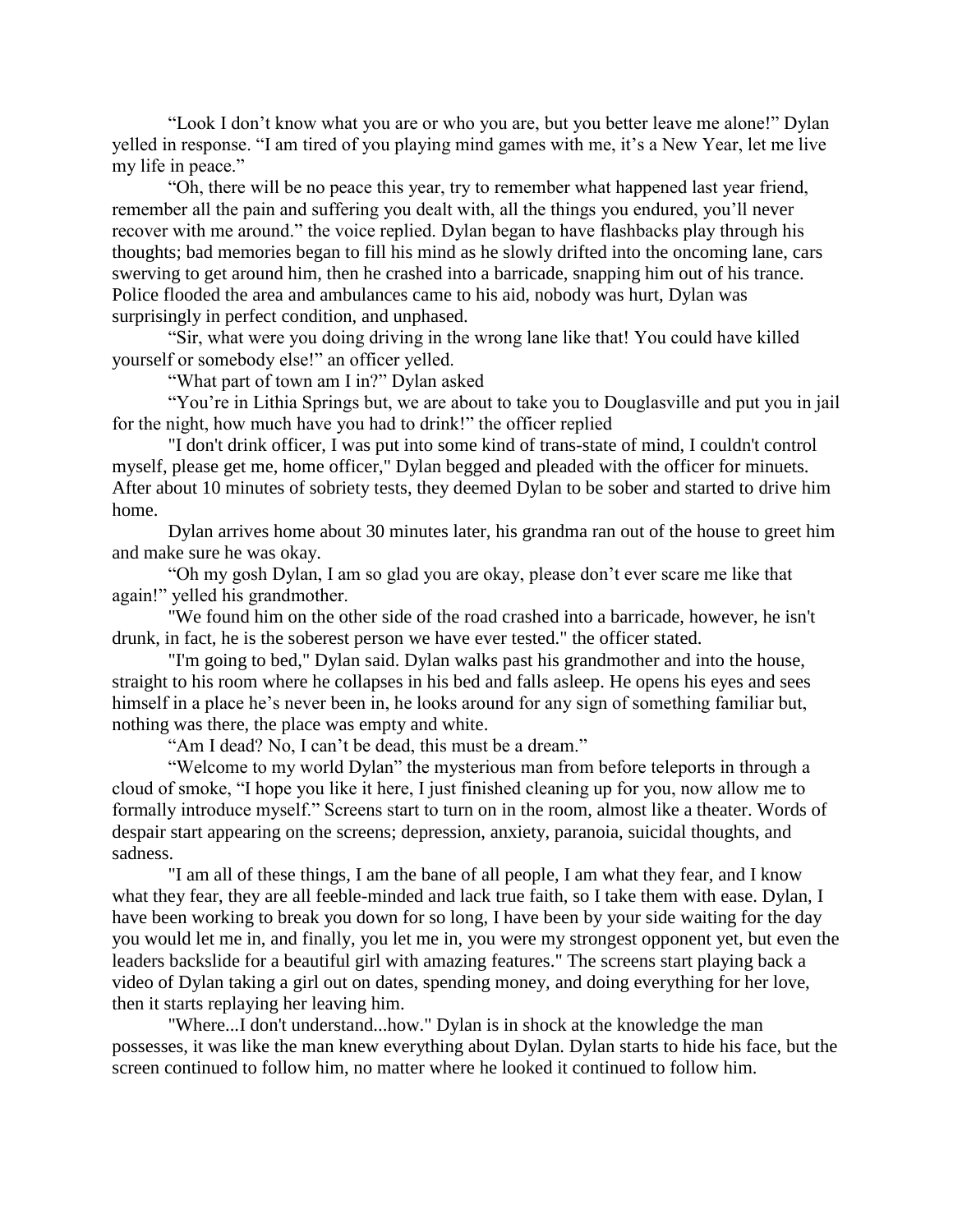"WHAT DO YOU WANT FROM ME!" Dylan screamed, "I DON'T WANT TO LOOK AT THIS ANYMORE! SHE NEVER LOVED ME I GET IT!"

"Yet, you continued to try to impress her, you were obsessed with her, she only acted obsessed with you, but I have another video I want to show you." the man began to change the screen's video. Dylan is shown teasing a kid about an incident that happened. Dylan starts to get angry

"You listen to me, I don't know who you are, or what you want from me, but you've gone too far, I don't know where you got all this stuff, but you do not want these problems from me."

"Oh, what are you going to do? Hit me? YOU'RE IN MY WORLD KID! WELCOME TO TARTARUS! I AM YOUR DEPRESSION!" Suddenly the man charges at Dylan and before hitting him, he phases through and blows into smoke, Dylan fully wakes up, Dylan is sweating and sees that his heart rate is abnormally high, he forgets it and grabs his phone and starts to call his pastor for help.

"Pastor Steve here!" the pastor answered

"Pastor Steve! I need your help! I think I have been taken over by a demon, it is starting to control my life, and showing me things of my past!" Dylan exclaimed

"I'll be over in 10 minutes and we can talk about then." Pastor Steve ended with. Pastor Steve arrives at Dylan's house and begins asking him questions about his faith and what some of his fears are.

"How is your daily Bible time?" asked the pastor

"Well, since the New Year began, I haven't been able to open my Bible or any book come to think of it, this man has stopped me since I got here." Dylan replied, "I have tried, I even made it my goal to fully rededicate my life to Christ but that is when this all started."

"What exactly happened?" asked the Pastor, Dylan went on to recap what happened, the pastor was in shock, but had an idea of what happened.

"Depressions and anxiety are normal in people's lives nowadays, however, this is something far beyond a simple broken heart or illness. I know that demons exist, and I believe that Satan is targeting you with one of his strongest ones, Dylan you need to get back on your faith and keep it steady and strong. Satan wants the weak but doesn't think he doesn't attack the strong, if he can take down the leaders then he feels powerful and will start his full attack. Dylan, you must fight back and fight back now." the pastor stated.

"Well, what do you suggest I do about this, clearly my Bible knowledge is well above the average male, I know how to use scripture, and I definitely put" God before any and everything," Dylan responded.

"There must be something that you have yet to let go of, anything and everything must be let go of for God to take full control, is there something still bothering you from your past?" the pastor asked.

"Yes, two things."

"What are those two things, Dylan?" Dylan begins to elaborate on his past doings and obsessions. Drug abuse in the family, chasing the wrong crowd, fights, bullying, many things came up, but it slowly dimmed down to the two things Dylan had mentioned earlier.

"This girl, I loved her so much, I took her out, I did everything for her, she left me to get back with her ex-boyfriend, it hurts me deeply, and I once messed with a kid that I had no business messing with, I embarrassed him, and he ended up fighting me, nothing actually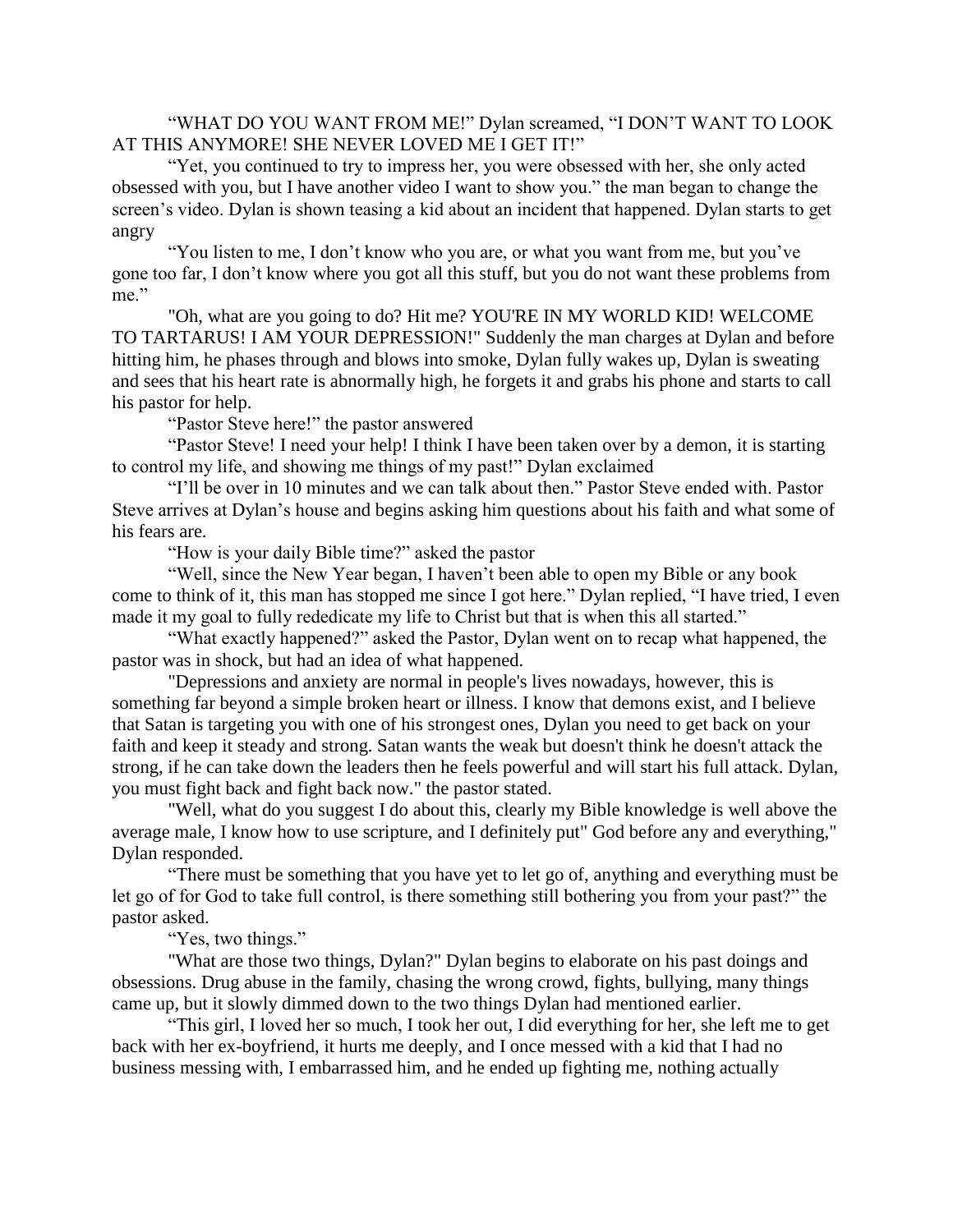happened at the end of this one but it still was embarrassing for me," said Dylan as he started to hide his face.

"Dylan, you've let the devil take you over, you've let him take control, however, it's not too late to save you. Let us pray." the pastor and Dylan begin to pray; Dylan is once again taken into the world from before and is facing the demon, this time Dylan was not alone, another man stood before Dylan facing the demon.

"So, you think that you can come in here and rule over everyone again?! This is my realm, this is my body for the taking now, he doesn't love you anymore, just think about what he has done to dishonor your name and glory, he's mine now!" the demon screamed at the new man. 7ft maybe 7ft and a half, this new man was huge, he made the demon look puny and weak, maybe the demon had lost some power.

"This young soul has done many bad deeds, but I look in the good of the hearts, and his heart is pure and white as snow, for he does not ask for grievous things, he asks for forgiveness and I forgive all who ask and look upon the cross, those who believe will live for an eternity, those who do not believe shall be cast into the lake of fire for I never knew them." said the new man, "Dylan believes and shows his heart on his sleeve, all have sinned all fallen short of the glory of my father, but he believes and trusts in me, and with that, I shall take you out and cast you away to a punishment for eternity, you shall be banned from ever touching one of my sheep evermore." the demon begins to charge at this new man, the demon starts to fight with Him, and a fight breaks out, however, it was lopsided, this man completely took out the demon in one fellow swoop.

"Thou shall not try the one true God, begone demon, depart from me for I never knew you!" the demon began to fade away in a dark scream, the man proclaimed as God walked towards Dylan, "Dylan, thou must show great faith with works because faith without works is a dead faith, your faith was dead Dylan but, your trust in me never left, I let this demon in to test you and see what you would do, I wanted to see if you would turn away from me, you did not forsake me nor deny me but, you stood steadfast in your faith, and for that, your blessings shall be in a multitude, you are a great servant Dylan." the room started to fade, Dylan opened his eyes.

"Did you win?" the pastor asked.

"No, God did," Dylan replied.

## THE END

## <span id="page-34-0"></span>"Biohazard," Arianna Dominello

I've never held a gun before. The weight of it in my hand scared and excited me at the same time. I never imagined myself in a situation where I would even need one. But in today's world it's almost necessary to protect yourself in any way you can. Our world has been deteriorating every day since the virus was released. The virus was created unintentionally by Marcus P. Stanley, biochemical scientist. He was trying to create a permanent cure for Leukemia for his wife but as you can guess it backfired and instead of creating a cure he created something much more dangerous. The virus did work for a couple of months, but soon he noticed changes in his wife. It started with her changes in body temperature, chilly and shivering one day and sweating the next. Next the hallucinations and irrational anger then the blisters and rotting skin and finally the craving for raw flesh.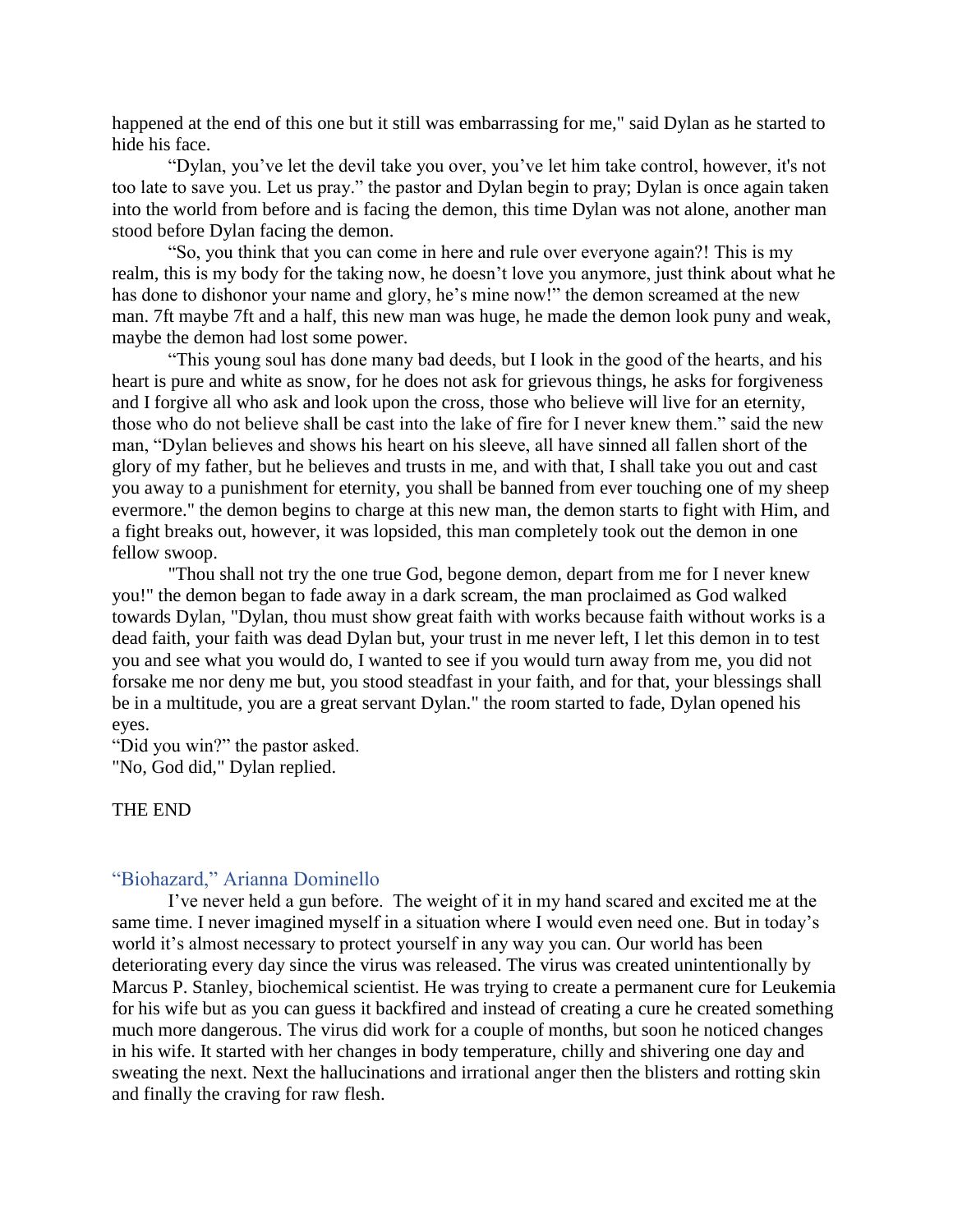Now how do I know all of this, because professor Stanley and his wife are my parents. That's right my name is Dana Stanley. I had to sit and watch my mother slowly die, then get better just for her to get ten times worse and die with a knife in her skull. My father shot himself three days later in our backyard. I hate him for literally leaving me alone in this wasteland of a state, Cheshire, Montana. This is where we had to evacuate to shortly after the "incident".

Before the virus I'm sure this was a cute little town filled with good honest people who never had a bad word to say about anyone, needless to say that changed once the good people started turning into Rotters and just straight up eating anyone with a beating heart. As I walked down Old Berry road I noticed this pale yellow house with a purple roof; purple used to be my favorite color, so I figured this was a good sign to check it out for any supplies. The back gate wasn't locked and neither was the sliding glass door I also took that as a sign that no one had claimed it for their shelter. I stood in what looked like an empty living room with my switchblade tight in my fist, ready to strike just incase a rotter popped out. So far I didn't smell any deathly odor usually in a house if you go in and smell death it means a rotter isn't too far behind. I started to look in the cabinets and drawers for anything edible, I honestly didn't care what it was as long as it could fill me up. I hadn't eaten in a few days due to my rations running low. I remember being a picky eater as a kid; no pickles on my burgers, less sauce in my spaghetti but now I eat just about anything I can get my hands on. Money and jewels used to be the most valuable thing in the world now it's food. As I began to give up on my kitchen search I noticed a pantry closet next to the back door, again being cautious I slowly opened the door and I swear I heard the Hallelujah chorus. The shelves were lined up to the brim with cans and cans of food; corn, yams green beans, and even peaches I quickly filled my bag and proceeded to walk down the hall to the other rooms to see what else this treasure chest of a home offered me.

# <span id="page-35-0"></span>Prose: Nonfiction

# <span id="page-35-1"></span>"Hard Work Pays Off," Chandler Johnson

There was a boy that was good at everything and his name was Chase. He had no problem excelling at everything he did. Chase was an A and B student and was an All-state player for basketball, football, and track at his high school. Chase was just naturally good at everything during his high school career. He never even practiced anything, but when it was time to perform he was outstanding at everything he did. However, his best friend Tyler was not as good at everything like Chase, but he was actually a hard worker. Tyler was an all-county player for basketball, football, and track and was straight A student.

Tyler worked hard everyday like it was his last day on Earth and gave 100 percent every time he stepped on the court, field, track and classroom. Chase on the other hand would just go to practice and class, give it 50 percent every time and still perform better than others. Tyler and Chase's basketball coach Mr. Brown loved Chase's play in sports and loved his grades in the classroom, but disliked his efforts towards everything he did. Mr Brown loved Tyler's play in sports and his grades as well as his efforts towards everything he did.

Tyler and Chase's senior year was coming to an end. Chase was getting offered scholarships from colleges around the entire United States. Tyler was getting offered scholarships as well just not as many as Chase. When it came down to choosing which school they wanted to attend, the two of them both chose University of Georgia. In the first semester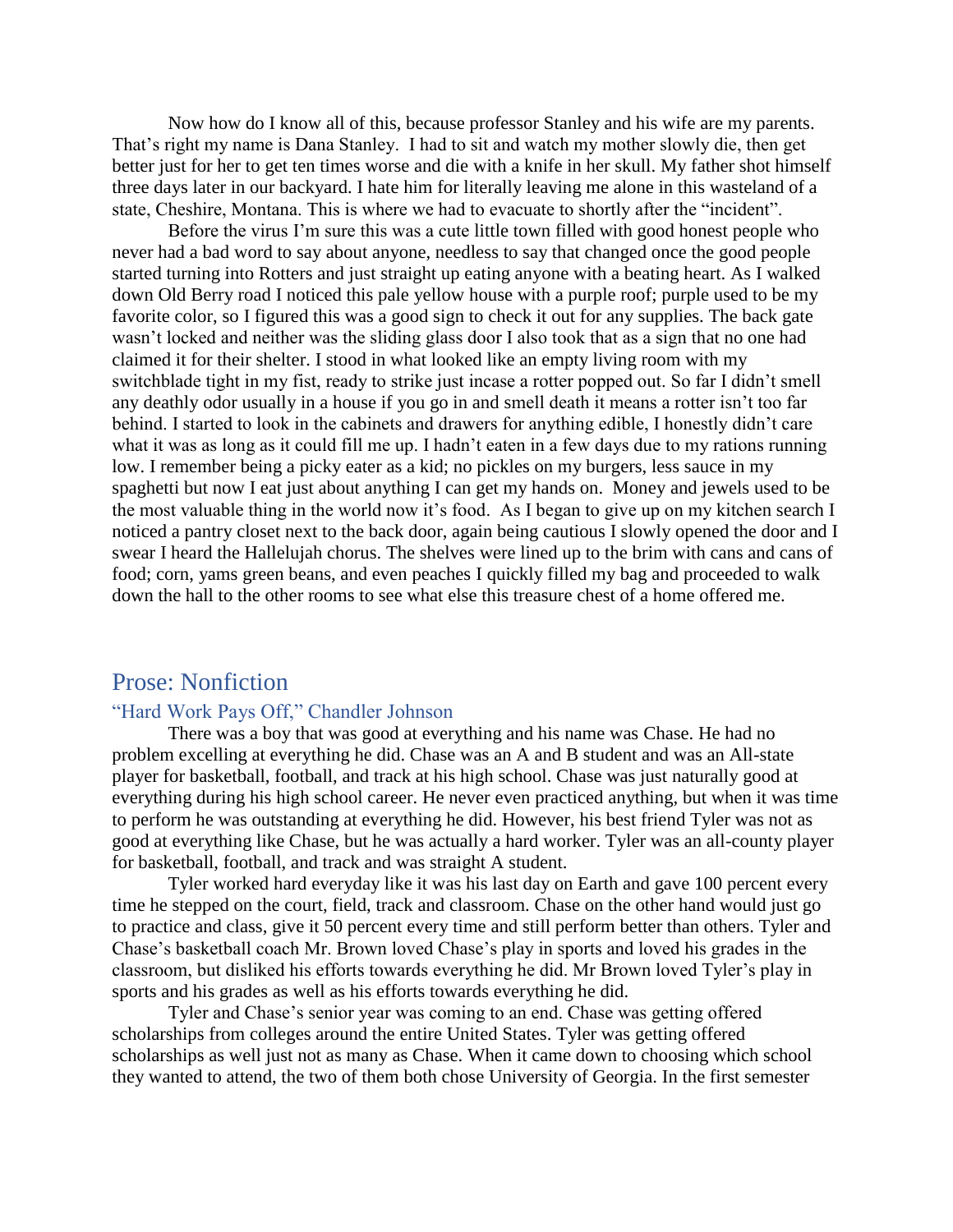Tyler did well with his grades and football, but Chase did not do well in either the classroom or the football field. He did not do well because he still never practiced.

Chase decided he was going to do better in the second semester, but he still did very poorly and was put on academic suspension and benched for the team. Chase called his old coach and asked why he's not excelling like he used to in high school and why is Tyler doing better than him . Mr. Brown responded by saying "You have always wanted the easy way out not by not doing work, but getting good results". Chase responded by saying, "when I get back I promise I'm going to do my work and work hard to get back how I used to be." Coach Brown finished the conversation with saying, "it's too late to start working hard now, because you're lazy and want everything handed to you and Tyler is now better than you."

## <span id="page-36-0"></span>"Hurry It Up Already!" Kobe Fowler

Procrastination is both a bad habit and a hard one to break. It is excruciatingly difficult to deal with, especially when it comes to completing the countless assignments given to you while doing so in a timely manner. I have been in too many close calls to count when it comes to submitting assignments before its due date resulting in possible issues that could affect my grades and my future. There are moments where instead of attempting my assignment during afternoon hours, I somehow decide it's best to start work at three in the morning on the assignment's due date. I even manage to hold off on doing assignments with exceptionally long due dates, such as my, 3-month long, science fair projects. My lust for entertainment in a world where I have to stay 8 hours in a place that I'm not interested in, has caused me to avoid doing what is much more important. The cause of this was the complete lack of passion for school during my middle school years.

Up until I made it to the 6th grade, I had a passion for school; However, It quickly diminished with each passing day as a sixth-grader. This is due to the work becoming exponentially bigger and more rigorous than in the grade prior. My goal was to get all "A" honor roll for the year; However, rather than battling the work given to me I had to battle with myself. My craving to have a break from working every time I get home led me to become increasingly lazy as the days passed by; As a result, my grades began to suffer as I continued to forget or set aside an assignment. With my goal in mind, I refused to see anything lower than an A on my report card, so using what little passion, energy, and motivation I had left I strive, and succeeded in getting my grades up throughout 6th grade. This left me with little to nothing to keep me going, causing me to be lazier than before.

Things have yet to get better as my procrastination is now worse than ever before. As the years have passed, so has the workload, rigor, and expectations of school require. Each arduous task after another has made me less inclined to do them; As a result, I have reached the point where I wake up after midnight the day the assignment is due and I wonder if I should start it later. It has become ever more difficult to even procrastinate as I sometimes lose the will to working on the assignment. Many times I have ever strived to achieve an early working habit, but the thought of sitting at a desk for hours exerting my mind until a thought can be produced with little to no entertainment keeps me from doing so.

# <span id="page-36-1"></span>"An Autobiography with a Slight Twist," Hector Sanchez Chapter 1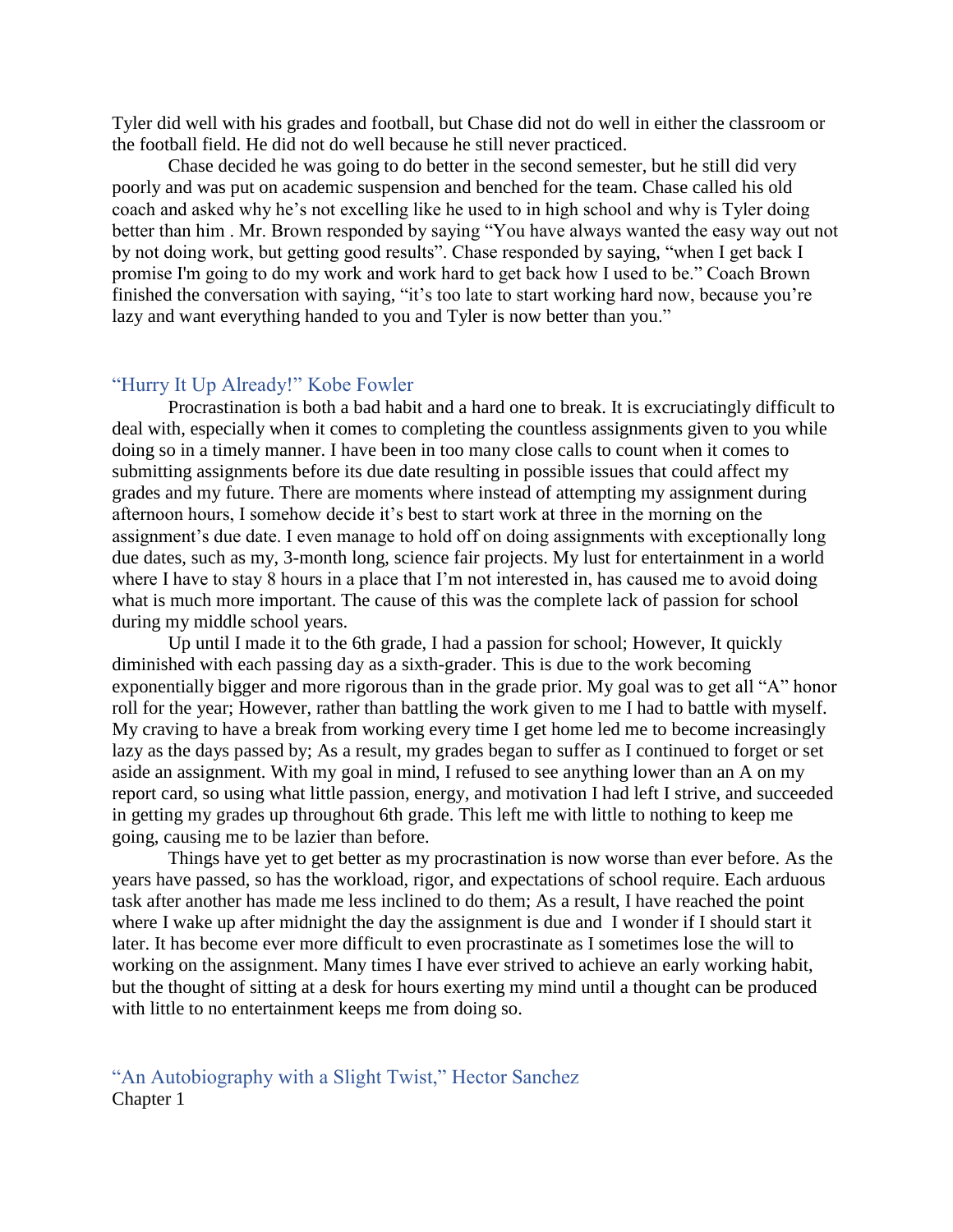#### The Start of a Long Journey

I was born at a very young age in the city of Houston, Texas. The details are still as clear as a night in the woods far from civilization (I remember it like it was 16 years ago). Apparently, I was born in the evening at around 7 p.m. I was given the name Hector after another Hector, who my parents thought had a nice name, so they decided to give it to me. I quite enjoy the name that I was given because it's not too long or short. I don't know why a large number of people complain about their names; I don't understand why you wouldn't like something that you've had from the very start of your life. Not to mention, your name is an essential part of who you are, at least that's what I think. Even if there are a hundred other people with the same name as you, the name you were given should be special. Oh, my bad. I'm starting to get off topic where was I again? Eh, I lost my train of thought. Anyways, the day I was born on was relatively normal for everyone else in the world. Nothing too interesting was happening except Hey Ya! by OutKast was the number one song on the Billboard Hot 100 (I thought that was kind of neat).

#### Chapter 2

16, Almost 16 and a Half, Years Later

Right now, as we speak, I'm typing words on this computer. I think that clears up this chapter pertaining to me now.

(I'm kidding by the way.) I think I've changed a little bit since the day I was born. I've definitely grown a few inches in height, but more specifically, it doesn't feel like I've changed much since I've started high school. I think my sense of humor has slightly shifted from what it was in middle school, and I've definitely learned how to be more mature in the right situation. Describing my personality is difficult without consulting others because one's own ego will fog the reality of themselves. With that being said, I'd like to think of myself as observant and calm. I'm also the best person alive right now (that's the ego speaking not me!).

I'm really interested in a lot of things because I always have a lot of free time on my hands. These things include gardening, skating, programming, photoshop, drawing, gaming, and playing the guitar/learning music theory. Eventually, I think I'll just focus on maybe 3-5 of these hobbies in the future, but a few of these interests go together with each other, so I might just focus on the general concept that each one entitles. I find a lot of support through these hobbies because they challenge me, while also providing me with some skills that I can use in potential jobs.

#### Chapter 3

"Preferred Before All Others of The Same Kind"

I've been through a reasonable amount of experiences in my short life here on this planet to develop a preference for certain things. Among these preferences is a favoritism for the color cyan. I always liked blue and green as a little kid, but when I found out blue-green was a real color it took precedence over everything else.

Another item on this list, would be chicken wings. Who would've thought that chicken wings could be so delicious cause I definitely didn't? When I first discovered wings, I kid you not, a confetti canon and fireworks went off in the background. Out of all the possible sauces for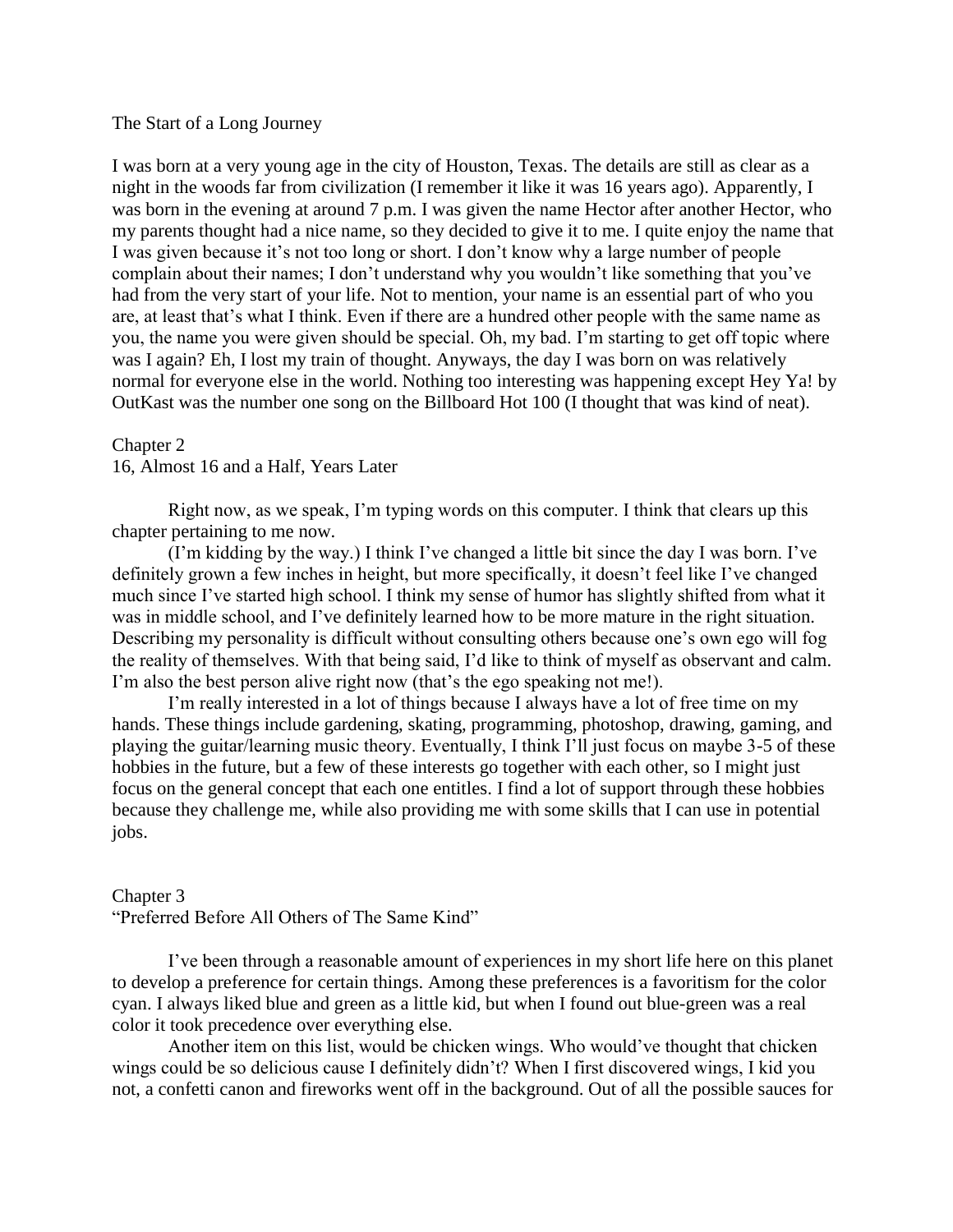wings, my top two are always buffalo and lemon pepper with half of my order usually consisting of buffalo and the other half being lemon pepper.

A quick rundown of some other things I like are Winter, chocolate chip cookies, hoodies, slightly rainy days, and uh sleeping in a bed with warm blankets and a nice comforter. These are most of the things that are "preferred before all others of the same kind", or in other words, my favorite things.

Chapter 4 An Outside Perspective

January 29, 2020 approximately 11:49 in the morning. An interview with [Redacted]\* is being conducted to describe the subject Hector Sanchez.

Hector: What's up [Redacted]? If you wouldn't mind, I need a quick interview from you basically describing me is that cool?

[Redacted]: Um sure.

Hector: Yeah sooo basically how would you describe me? I could ask you some questions to narrow this down, but I want to keep this open for you to answer as you feel.

[Redacted]: Well, an obvious one is that your smart, but you probably already knew that. Otherwise, I'd say you're somewhat open minded.

Hector: Open minded!? I wasn't expecting that one. That's good. Anything else?

[Redacted]: Um, you can act completely different from one second to another.

Hector: You mean I can be sporadic?

[Redacted]: Yeah, sure.

Hector: Alright, that's pretty good. Appreciate the help, I'll talk to you later

End of transcript

\*The name of the interviewee has been removed to preserve anonymity. Thank you for understanding.

Chapter 5 Flying Cars and Hyperspace

The future is something that I look forward to but fear at the same time. Not in the sense that I'm scared of what will happen, but the future depends entirely on the decisions that I make right now. I've definitely made plans on how I can achieve the goals that I've set, but for all I know, which isn't very much, an undetected meteor could just shred straight through the Earth like a bullet.

I plan on getting two degrees when I go to college: one degree in aerospace engineering and the other in computer science. (If you notice, these two subjects are key in making the future what most envision it to be.) Oh, curiously enough, I haven't made a decision on what colleges I will try to attend, but that'll hopefully clear up by the end of my junior year in high school. Once, I start "earning that bread", as the youngins say, I want to move out of state, preferably, somewhere in the North-West of the United States, like Washington.

Besides that, my plans don't go any further. I might even go completely off script and try to climb the corporate ladder of McDonald's, who really knows? Oh wait, I do want to visit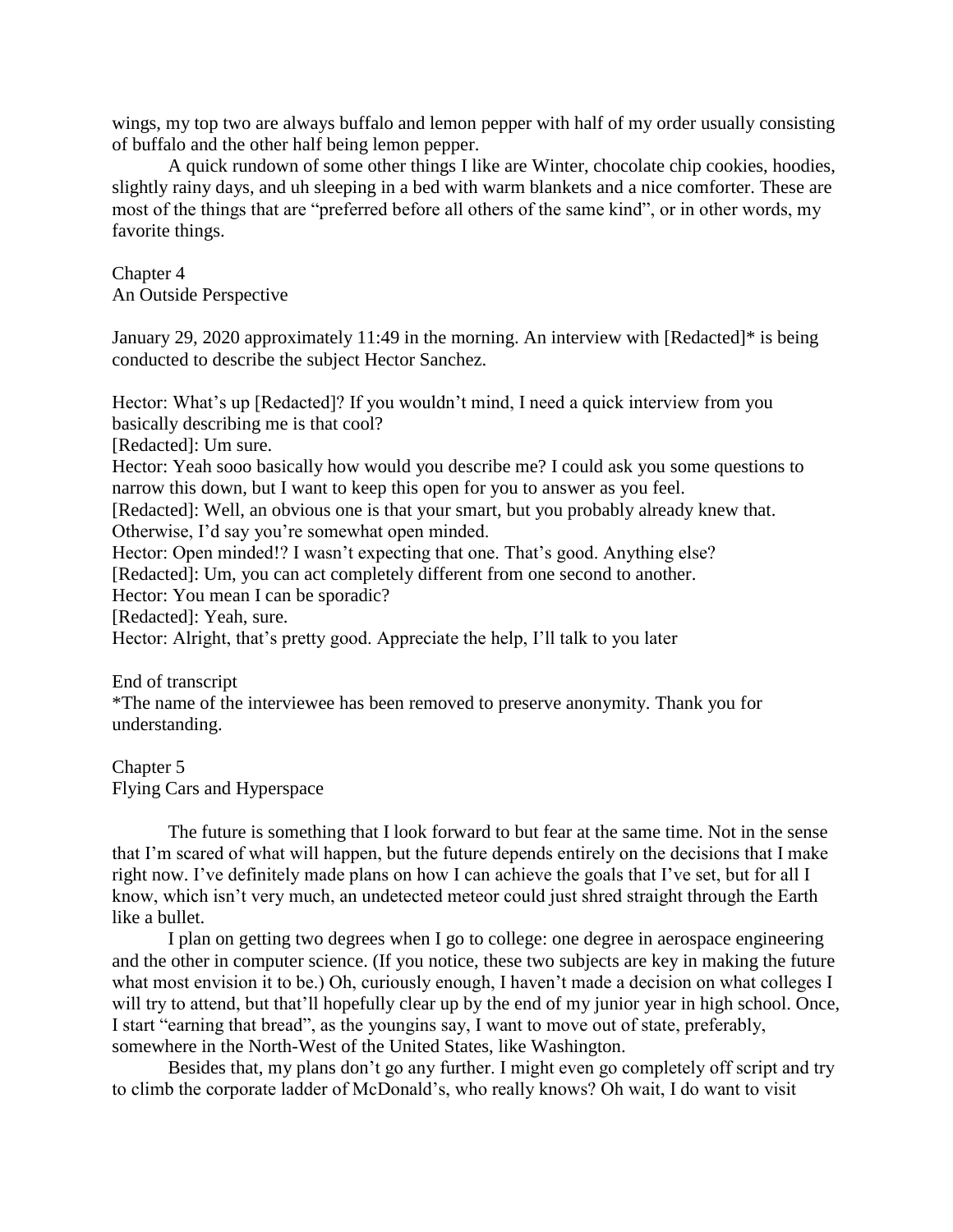France and Japan before I croak though. Hopefully, this short collection of chapters gives you, the reader, some insight on who I am. If not, I will add this failure to a list of things that I never achieved (not that I keep track of my failures or anything like that).

# <span id="page-39-0"></span>"Building Cultural Competency," Vasthi Saintil

The key to living in our diverse world is to build cultured competence. We see the world through the prism of culture. Cultural competence is the willingness ability to effectively interact with people from diverse cultures and backgrounds. We need to understand how we interact with others. First impressions are often snap judgements for us and others. We should not judge a book by its cover. Everyone has a life story that may not be what you initially think it is. For example, many people place the assumption that most Latinos/Latinas who are living in the United States do not know Spanish, which is not true at all. As human beings, we often look at an individual's appearance and become biased as we perceive people. This is called a snap judgement. Snap judgements are predictions about how we believe others will think and act. Another part of cultural competency is religion. It is important that we respect all religions. Many religions have specific clothing that they wear. For example, many Muslims wear hijabs. It is not a "typical" head covering, but it is a part of their religion. We have to be very cognizant of the values, our attitudes, and what we bring to the table. We often tend to address and perceive situations through culture and stereotypes. Stereotyping can lower our expectations of people. We all have predetermined notions of people. They can be positive or negative. When diversity is talked about, many factors need to be included. Some factors are race and ethnicity, age, gender, religion, language, sexual orientation, regional variables, socioeconomic status, and the presence of a disability. In every culture there are internal variations based on a variety of factors. It is important to ask yourself "What are my values," and "What are my biases?" At least address these two factors. Culture has been compared to an iceberg. At the tip of the iceberg are visible cultural characteristics, such as language, dress, music, cooking, and the arts. These are aspects that we may be attending to when we make snap judgements. Overall, it is important that we do not judge others but get to know every person for who they are.

# <span id="page-39-1"></span>"A Mission to Mars," Michael Conley

The 1969 Apollo moon landing shook the very foundation of life in the United States and was an early steppingstone into space exploration; however, just two weeks after the moon launch, NASA was prepared to send a dozen men to Mars. Mars is the fourth planet from the sun and has similar features like Earth. These similarities have made Mars an area of interest by NASA since the early 1960s. Though in recent times there has been an overall increase in the amount of people wanting to go to Mars, including Elon Musk the CEO of SpaceX who wants to send a manned mission to Mars. The idea of a manned mission to Mars will create new economic support for states within the United States. As well it will cause innovations and creation of new technologies that can be prosperous to the people in the United States. From these possible advantages of a manned mission to Mars, it can cause a new generation of people to be inspired. The United States should send a manned mission to Mars as it will benefit the U.S. economy, create advancements in new technologies, and inspire national pride for the people in the United States.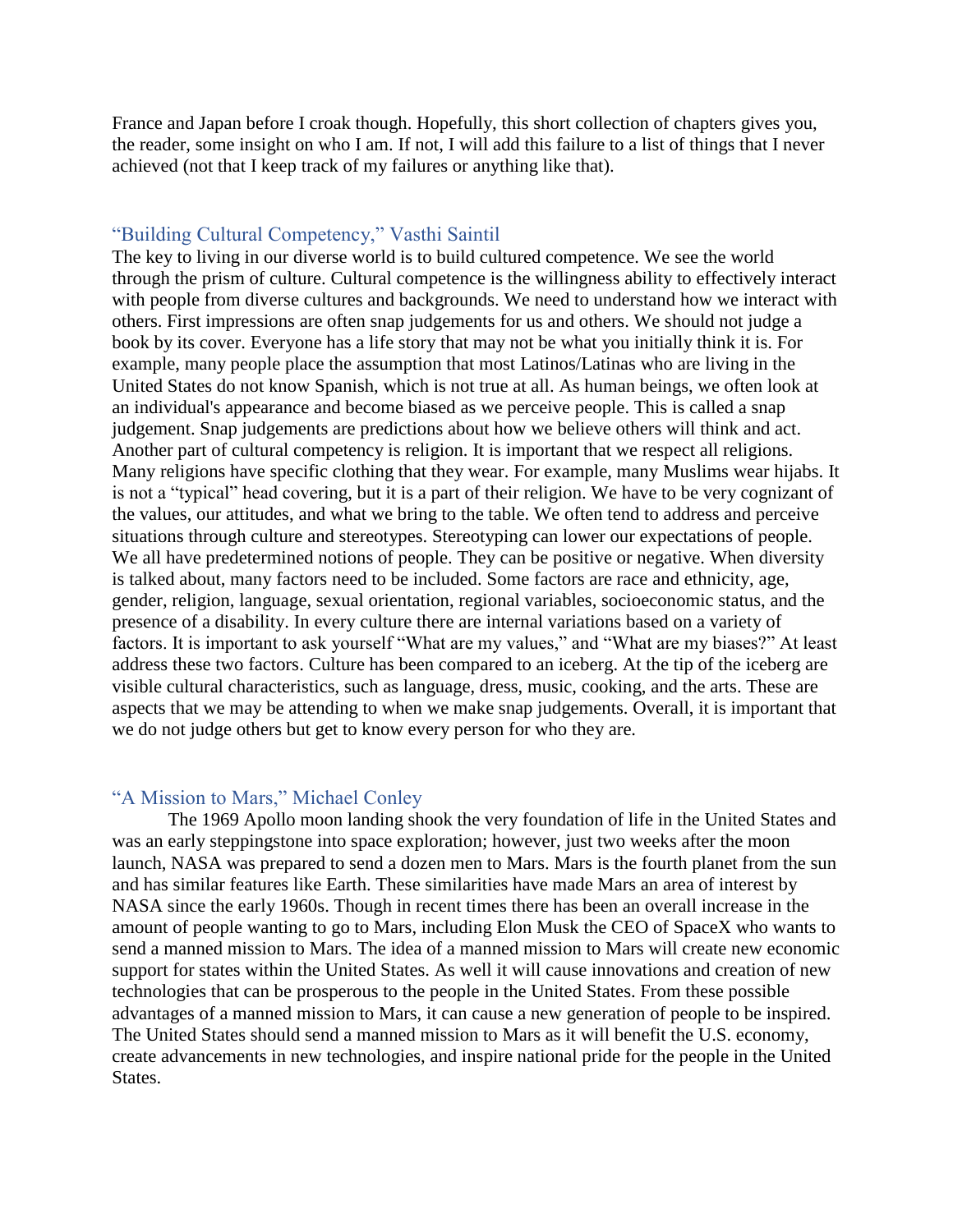There are many economic benefits for sending a manned mission to Mars for the United States. NASA contributes to a large part of the U.S. economy, even though it only gets around 1% of the governmental budget, it still supports over 10 different space agencies around the country. These space agencies also allow the creation jobs and in the Moon to Mars program, or M2M, it has produced over 69,000 jobs with a total economic output of over 14 billion dollars. Though the money needed to get from Earth to Mars will be a substantial amount for the United States as shown in the book "The Future of Humanity" by Michio Kaku where he states, "Calculations of the price of a Mars mission usually range between \$400 to \$500 billion" (Kaku 64). This would be an exuberant amount of money for the United States to put into a manned mission to Mars, however the cost could be lowered as Space X owner Elon Musk states that he could produce a rocket system that would reduce the price to only 10 billion. The prospect of Mars not only interested SpaceX but also inspired the creation of the company Mars One, who wished to establish a human settlement on Mars with support from aerospace companies and independent funding as stated on the Mars One about page. Even though eventually in 2019 the Mars One company become dissolved due to lack in funding and investors, it provided an inspiration for more companies to work on different ideas on how to go to Mars which in turn supported the United States economy.

A manned mission to Mars would not only create economic benefits from new jobs and companies, but it will also allow for the creation of new technologies as well. During the Apollo era scientist had to figure out how astronauts would survive outside in the vacuum of space and or on the surface of the moon. These challenges allowed for the creation of many different technologies which eventually went on to benefit society in the products that we use every day. According to the "spinoff.nasa.gov" examples of some of these products would include infrared ear thermometers, firefighter equipment, the portable cordless vacuum, and freeze dry technology. With these technologies created from the technology of the Apollo missions it changed how people live their lives every day in the United States and for a manned mission to Mars it can cause even more new technologies to be created. In the book "The Future of Humanity" by Michio Kaku he describes the use of carbon nano tubes and graphene which is a carbon-based material that is more durable than steel while also being less than an atom thick. Another innovation that is being made for a mission to Mars is the creation of advanced robotic for building different structures on the surface of Mars. Though most of these technologies are not able to be mass produced now, when these technologies become available it will not only allow for people to go to Mars, but also benefit the United States.

The technology created from a manned mission to Mars would not only benefit a person's quality of life; it would also cause a boost to moral for all people in the United States and inspire a new generation with national pride. According to a recent article from Gallup.com titled "For the first time, majority in U.S. backs human mission to Mars" a Gallup poll in 2019 for the 50th anniversary of the moon landing found that over 53% favor and 46% oppose to land an astronaut on Mars which shows that support for a Mars mission is up from previous decades. There have also been numerous books, movies, and TV shows about Mars that have exited the human imagination like the recent movie The Martian and The Space Between Us. A mission to Mars would also inspire students to become interested in STEAM education and create a new generation of scientists, and engineers to create new and innovative technologies stated in the article "Six essential reasons why we need to send humans to Mars" from foxnews.com. The thought of exploration excites the human imagination and attracts young people toward a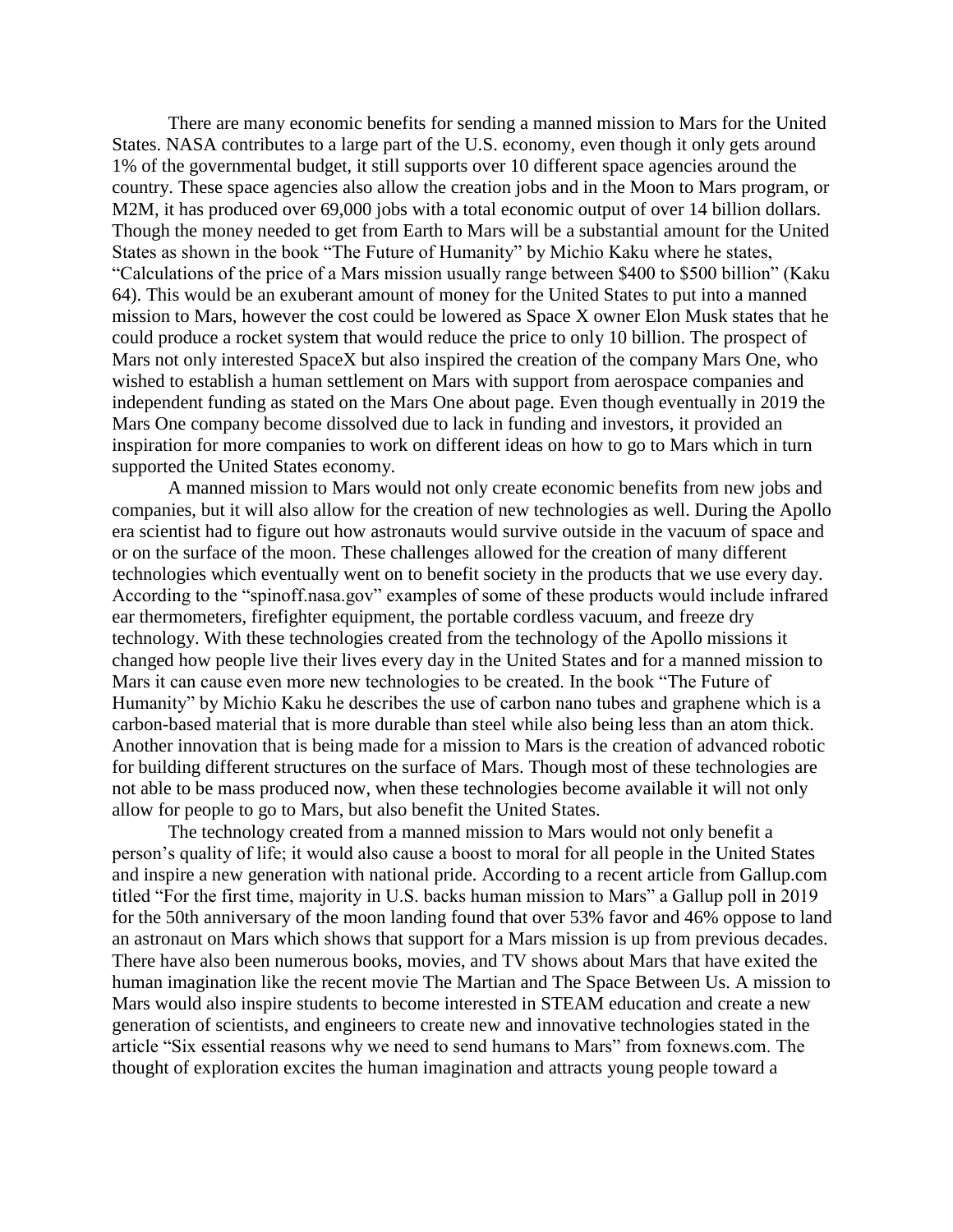technical education that serves as a source of national pride making Americans more willing to support going to Mars.

A manned mission to Mars has many benefits as it can allow for the U.S. economy to improve, create new technologies to improve the quality of life, and inspire the people in the United States with new national pride. The economy has been positively affected by the effects of both new companies working to get a man to Mars like SpaceX and from NASA by providing jobs as well as creating economic output. This also has caused more new innovations to be created for a manned mission to Mars which can provide not just the people on Mars new technology, but also the people in the United States. These effects will also cause a new wave of national pride for space exploration and create a new generation of engineers. A manned mission to Mars is an achievement which can be done by almost a country, but the United States is the one country most equipped to do so today.

# Works Cited

- Kaku, M. (2019). *The future of humanity: Terraforming Mars, interstellar travel, immortality, and our destiny beyond Earth*. London: Penguin Books.
- Home. (n.d.). Retrieved November 29, 2020, from<https://spinoff.nasa.gov/>
- Mars One. (n.d.). Retrieved November 29, 2020, from<http://www.mars-one.com/>
- McCarthy, J. (2020, November 23). For First Time, Majority in U.S. Backs Human Mission to Mars. Retrieved November 29, 2020, from [https://news.gallup.com/poll/260543/first-time-majority-backs-human-mission](https://news.gallup.com/poll/260543/first-time-majority-backs-human-mission-mars.aspx)[mars.aspx](https://news.gallup.com/poll/260543/first-time-majority-backs-human-mission-mars.aspx)
- NASA. (2019). NASA Economic Impact Report FY19 [Brochure]. Washington, D.C.: Author. PDF File
- Carberry, C. (2017, January 17). Six essential reasons why we need to send humans to Mars. Retrieved November 29, 2020, from https://www.foxnews.com/opinion/six-essential-reasons-why-we-need-to-sendhumans-to-mars

# <span id="page-41-0"></span>"The Effects of Excessive Cellphone Use in Relation to Teenager Sleep Deprivation," Samuel Fambrough

Diabetes, heart attacks, and even strokes are potential problems that come from a lack of sleep or sleep deprivation is when a person is not getting enough rest that can cause long-term effects on their health and a higher risk for premature death. Therefore, average recommended hours of sleep for an adult are seven to nine hours, compared to the average recommended hours of sleep for children, ranging from nine to fourteen hours, depending on the child's age. The recommended hours of sleep for teenagers ages thirteen to nineteen are around nine to ten hours a night. However, according to the Journal of Chronical Sleep Medicine article "An Exploratory Cross-Sectional Study in Teenagers," When studying teenagers' sleep patterns, 7.4 hours of total sleep were recorded amongst teenagers in North America on weekdays. Which brings the question of what is preventing teenagers from getting the suggested hours of sleep every night? "research shows that nearly two thirds  $(62%)$  of children aged  $12-15$  are granted permission by their caretakers to take their mobile phone to bed" (Orben1 1). This allows opportunities for teenagers to neglect the responsibility of acquiring the proper amount of sleep they need while causing long-term effects from late-night technology use. This essay will prove excessive cellphone uses amongst teenagers at night leads to sleep deprivation. Research and studies have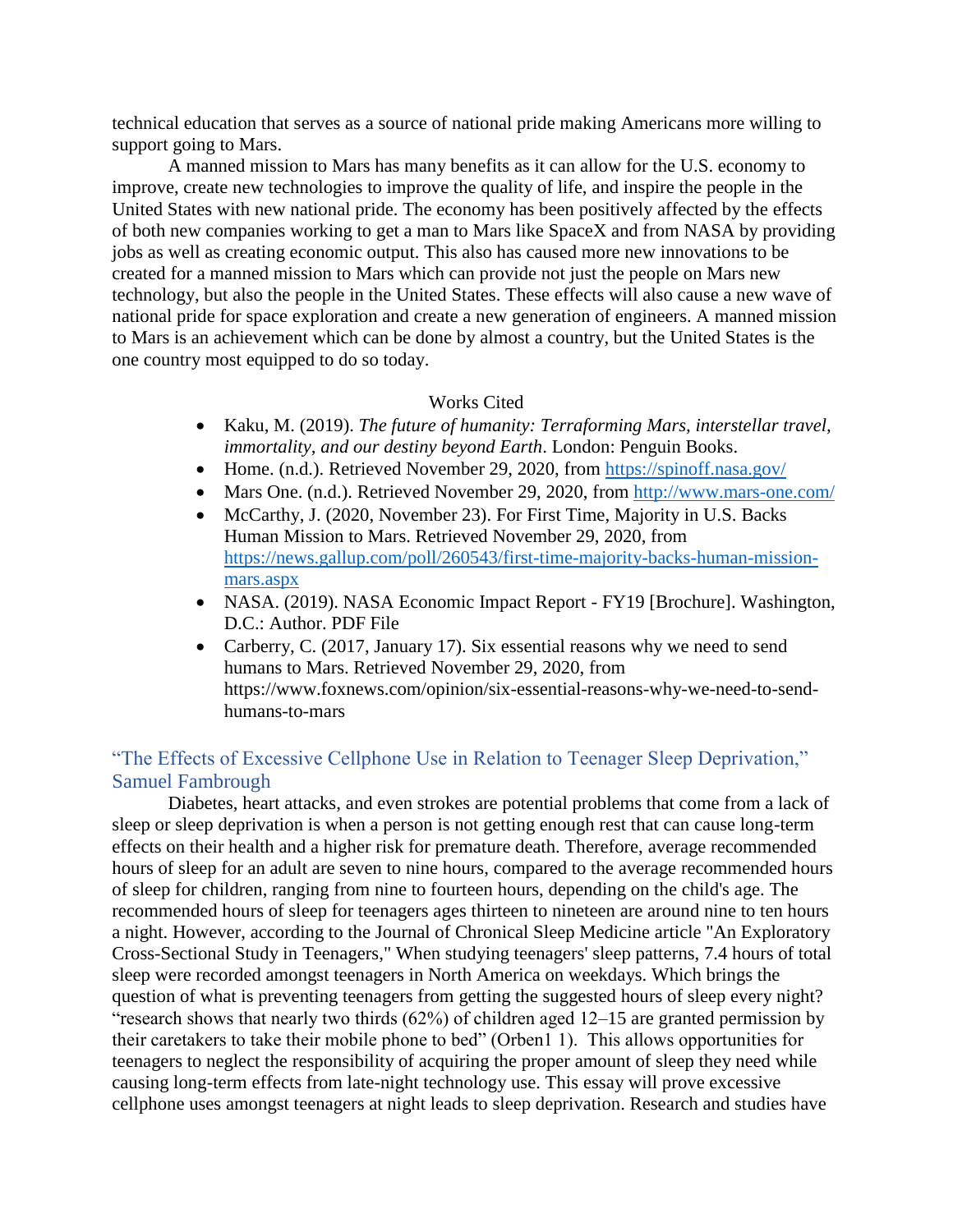proven sleep deprivation to cause health concerns involving the brain, and multiple functions of the human body. Discovering better alternatives from excessive cell phone use is why teenagers should decrease the amount of cellphone use at nigh to prevent sleep deprivation.

The definition of sleep is a condition of body and mind that typically recurs for several hours every night, in which the nervous system is relatively inactive, the eyes closed, the postural muscles relaxed, and consciousness practically suspended. Sleep benefits the body in many ways and even strengthens a person's physical and mental health. Although, the term sleep is constantly questioned daily, the outcomes of the event benefit the body. "it has been hypothesized that, among other things, sleep allows both our brain and body to replenish and restore, as well as consolidating memory and strengthening the immune system" ( Lederle 12). A person's memory functions by encoding, storing, and retrieving information necessary for everyday tasks and interactions, and the immune system protects the body against infection and is beneficial during the pandemic of the coronavirus outbreak. Knowing that information, what happens if someone is not meeting the recommended hours of sleep? "Lack of sleep, by contrast, has detrimental effects on many areas such as our physical health, cognitive abilities like memory and alertness, and emotional wellbeing" ( Lederle 13) . The constant misery from lack of sleep could classify someone to be susceptible to sleep deprivation. Which, if not prevented, can cause long-term medical problems and issues that are irreversible. That is why children and teenagers must obtain enough sleep at night, significantly since their bodies are continually growing and changing. "Lack of sleep has been associated with an increased risk for injuries, hypertension, obesity and depression" (JACKSON 1). Those are some effects teens in America face that are caused by sleep deprivation.

As children develop and mature into teenage years, biological changes alter circadian rhythms and the urge to fall asleep decreases, resulting in later sleep onsets" (JACKSON 1). Even though the urge to fall asleep is biological and decreases in teenagers over the years, other factors affect teens from getting enough sleep. "Practical factors of teenage sleep deprivation include school responsibilities, family commitments, after-school jobs, extracurricular activities, and social media." Uncontrollable factors such as school responsibilities, family commitments, and after-school jobs affect teenage sleep schedules, and are limited ways around those factors. However, controllable factors like extracurricular activities and particularly social media and cellphone use depend on the teenager themselves and if they can manage those factors and maintain their responsibilities while still meeting the suggested hours of sleep. That management is unlikely as most teenagers in America suffer from not obtaining enough sleep at night, and excessive use of cellphones does not make that management any easier.

By the age of eleven, eighty-four percent of American teenagers have their own cellphones. Cell phones and other smart devices are a wonderful invention and a standard part of today's society. As of January seventh, 2019, ninety-six percent of America's population owned cell phones, and eighty-one percent of those Americans own smartphones. Compared to the world today, now five billion people own smartphones, and graph trends continue to increase as more people frequently buy and own cell phones. Smartphones today allow infinite possibilities with access to the internet, with applications for productivity, entertainment, even ones that can monitor a person's health. With so many technological advantages smartphones can offer, there are prone to be disadvantaged from this invention. Amongst teenager's cell phones have become an everyday distraction in any environment, including sleep. Apps such as Tik Tok, Instagram, and Snapchat are top-rated amongst teenagers, where users on the app can spend hours at a time on these social media platforms. According to Waroomedia, users usually log on to the app every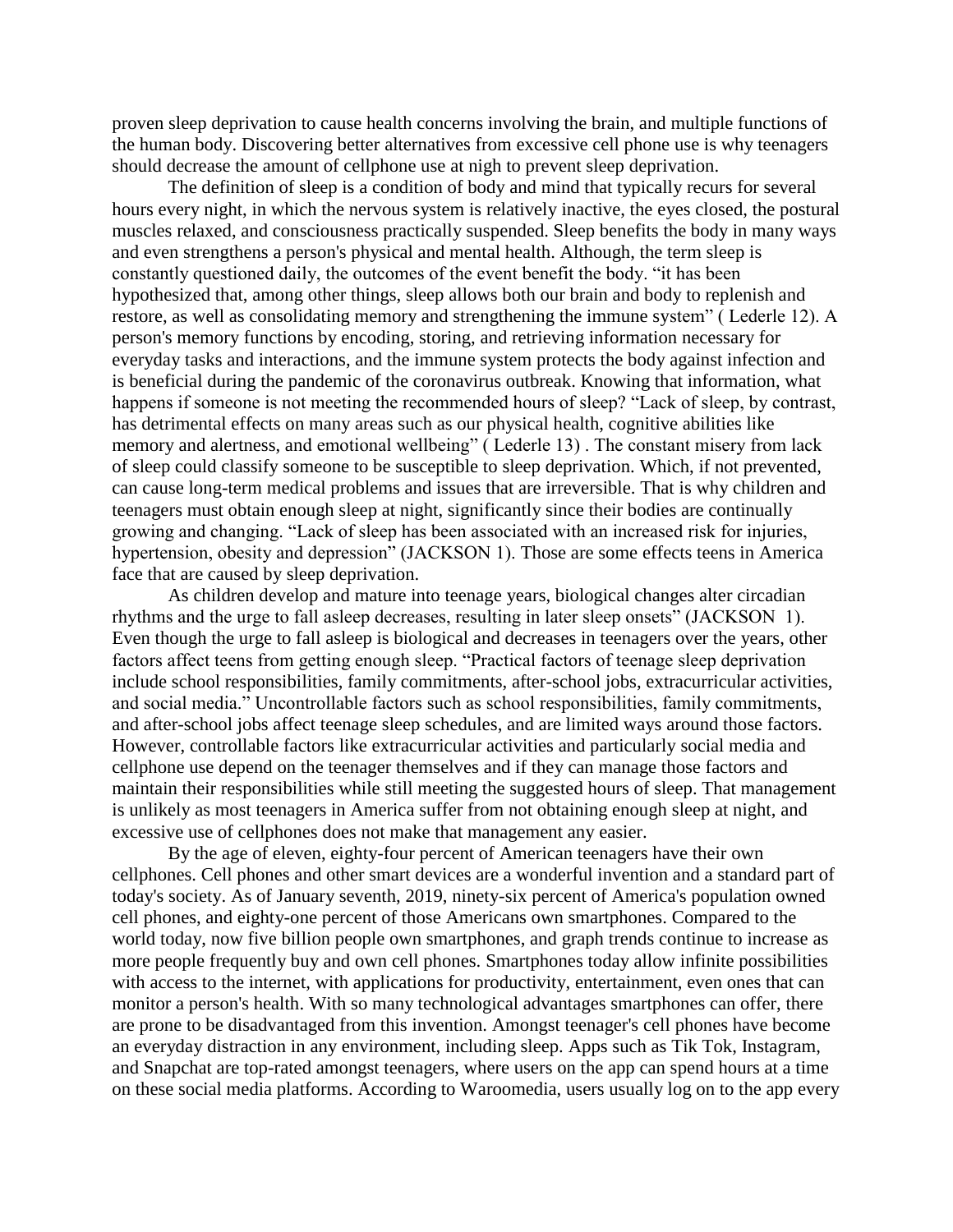eight minutes throughout the day. Tik Tok has officially brought in 100 million users by August twenty-fifth, 2020, and with thirty-five percent of users aging from ten to nineteen means that teenagers are using this app. Teenagers uses smartphones most of the time during the day and using them at night not only delay teens from sleep but harms their eyes and brain as well. The American Macular Degeneration Foundation warns that blue light retinal damage could lead to macular degeneration, a condition that causes the loss of central vision. Blue light is more visible than any other light when it comes to technology with screens, and why most smartphones use these blue light-emitting diodes (LEDs). It is becoming a more popular fact that staring at cellphones for long periods causes digital eye strain. "On the other hand, some studies have also reported negative effects on the Energies of eye retina, most of which are based on the analysis of cells that were irradiated with blue light. Detectible oxidative cellular damage on cultivated cells of bovine retinas were found when exposed to blue (470 nm) LED light with a high irradiance of 48 Wm−2" ( David 2 ). Blue (470 mm) LED lights are the same lights that your phone displays throughout the day and becomes more damaging at night as people are in darker settings. Multiple studies have the same result of late-night cellphone uses, causing eye damage. Companies like Apple have suggestive features that can alter the bright light from cellphones for nighttime use. However, continuously practicing those habits still causes damage to a person's eyes. The brain is the most complex part of the human body as it continually performs every day. Continuous cellphone uses many detrimental effects on a person's brain, causing teens to deal with issues involving anxiety, depression, impulse control problems, and sleep disorders. Studies have shown that the movement of biochemicals in the teens' brains like gamma-aminobutyric acid (GABA) that affects a person's motor control and vision leads to anxiety, resulting from a cellphone addiction within teenagers. "The human brain is not fully developed until the age of twenty-five, regardless of gender" (Sapolsky 1). With teenagers experiencing significant growth and development in the brain during adolescent years, it is beneficial that teens do not interfere with the development by acquiring an addiction to late-night cellphone use.

There are countless research studies conducted further to explain the topic of sleep deprivation amongst teenagers. With cellphones playing a significant part in preventing sleep among teenagers, it is essential to consider why teenagers use phones at bedtime? One explanation may simply be to relax and unwind for the day. Teenagers face possible lifechanging obstacles every day that are uncontrollable to specific circumstances. School, family, and personal responsibilities are all part of an average teenager's life. Also, depending on the person, teenagers may have other obligations that affect their daily schedule. However, cellphones that affect the amount of sleep a teenager gets at night is substandard because those years are a crucial time in their life as they can never get them back if wasted on an unhealthy practice. Alternatives such as reading, light exercise, and even brain puzzles are great activities to do before bed to improve mental and physical health and make a person tired and ready for bed.

Overall, teenager sleep deprivation effects sixty to seventy percent of American teenagers every day, which is 12,630,000 teens across the nation. With numbers constantly increasing, making smart decisions involving cellphone use and teenager sleep may help someone maintain a healthier lifestyle and live longer.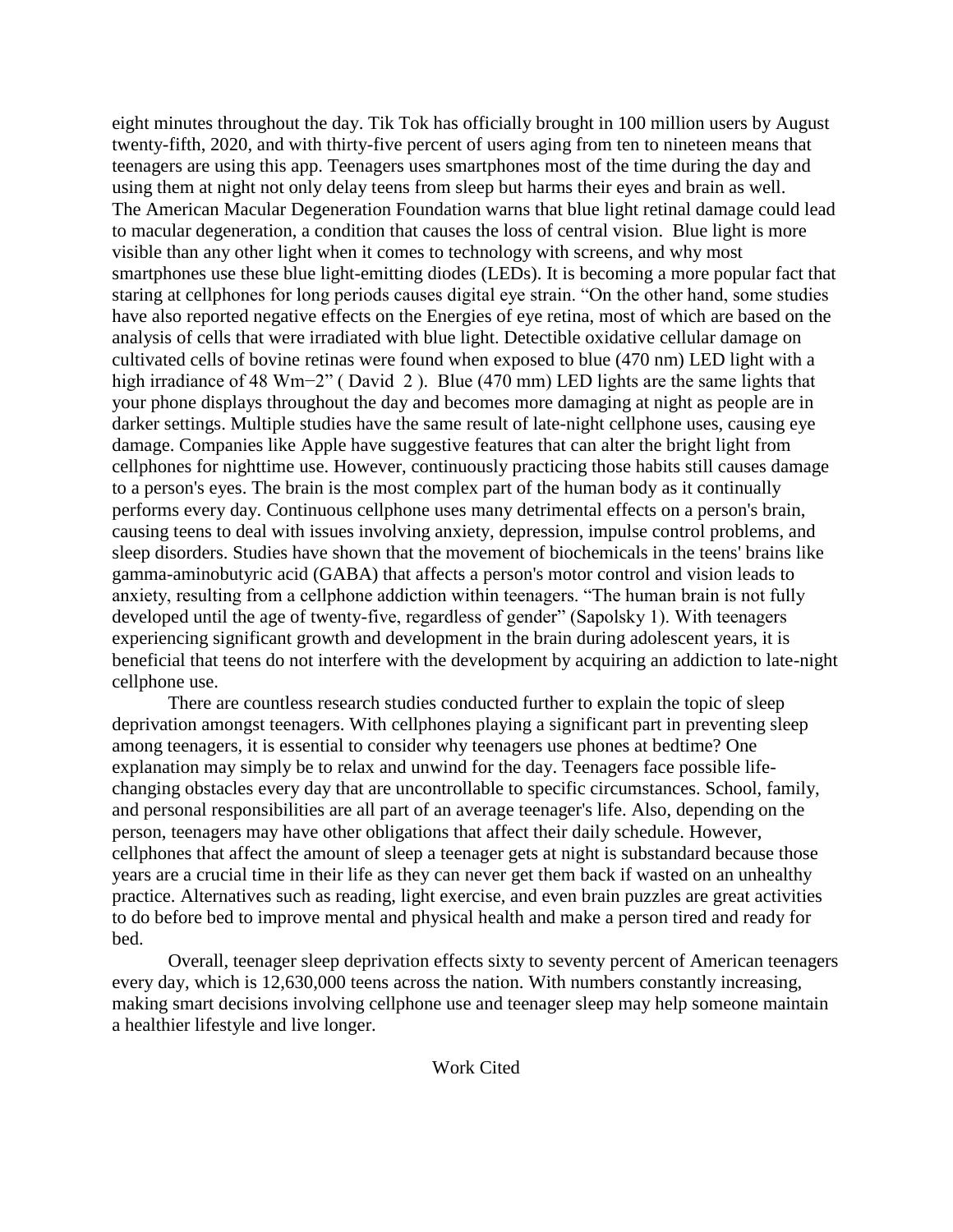- "3 Serious Reasons to Stop Using Your Smartphone at Night." NutriBullet, www.nutribullet.com/blog/3-serious-reasons-to-stop-using-your-smartphone-at-night/.
- "Brain Development: Teenagers." Raising Children Network, 1 July 2020, raisingchildren.net.au/pre-teens/development/understanding-your-pre-teen/braindevelopment-teens.
- David Baeza Moyano, et al. "Blue-Light Levels Emitted from Portable Electronic Devices Compared to Sunlight." Energies, vol. 13, no. 4276, Aug. 2020, p. 4276. EBSCOhost, doi:10.3390/en13164276.
- "Demographics of Mobile Device Ownership and Adoption in the United States." Pew Research Center: Internet, Science & Tech, Pew Research Center, 5 June 2020, www.pewresearch.org/internet/fact-sheet/mobile/.
- JACKSON, TRACY L., and TARA COOPER. "Sleep Deprivation among Rhode Island High School Students." Rhode Island Medical Journal, vol. 103, no. 2, Mar. 2020, pp. 49–52. EBSCOhost,

search.ebscohost.com/login.aspx?direct=true&AuthType=ip,shib&db=a9h&AN=142004 372&site=eds-live&scope=site.

- Kamenetz, Anya. "It's A Smartphone Life: More Than Half Of U.S. Children Now Have One." NPR, NPR, 31 Oct. 2019, www.npr.org/2019/10/31/774838891/its-a-smartphone-lifemore-than-half-of-u-s-children-now-have-one.
- Lederle, Katharina, and David Denni. Sleep Sense : Improve Your Sleep, Improve Your Health. Exisle, 2018. EBSCOhost, search.ebscohost.com/login.aspx?direct=true&AuthType=ip,shib&db=nlebk&AN=18118 17&site=eds-live&scope=site.
- Milijic, Marko. "29+ Smartphone Usage Statistics: Around the World in 2020." Tech Jobs, 13 Nov. 2020, leftronic.com/smartphone-usage-statistics/.
- Orben1, Amy, et al. "Teenage Sleep and Technology Engagement across the Week." PeerJ, PeerJ Inc., 28 Jan. 2020, peerj.com/articles/8427/.
- Parentco., Author. "How Smartphone Addiction Is Affecting Teens' Brains." Parent.com, 20 Apr. 2020, www.parent.com/smartphone-addiction-affecting-teens-brains-not-good/.
- Perez-Lloret, Santiago, et al. "A Multi-Step Pathway Connecting Short Sleep Duration to Daytime Somnolence, Reduced Attention, and Poor Academic Performance: An Exploratory Cross-Sectional Study in Teenagers." Journal of Clinical Sleep Medicine, 15 May 2013, jcsm.aasm.org/doi/full/10.5664/jcsm.2668.
- Sapolsky, Robert M. "The Teenage Brain: Why Some Years Are (a Lot) Crazier than Others." Big Think, Big Think, 23 Jan. 2019, bigthink.com/videos/what-age-is-brain-fullydeveloped.
- "Sleep Deprivation." Department of Neurology, 18 Aug. 2020, www.columbianeurology.org/neurology/staywell/sleep-deprivation.
- "Sleep in Adults and Children: How Much, Sleep Deprivation, and Tips." Medical News Today, MediLexicon International, www.medicalnewstoday.com/articles/195851.
- Team, Brain and Spine. "Here's What Happens When You Don't Get Enough Sleep (And How Much You Really Need a Night)." Health Essentials from Cleveland Clinic, Health Essentials from Cleveland Clinic, 15 Oct. 2020, health.clevelandclinic.org/happens-bodydont-get-enough-sleep/.
- "TikTok Statistics Everything You Need to Know [Sept 2020 Update]." Wallaroo Media, 6 Oct. 2020, wallaroomedia.com/blog/social-media/tiktok-statistics/.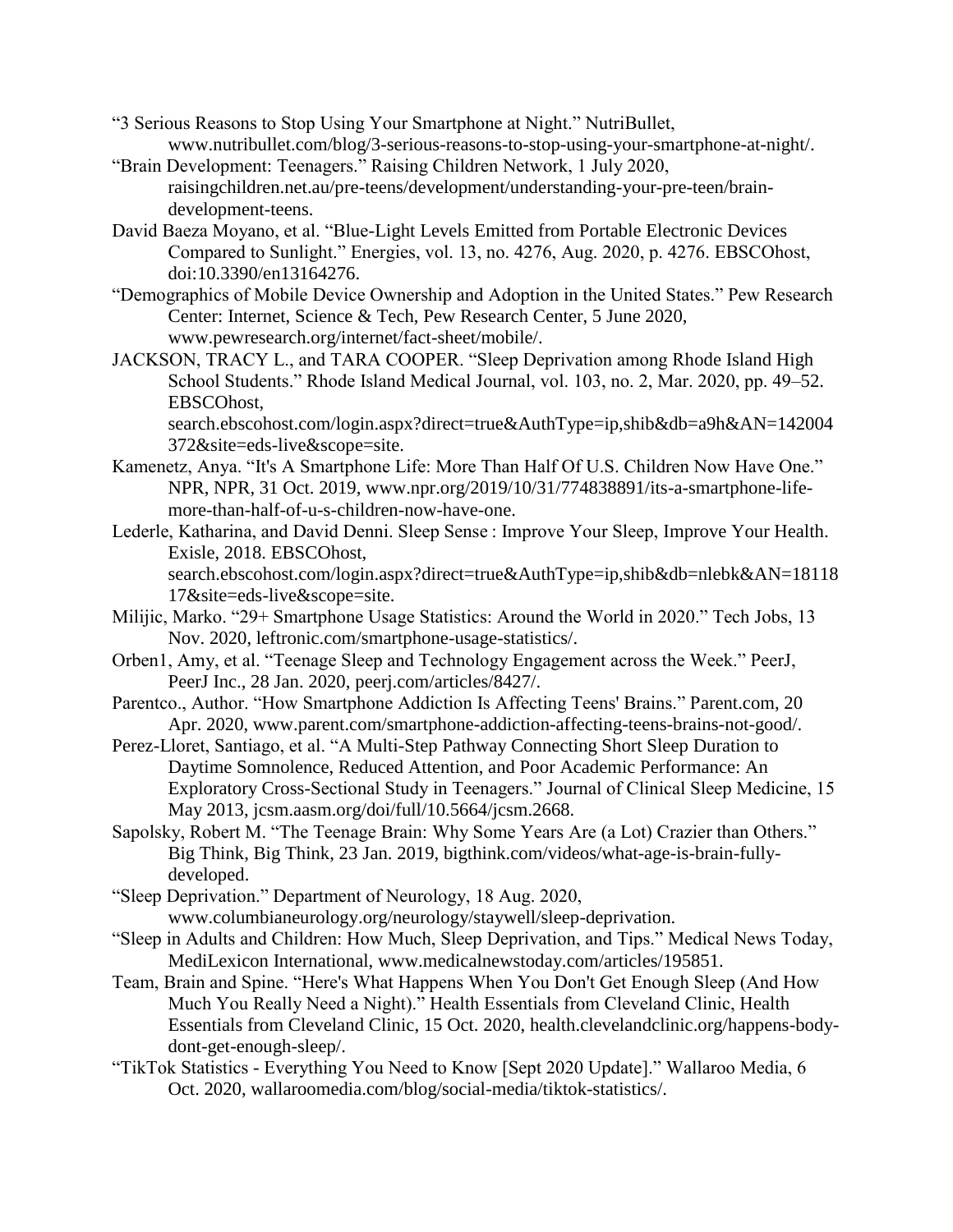# <span id="page-45-0"></span>"Leonardo da Vinci," Alea Cox

# **Biography**

Leonardo da Vinci was born on April 15, 1452, and he died on May 2, 1519, in Vinci State, Tuscan hill Town. Leonardo da Vinci died at the age of 67 years-old. Leonardo da Vinci was born in Italy in a place known as Florence. In essence, Leonardo da Vinci pursues a course in painting at a studio of one of the renowned artists in Italy, known as Andrea del Verrocchio. In addition to this, Leonardo da Vinci worked in Milan in a place known as Ludovico il Moro.

However, he later moved to Rome and worked in Bologna. Considerably, Leonardo da Vinci moved to Venice, where he spent the rest of his life working till the time of his death in 1519 (Magazù et al., 2019). Leonardo da Vinci engaged in three fundamental techniques to attain its primary artwork types, and this included Mona Lisa, the Last Supper, and Vitruvian Man (Józsa, 2009). Preferably, Vitruvian Man was a drawing that Leonardo da Vinci did in 1490. This illustrated a nude male figure who was superimposed in two positions with legs and arms apart as they were placed inside a circle and square. Another painting that Leonardo da Vinci drew was" The Last Supper," which was painted in 1495.

The artist used different media, such as Oil, wood, and Tempera. The writer preferred a different period of art and style (Magazù et al., 2019). In essence, Leonardo mostly used high

Renaissance and aesthetic art. This included all the arts that evolved from the overall early Renaissance descents like linear perspective, naturalism, chiaroscuro, and emotional expressionism. Renaissance is defined as a period that commenced in the Middle Ages and ended in modernity. It is primarily described as a transition period in Europe and played a crucial role in its history, which existed between the 15th and 16th centuries. Leonardo is considered a brilliant intellect and he studied nature and law of science, which helped enhance Leonardo's work. Leonardo's favorite quote states that "*Art is never finished, only abandoned* (Józsa, 2009)."

#### **Artist Comparison/Contrast**

The other two artiest who worked on a similar style include Michelangelo and Raphael. Most of the artists' works are profoundly similar because they created their work at the same time. Raphael, Leonardo da Vinci, and Michelangelo are considered the best artists, and their artworks were similar because they depicted and elaborated the human body is giving its message (Magazù et al., 2019). The artists' work also differed immensely even though they were created at the same time and using the same Renaissance style. Michelangelo focused on sculpting, whereas the artworks of Leonardo da Vinci focused on drawing and painting artworks to send the message to the overall world. This was quite different from what Michelangelo depicted, which majored in giving the author a better understanding of the artwork for himself.

The artists influenced my artist greatly in deepening the message that the artwork should portray. In essence, the artists used the human body and showed that every part was important in understanding the message (Remund et al., 2017). This is significant as it will focus on sending the message and not focus on the image and proportionally of the artwork alone.

#### **Contextual Understanding**

The two artworks created by Leonardo da Vinci include "the Last Supper" and "Vitruvian Man (Józsa, 2009)." The two artworks are explained in terms of each artwork's context by researching one of the contextual categories as below.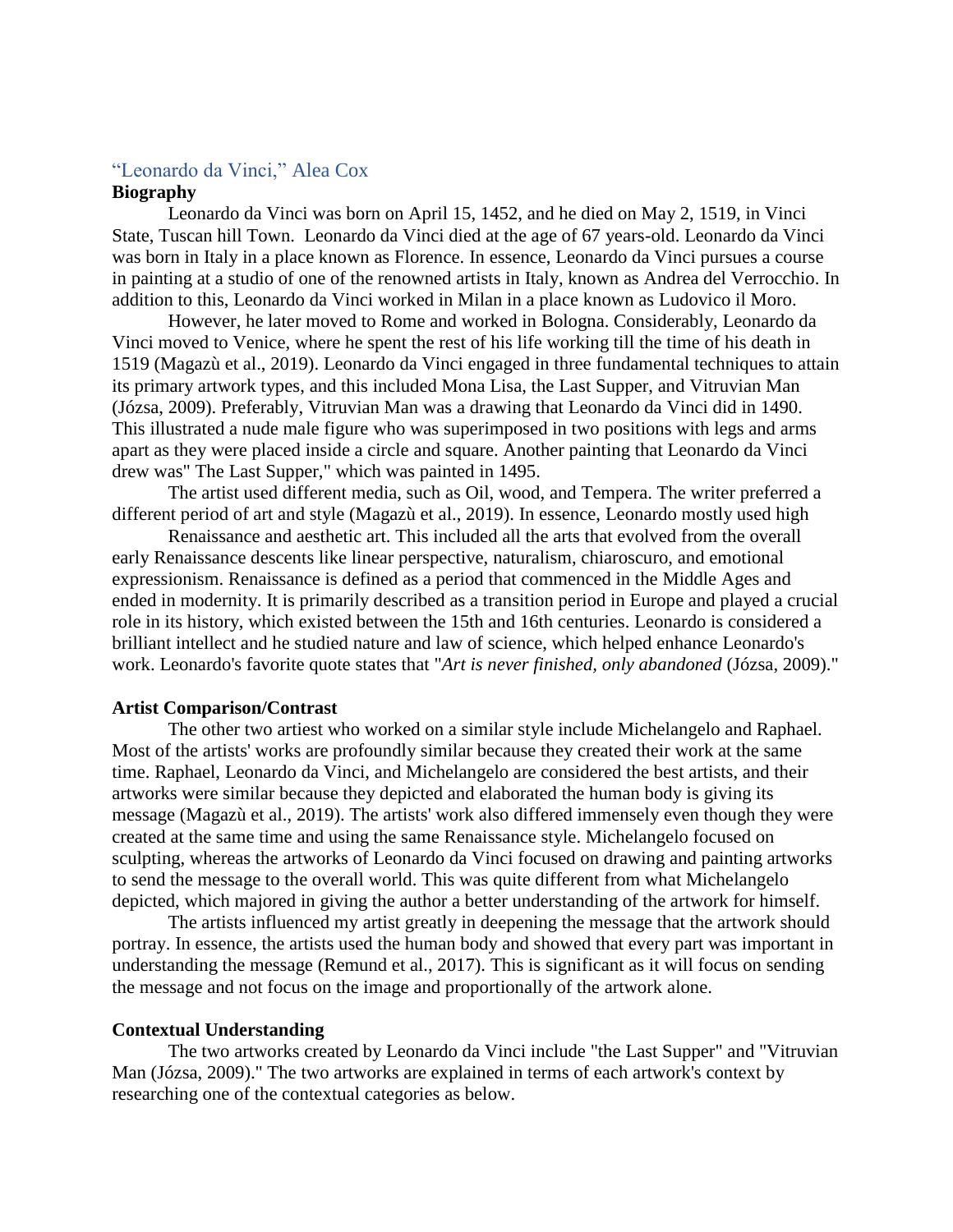#### **Historical Context**

The Last Supper painting was painted between 1496 and 1498. The paint is used to depict and illustrate the Holy Thursday famous scene. It gives the message of sharing as Jesus, and his

Apostles showed by sharing the final meal before Christ died and resurrected. On the other hand, Vitruvian Man painting was made in the fifth century BCE (Józsa, 2009). It is used to describe the Roman Vitruvius, which depicts the Canon.

#### **Social Context**

The Last Supper painting brings a social aspect of sharing the Eucharist or Holy Communion by most Christians. Vitruvian Man painting depicts a social context that fosters both sustainability and welfare. It should that balance and compendium symmetries in societies can only be achieved by harmonizing humanist dimensions.

#### **Creative Context**

There is the use of creative context in the Last Supper painting, and in this case, Leonardo used landscape to enhance the viability of the art. In this case, there are terminations used in art to enhance grayish and misty kind. However, Vitruvian Man painting was done using the proportionality concept. This was a creative that intended to show that the human body and the crucial roles played by each part using "perfect proportions."

# **Political Context**

Last Supper painting and Vitruvian Man painting have played an essential role in the political context (Remund et al., 2017). Both have helped in transforming society. For example, the Last Supper painting helped in enhancing the narrative power.

#### **Scientific Context**

Leonardo da Vinci also used "the Last Supper" and "Vitruvian Man" to explore the scientific context. The use of scientific and artistic technique has helped in depicting the world framework, which is considered splitting asunder.

#### **References**

Józsa, L. (2009). Movement and gait analysis of Leonardo da Vinci. *Biomechanica Hungarica*. Magazù, S., Coletta, N., & Migliardo, F. (2019). The Vitruvian Man of Leonardo da Vinci as a Representation of an Operational Approach to Knowledge. *Foundations Of Science*, *24*(4), 751-773.

Remund, M., Peris-Ortiz, M., & Gehrke, H. (2017). The Vitruvian Man of Leonardo da Vinci as a model of innovative entrepreneurship at the intersection of business, art, and technology. *Journal Of Innovation And Entrepreneurship*, *6*(1).

# <span id="page-46-0"></span>"Pica in Children," Alea Cox

# **Abstract.**

This paper explores Pica, which is a common disorder in many children. I will review five journal articles with adequate information concerning the causes, symptoms, prevention measures, and treatment in children diagnosed with Pica. Joseph (2020) highlights the common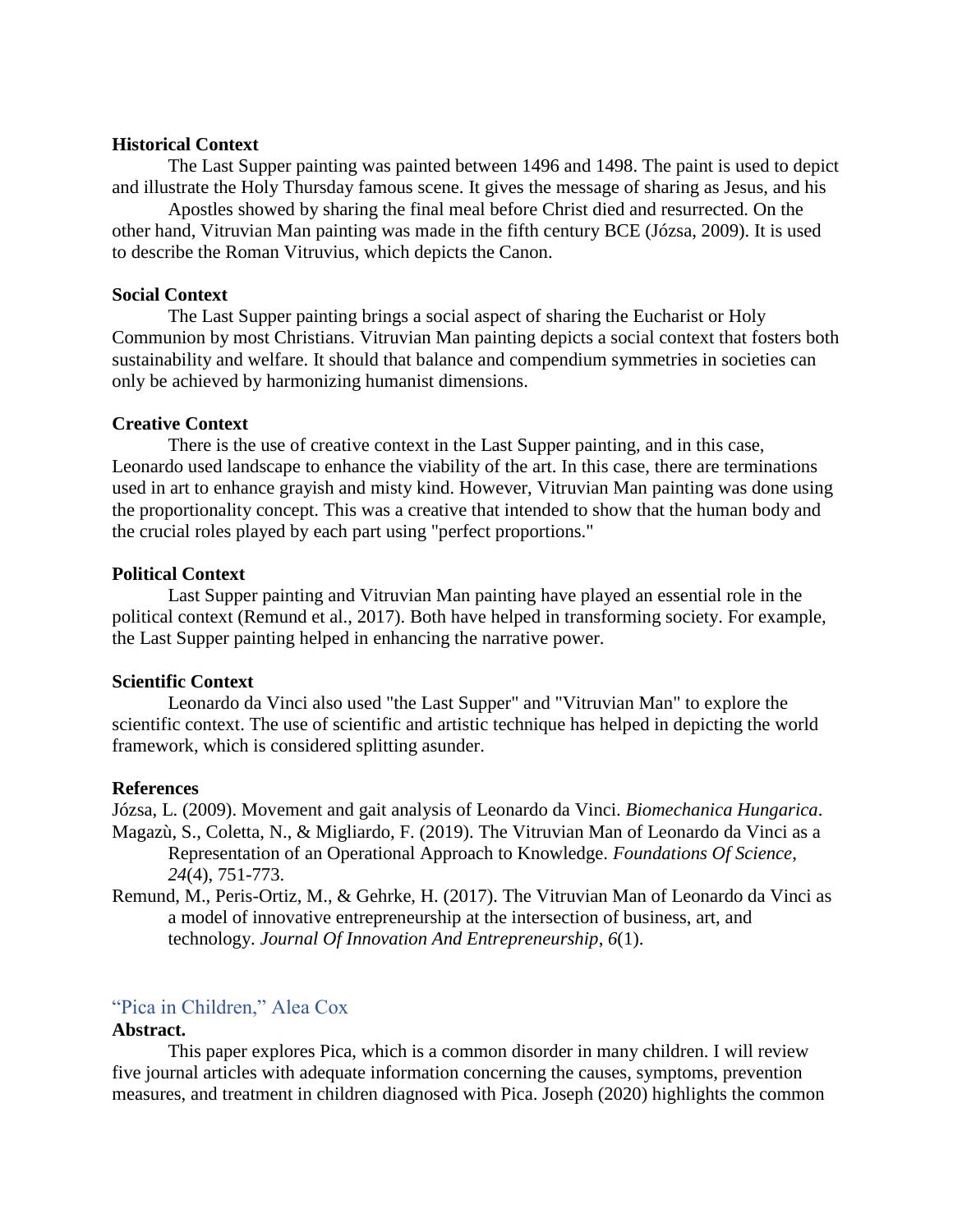signs and symptoms that may be visible in Children suffering from Pica and the leading causes of the disorder in young children. Holm (2019) explains the process in which the diagnosis of Pica occurs and the complications that children suffering from Pica may fall. Mrunal (2019) brings forward the different methods health care providers use to ensure effective treatment of Pica. The journal article also highlights the different preventive measures that can be in place to ensure that children do not suffer from Pica and the person to seek help from if a parent notes the different symptoms of Pica in their children. Necessary measures have to be in place to ensure that children avoid the habit of consuming objects.

 *Keywords*: Pica, causes, prevention measures, treatment, signs, and symptoms.

## **Pica in Children.**

Children suffering from Pica tend to develop a habit of putting non-food items such as papers, dust, stones, and other objects in their mouths. Children in the developed stage of Pica can even put things in their mouths, causing significant health complications. According to Joseph (2020), children suffering from Pica have the tendency to eat non-food items regularly. Children with Pica put everything that falls into their hands to the mouth, unknowing of the complications the objects can bring about. According to Joseph (2020), health complications in children with Pica vary according to the items different children eat. The primary health complications from Pica include; anemia from iron deficiency, poisoning from objects containing lead, diarrhea or constipation from indigestible foods, infections in the intestines, and injuries in the mouth from eating sharp or hard objects (Joseph, 2020). For a child to be diagnosed with Pica, the habit of consuming non-food items must persist for one month.

Pica has no common cause, but a deficiency in iron, zinc, and other nutrients can result in the diagnosis of Pica in children. Anemia that results from a shortage of iron in children can lead to a diagnosis of Pica. The disorder is also common in children who have low levels of some of the crucial nutrients for body functioning. According to UPMC (2015), children who suffer from certain health complications such as schizophrenia tend to develop Pica as a coping mechanism. Pica is also common in children having developmental problems like autism. Children from families experiencing poverty and the neglected ones tend to develop the disorder as a means of providing fullness for themselves. The condition is also common in abused children as a means of beating the stress that originates from the action. The disorder is mainly available in children below the age of two years (UPMC, 2015). Children can also develop this disorder to attract the attention of their parents, which, when consistently done, leads to Pica.

Pica has no standard method in which the diagnosis can happen. During the process of Pica diagnosis, a medical practitioner can examine by carrying out a blood test to check for anemia and other nutritional deficiencies (Holm, 2019). It is also necessary for a child suffering from Pica to seek the help of a specialist in mental health to get proper guidance on how to manage and prevent the disorder. However, Pica resolves as a child continues to grow, but, in other cases, it can lead to medical complications. It is also necessary for children suffering from Pica to attend regular health checkups to check for a possibility of malnutrition (Mrunal, 2019). During the diagnosis process, parents should be honest with the doctors on the different objects the child has ingested to make it easier for the doctor to know the type of examination to perform.

In some cases, a health care provider can observe the physical symptoms visible in a child, including experiencing problems in the bowel, to diagnose Pica. According to Holm (2019), in some cases, a doctor can advise the performance of x-rays on children to check for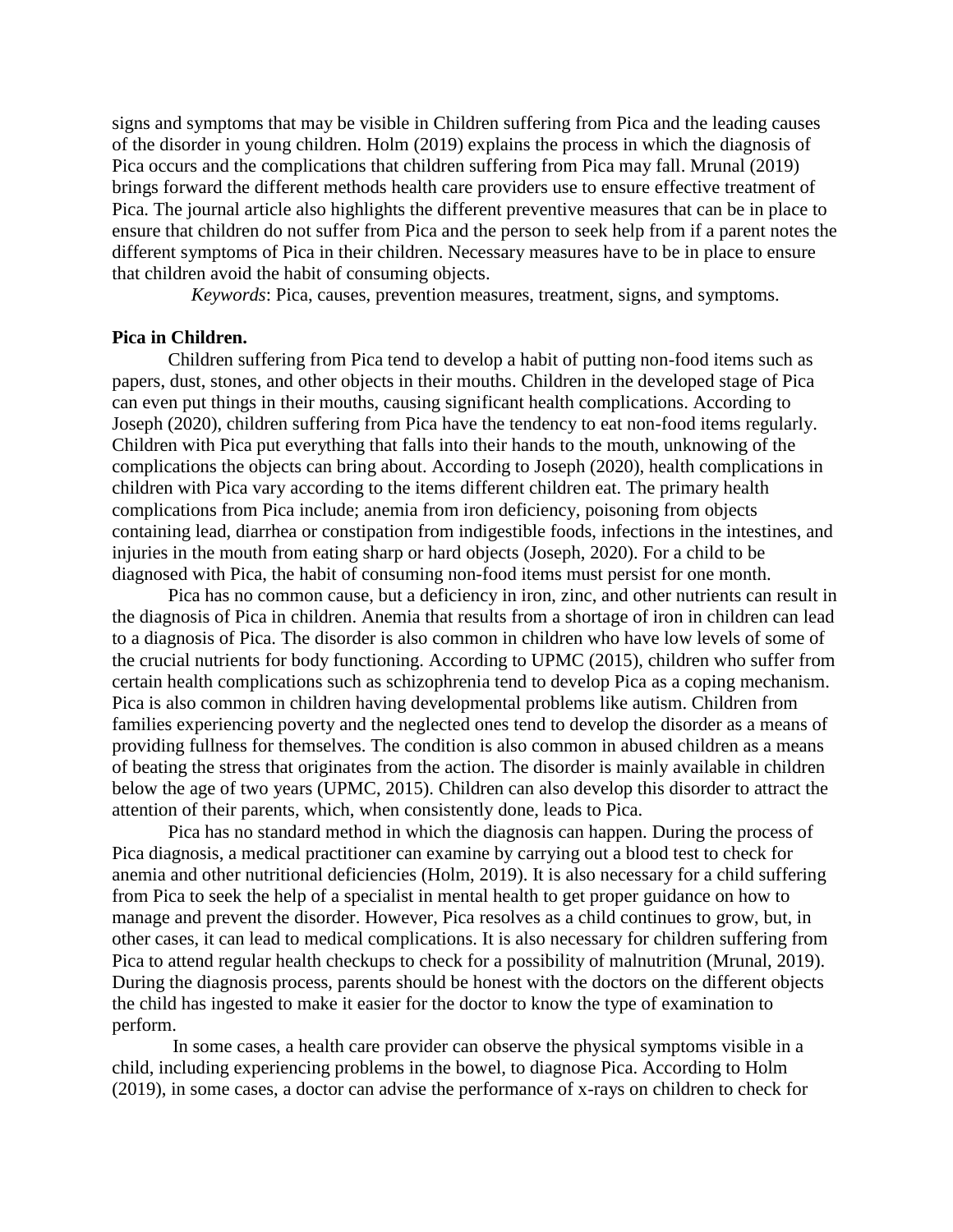blockages in the intestines, which is enough evidence for Pica. Tests that reveal a deficiency in zinc, iron, and other nutrients prove the deficiency to be a trigger to consume non-food items in children (NEDA, 2018). The doctor can also perform a test on the stool to check the presence of parasites ingested. For children with developmental disabilities, the doctor must ask the objects that the child regularly eats to choose the best diagnosis method to apply.

When treating a child suffering from Pica, the doctor can consider treating the complications acquired from consuming non-food items such as injuries in the mouth. According to Holm (2019), children with severe lead poisoning as a result of consuming objects containing lead can have a referral for chelation therapy whereby the children receive a medication that binds with lead for its excretion through the urine. If the disorder results from a deficiency in some of the minerals, the doctor can prescribe regular taking of mineral supplements to the child. For children having mental health conditions that lead to Pica, a doctor can recommend medication or therapy and, in other cases, both to manage their behavioral problems. Doctors also provide adequate information on the different measures necessary to curb the disorder (NEDA, 2018).

As the deficiencies leading to the consumption of non-food objects undergo a correction, the behavior of regular consumption of the objects fades away with time. It is also necessary to help children develop habits that keep away from eating non-food items by redirecting their attention to the activities. Parents also play a significant role in ensuring that the children diagnosed with Pica stay away from the habit by keeping any objects the children can consume out of their reach. For children suffering from Pica due to neglect by parents or guardians, a health practitioner can help the child develop necessary communication skills while growing the interaction with the child. According to Mrunal (2019), parents should also create a habit of correcting the children calmly when they consume the objects rather than applying strict punishment and offer rewards when the child avoids the behavior.

Different prevention measures should be put in place to eradicate the possibility of children suffering from the disorder. Various health care stakeholders should spread awareness about Pica to parents and the necessity of observing healthy eating habits in children. Parents who note the habit of eating non-food items in their children should pay close attention and discourage them from developing the practice (Mrunal, 2019). Parents should develop good communication habits between them and their children to prevent them from feeling that the parents have neglected them. It is also necessary for children to have regular health checkups to identify any conditions that can fuel Pica. For parents who note the habit of eating non-food items in their children, they must seek medical help before further development of the disorder. For children diagnosed with Pica, parents or guardians must ensure that any objects the children might put into their mouths are not within their reach.

In conclusion, Pica is common in children who have developmental and mental health problems. They develop the habit of consuming non-food items as a means of distracting themselves from the issues. Development of the disorder to severe stages can lead to medical complications like a blockage in the intestines, bowel problems, and anemia. A deficiency in some of the essential minerals like iron and zinc can also fuel Pica. The disorder is also common in neglected children in society and those who experience abuse. It is necessary for parents or guardians who identify the habit in their children to seek medical help to avoid the practice from bringing complications at a later date. Parents have a significant role in ensuring that their children do not develop the habit of consuming non-food items by helping them develop other positive habits. Parents should also ensure that children consume healthy foods that supplement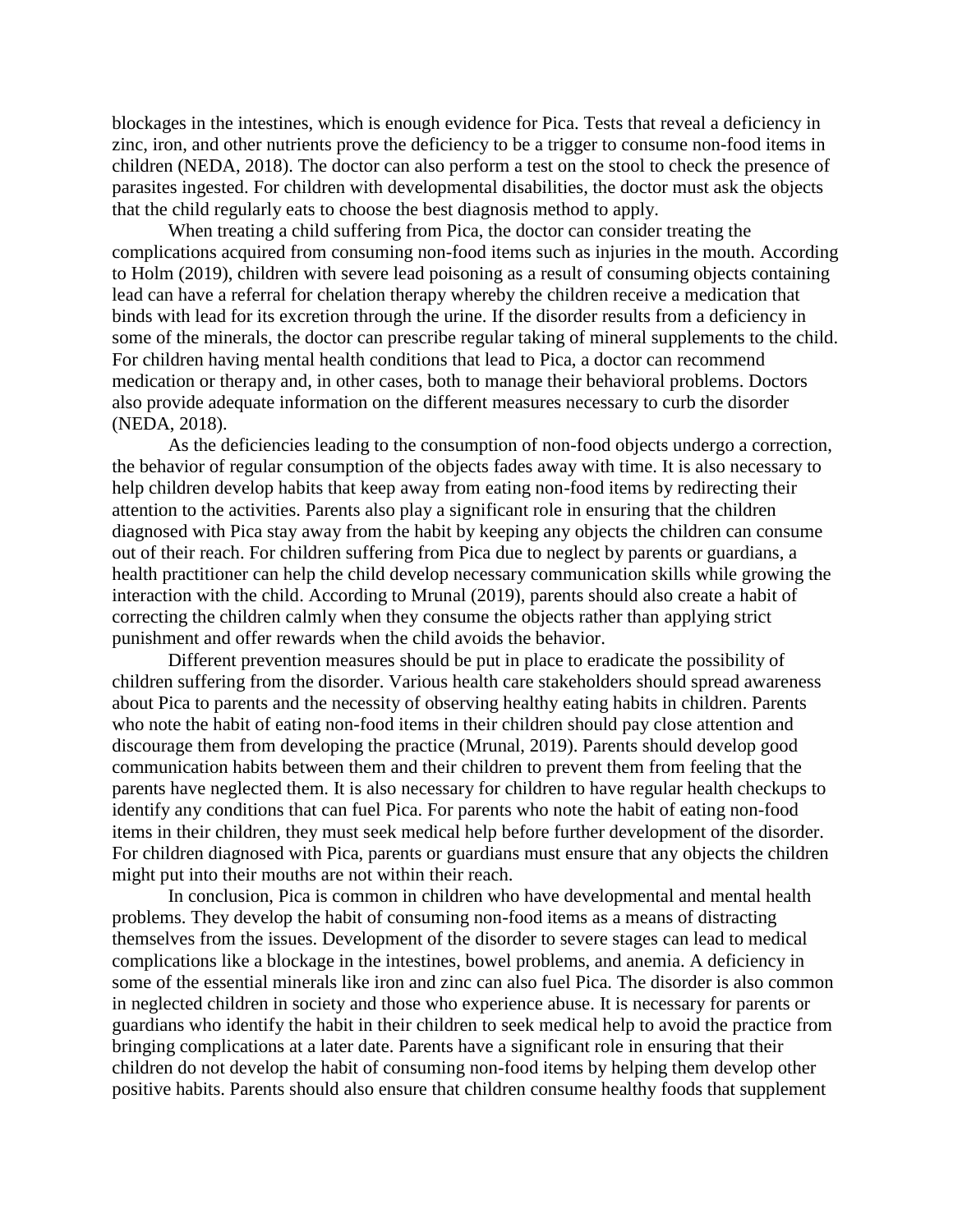the nutrients in their bodies. Parents whose children suffer from Pica should pay close attention to ensure that the children do not consume non-food objects and can develop a habit of rewarding them if they quit the habit. Regular health checks on children are necessary to check any conditions that can fuel the disorder.

## **References.**

- Holm. G. (2020) Everything You Need to Know About Pica. Retrieved 29 October 2020, from [https://www.healthline.com/health/pica.](https://www.healthline.com/health/pica)
- Joseph, E. (2020). Pica (for Parents) Nemours KidsHealth. Kidshealth.org. Retrieved 29 October 2020, from [https://kidshealth.org/en/parents/pica.html#:~:text=Pica%20is%20an%20eating%20disor](https://kidshealth.org/en/parents/pica.html#:~:text=Pica%20is%20an%20eating%20disorder,can%20lead%20to%20health%20problems) [der,can%20lead%20to%20health%20problems.](https://kidshealth.org/en/parents/pica.html#:~:text=Pica%20is%20an%20eating%20disorder,can%20lead%20to%20health%20problems)
- Mrunal (2019) Pica in Kids: Reasons, Signs, Treatment & Prevention. FirstCry Parenting. Retrieved 29 October 2020, from [https://parenting.firstcry.com/articles/pica-in-children](https://parenting.firstcry.com/articles/pica-in-children-causes-symptoms-treatment/)[causes-symptoms-treatment/#.](https://parenting.firstcry.com/articles/pica-in-children-causes-symptoms-treatment/)
- NEDA (2020) Pica. National Eating Disorders Association. Retrieved 29 October 2020, from [https://www.nationaleatingdisorders.org/learn/by-eating-disorder/other/pica.](https://www.nationaleatingdisorders.org/learn/by-eating-disorder/other/pica)
- UPMC (2015) How to Tell If Your Child Has Pica | UPMC HealthBeat. UPMC HealthBeat. Retrieved 29 October 2020, from [https://share.upmc.com/2015/05/how-to-tell-if-your](https://share.upmc.com/2015/05/how-to-tell-if-your-child-has-pica/)[child-has-pica/.](https://share.upmc.com/2015/05/how-to-tell-if-your-child-has-pica/)

# <span id="page-49-0"></span>"The cause of Divorce," Ayana Wilson

The following essay takes a look at both sides on why many people go through a divorce and how it can affect the one's they love the most. To start with, some marriages can be unstable and the partners in the relationship can simply grow apart from each other. In Mesopotamia, the first known evidence of marriage ceremonies uniting one woman and man dates around 2350 B.C. There's a lot of causes and effects on divorce some may have a good effect, and some may have a bad one. A divorce can strongly affect the children in the future or even while they're still young and can affect their relationship with their parent(s). Parents should stop to think at some point about how it's going to affect their children or their loved ones. When it comes too divorcing there can be many causes such as financial problems, having little trust in their partner and infidelity. According to https://www.today.com/health/why-couples-get-divorced-t117476 Infidelity is a major reason for divorce it states '' and it is not only physical affairs that happen today linked world but also emotional affairs. " Which is saying you don't have to cheat in person there are many ways to contact people other than just face to face there are social media apps that seem to be a major cause with divorces in today's society. Another major reason for divorces is money problems but money itself doesn't cause a divorce. It is unbelievably difficult to live in poverty, and financial stressors can lead to war, which can lead to divorce. According to https://www.today.com/health/why-couples-get-divorced-t117476 ''Another money-related issue with rise of successful women is that they are out earning their spouses in increasing numbers. Meaning the women can be making more money than her spouse and this can hurt his ego so he would take on another job to bring more income. Taking everything into consideration these problems weighs a lot on a marriage.

The children also exhibit differences in their behavior after the separation of their parents. problems with their mom and dad may last in the future if there isn't any communication. This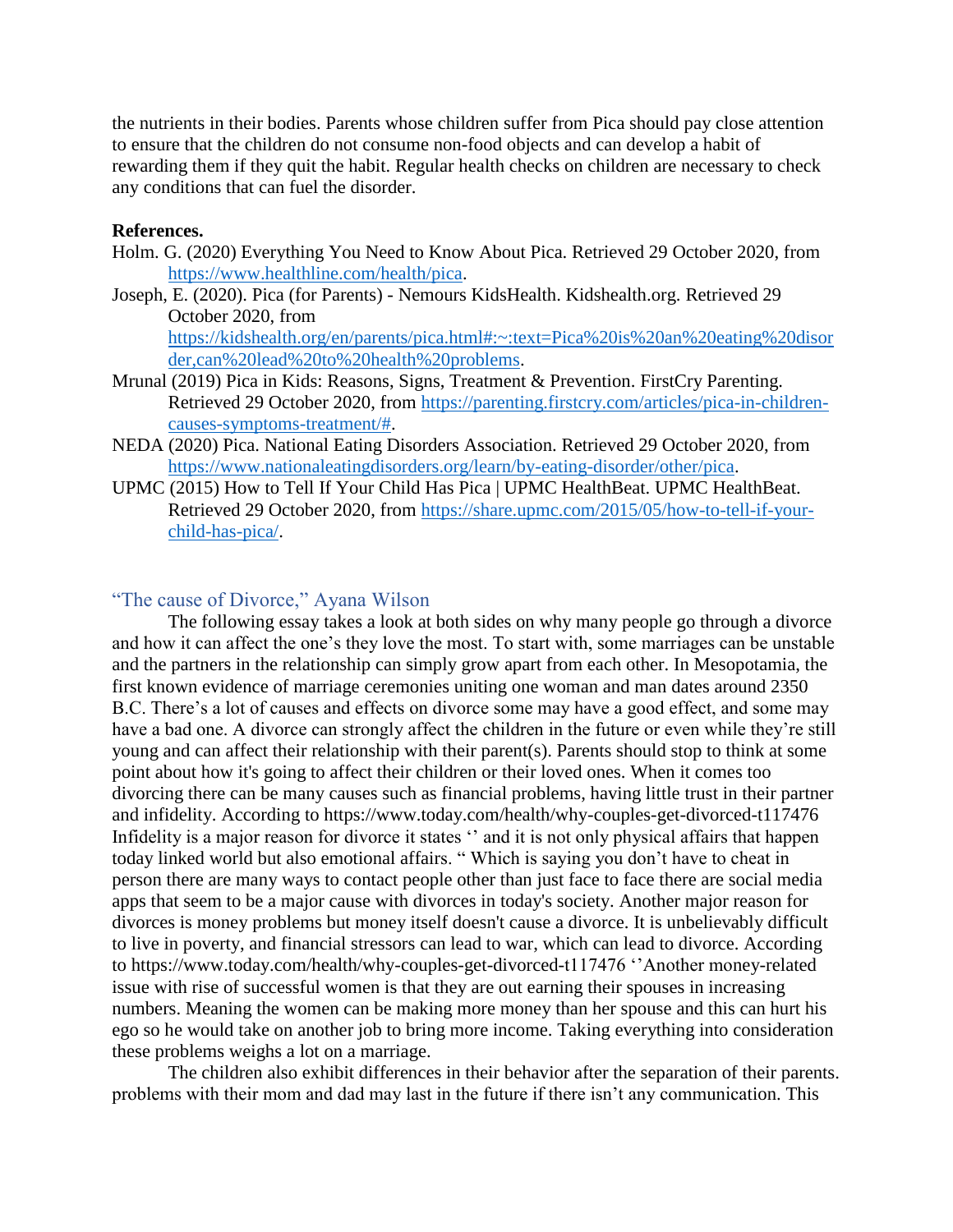causes the children to lash out in school they can show their anger out on other students even the teacher or some might even stay to their self and not open up to anybody about how they're feeling. This can also be very confusing for children when holidays and birthdays come around and the parents can't co-parent and have one party this can be difficult on the child. There are going to be changes in the child's routine and possibly new relationships with stepfamily and even new roles and responsibilities. Most children stay with their mother after a divorce so they may perceive their mother as being hostile and less caring. According to https://www.today.com/health/why-couples-get-divorced-t117476 the major problem after a divorce is destructive behavior ''Unresolved conflict can lead to potential unexpected risk as children go through a divorce.'' Research has found that children who have undergone a divorce have become more engaged in crime and use of drugs. On top of that, they can feel unwanted by their parents. They feel ashamed because they feel as they did something wrong. Meaning they are hurt by the divorce, but many children cope different ways some may have relief, and some may be hurt. According https://quizlet.com/56426413/chapter-9-the-impact-divorce-on-children ''Divorce has a stronger effect on children now than in the past. '' Dr. Afifi argue that children are closer to their parents than they have ever been before. Meaning after some marriages it can be good for the children probably because the parents were toxic to one another. To sum up, there can be good thing and bad thing divorces because studies show that every child can take a positive or negative effect on a divorce. It shows how children are not the cause of a divorce and how things can affect the children in the future and it's not always bad, but some can be bad.

In conclusion, as shown in the text the causes and effects on divorce. When people feel chemistry between each other, one of the key things is to get married. Some spouses are unable to sustain their partnership and get a divorce, which is one of the alternatives to fixing husband wife issues. Many individuals think carefully before they get married, but divorce rates are constantly rising. Before making the choice to divorce, if they have children, they need to put their children first because it's not fair to them, especially when thinking about long term effects. As a result, they should consider counseling not only for them but as well as their children. Even as you try to sort out the mental, physical and finical legalities that sometimes surround a divorce, a divorce counselor will show you and your partner how to interact effectively and act civilly. Counseling will show you how to co-parent as much as you don't like it, it will teach you to always put your children first. Also, counseling will help you to cope and restore your life with the trauma of divorce. Going to counseling will really help talk about your feelings and express how you feel to one another and where things went wrong. It helps with the changes that are going to happen and how everything is going different and reinsure that you guys didn't make a mistake. It will open your eyes about spending more time with your children and getting close to them and making them feel more loved by each parent and telling them they're not the reason for the divorce. Finally, counseling can help you coupe with all the emotions you're feeling and even bringing your children in can play a major role and help a lot in the future.

#### <span id="page-50-0"></span>"Dear Absent Father," Leah Pablos

You decided you didn't want me when I was a baby, you left me and my 19 year old mom behind because you believed you were not ready for a child, even though you already had one, my older brother Elijah who I have never met. When I was a small child I saw you a couple of times each month but suddenly, that stopped once my little sister Emma was born. No, I do not hold the blame on her but I hold it on the man who is supposed to protect his little girl, you. I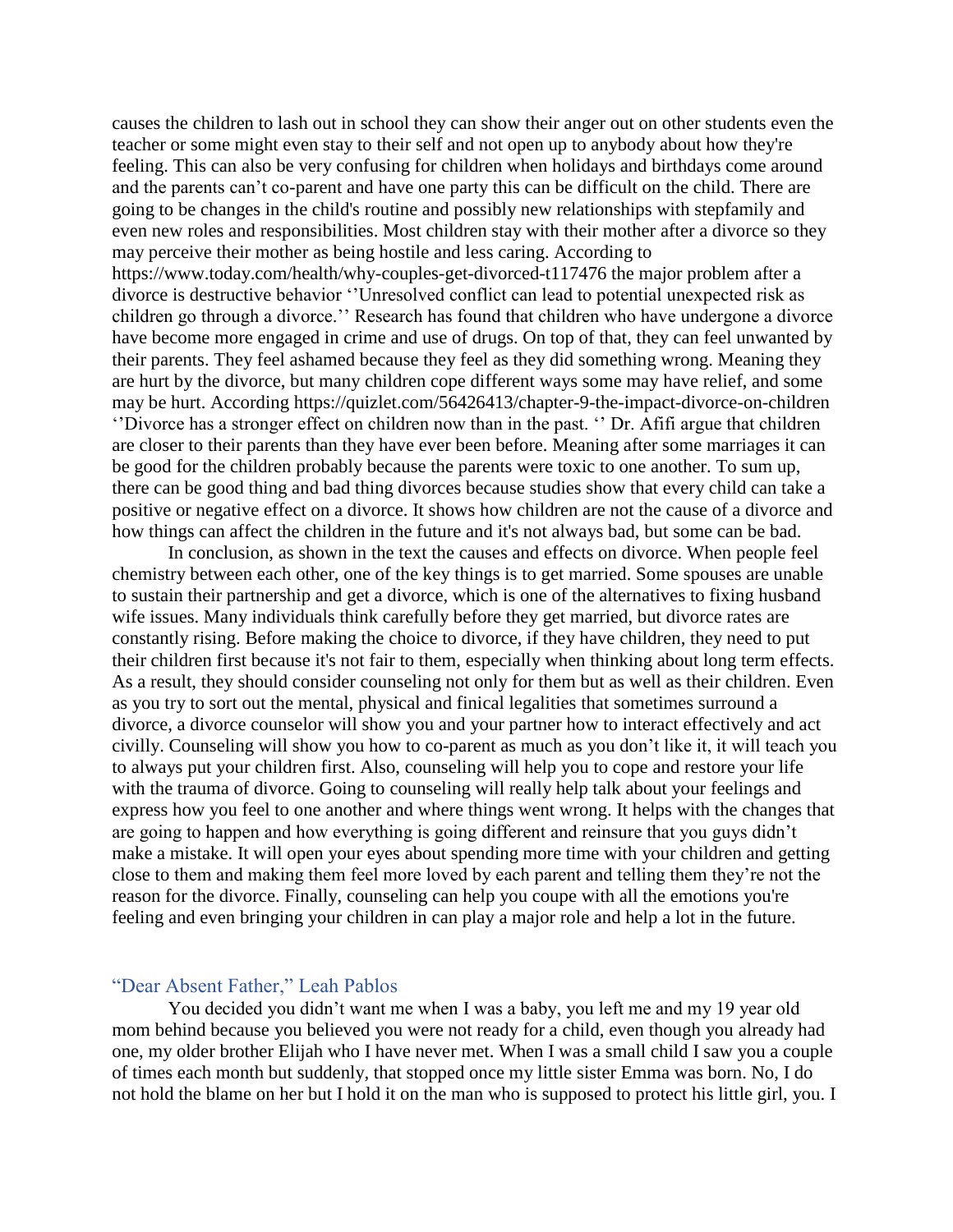had to experience everything a dad is supposed to teach his daughter without you. Throughout the years you started reaching out less and less until a month turned into a couple of months then a couple of months turned into a year. Because of you, father, I have abandonment issues, I self sabotage because I do not think I am good enough to feel happy, I feel awkward around people with functional families because I have never experienced that, but yet, I still strive for your approval, I still hunger for your acceptance, even though you do not deserve any of my attention. I still remember the day you showed up to my moms house, drunk, screaming that I belong with you and that you will take me. Seeing the police drag your father away isn't a great thing for 6 year old to see. Because of you not acting like a father I have no relationship with my younger brother, Tristan and because of his down syndrome, he has no idea that I am his sister let alone his family, so thanks dad, for leaving me and Elijah behind.

Sincerely, the daughter you've forgotten

# <span id="page-51-0"></span>"American Dream from a Lifter," Jackson Yearta

It's 1977 you're just learning to crawl your small 20-pound body across the floor your soft hands barely make traction with the floor. It's 2009 your walking back with 1000 pounds on your back as sturdily as possible feet gripping into the floor like truck tires on new hot asphalt. Now back to the 90's you're just sprouting hairs out of your chin for the first time laying in bed staring straight up at the ceiling in a lower-income home not dreaming but planning and vouching to make your world what you wish. Now all the way to 2017 your hopping in your 6 figure Cadillac on the way to your multi-million dollar business, your living the American dream. flashback once more, you are a teenager flipping through magazines seeing your hero and idol Ed Coan every other page just thinking about how cool it must be to even see him. now modern-day you're talking to him on a regular basis like a brother who has earned his older brother's respect. Okay so now we have some loose context now you're probably wondering who this is or how they got here or even both. well in your favor your here to find the answer to all of those questions. This is a story about how a simple combination of lifting weight, invention, selfless ambition, and capitalism can create a wholesome company representing the true spirit of powerlifting despite the negative influences within the sport.

What do you think of when you think of world-class athletes? Most people would imagine great tall outlandish looking people that are recognized on a huge scale for who they are. Athletes such as Tom Brady a future legend in football, or athletes who are not on teams but still leave their mark like Michael Phelps. Most likely these are recognizable names but even if they are not one google search will show thousands of results. So now I challenge you to think of a powerlifter. No bodybuilders do not count neither does anyone else who lifts weights. An actual powerlifter someone who competes through the truest testament of pure strength. Well these athletes are not as well known for some reason the only people that care are fellow lifters. This is what makes mark bell's success so much more unique. There is no money in powerlifting athletes pay to compete instead of the other way around. The only money in powerlifting is from federations running the competitions. So mark did what game-changers did and made a situation of his own. He found his success in powerlifting was the root of the tree he was about to put together. The branches to this tree were using the crazy weights he was moving to gain a social media following. This following allowed him more connections to companies and more wellknown people. He had a burning ambition originating from a mixture of the success of his betterknown brother mike bell an American wrestler as well as his death.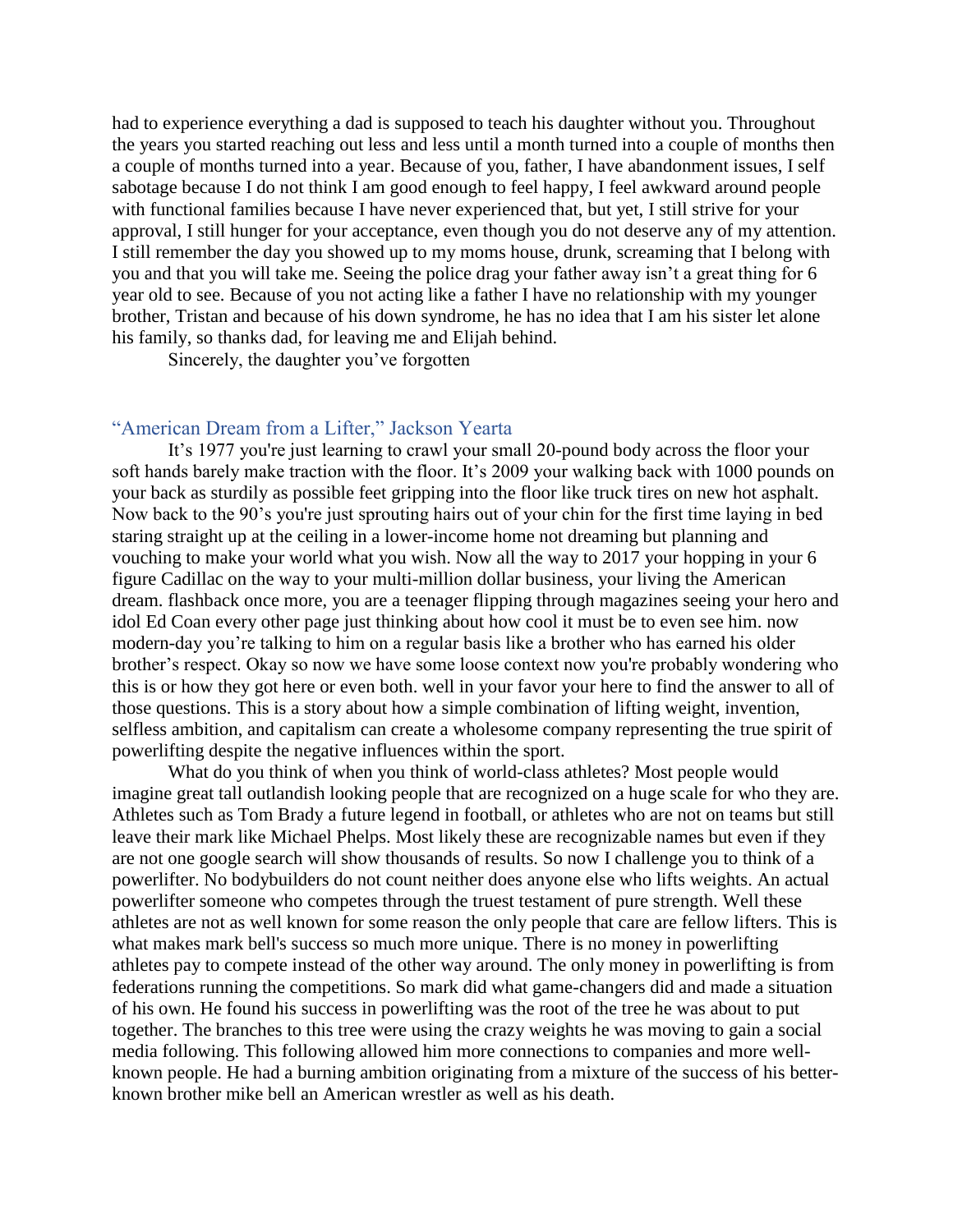Mark understood he was one person just a single person with an idea and a following like

a powerlifting jesus[satire]. He had already proven himself as a lifter, but as all aged lifters know injuries happen. The most common injury found within men would be the shoulder issue usually found if you draw a line from your ear lobe until you make contact with your shoulder also known as the bursa. Bursa might sound like your mother in law and with that, I say your totally on the right track because the bursa usually nags middle-aged men to the point they give up. The actual use of this is to keep the rotator cuff working correctly with the chest and arm. Long story short as uncle Ben once said "with great power comes great responsibility". Keeping all of this in mind mark invented a wearable device he named the slingshot. The slingshot is a device that wraps around each arm while having an elastic fabric coming across the chest to give a rubber band effect off the chest during a bench press to protect where the bursa would normally engage while still allowing everything else to work. Many lifters attacked the slingshot as a gimmick saying the device simply was to lift more for the sake of one's ego or a false sense of strength. To refute these ignorant accusations let's look into the science and reallife results. The slingshot after the release was found to not only be a way to work around injury but to be used as a tool. The tool aspect is in an exercise slang term known as overloading. When an athlete bench pressing overloads he uses the slingshot to complete the entire movement while as he lifts the weight higher the difficulty increases. The result of overloading is an explosive power built within the fast-twitch fibers of the muscle and a shock to the nervous system. Soon enough after being endorsed and used by some of the top bench pressers in the world, the slingshot became one of the most well-known products within powerlifting.

Capitalism the word triggers differentiating thoughts in and out of every ear it enters. Some see capitalism as a winner takes all as if it's some sort of economic battle royal while the one percent stand on the backs of the bottom ninety-nine percent. On the other side of the aisle, some see capitalism as a system of checks and balances between the business the employee and the consumer. One ear hears greed and selfishness while the other ear hears ambition and selflessness. The ongoing battle between the IPF(International Powerlifting Federation) and the company Slingshot has been all of the above. Not long after the slingshot's success the slingshot company started releasing more products such as knee sleeves and wrist wraps. Both of these have been made for years in an attempt to protect an athlete during heavy lifts in competition except of course once again the slingshot company had the lifter in mind creating superior products. Competing companies producing products for IPF lifters felt in danger. This resulting in politics playing down behind closed walls and Slingshot's products no longer being IPF approved, not to mention no refund for the two hundred fifty-three thousand dollar investment to be approved. The greedy larger companies had just won the battle that cost them the war. Slingshot not only made up for but capitalized on the situation. Slingshot responded by creating a new improved product that indeed was now IPF certified again without room for complaints from competing companies. Once this step was completed They then proceeded to send the new version to every single consumer who had purchased the original product entirely free. This resulting in exposure and complete embarrassment for rivaling producers while making slingshot grow immensely in popularity. This was where everyone was checked then balanced.

Mark bell undoubtedly had made his mark (no pun intended) within the sport. Powerlifting was the tree mark was the roots and his actions were the blossoming branches. Mark managed to take an unrealistic dream in a sport he loved more than anyone and make it work as he had once imagined. Just as how little mark went from crawling to squatting his ambition with character made him go further than any amount of weight ever could. Slingshot to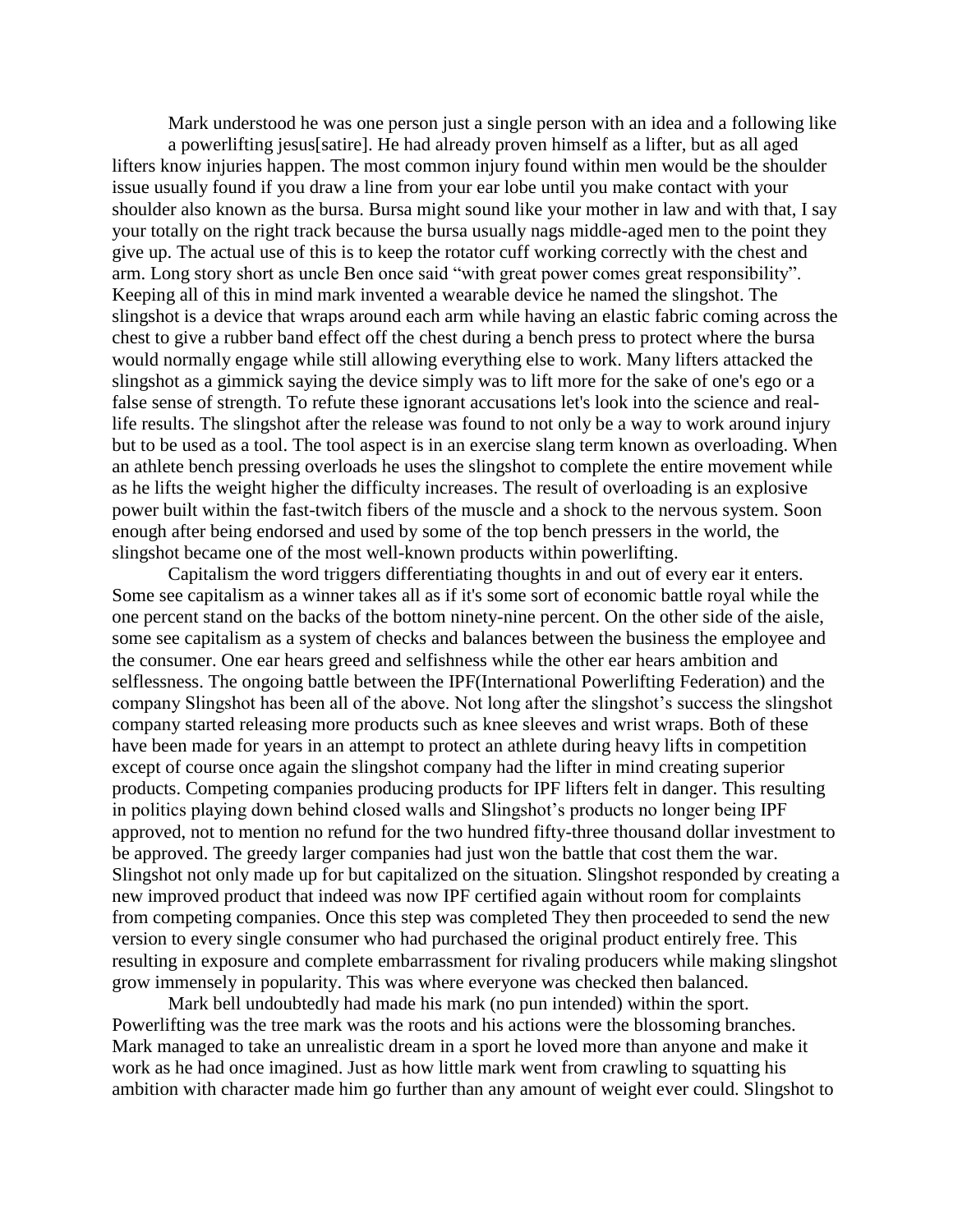this day remains the same company it has always been now running the largest gym in the west entirely free for anyone to use for the sake of will power being the investment all one would need to take. Mark lived the American dream as a powerlifter rarely to ever be seen as possible. No matter how you hear American or capitalism or powerlifter one thing stayed consistent through thick and thin with mark and slingshot not how they were but who they were.

## <span id="page-53-0"></span>"Religious controversies of the 16th and 17th century of Europe," Celeste Smalls

For over fifteen decades the Catholic church stood strong as a symbol of peace and unity for all of Europe. Even before the reign of Constantine the great, when it was decreed the orthodox church would be the national religion of the Roman empire, The Church stayed unified during their countless decades of persecution. However, it wasn't outside force that would later split apart the great catholic church during the 16th and 17th centuries, that later would be known as the Protestant Reformation. During the 16th and 17th century, tensions arose inside the church well before the Protestant Reformation begun and Europe desperately struggled to keep the peace between those who opposed the church and the church. What exactly is the protestant reformation, how did it begin and what affects did the split of the church leave on Europe.

Historians agree that the split of the church is one of the most influential moments in all of Europe's history. Although it being on of the most influential events for the most part people know little information about the Protestant reformation and what happened. The Protestant Reformation is the time when more and more people started questioning the church also known as reformers. One of the most well know reformers is Martin Luther who wrote 95 theses explaining what was wrong with the church. Many other reformers rallied around Martin Luther after publishing his 95 theses. Also, it wasn't just other citizen's kings of other nations started to question the church and joined the Protestant Reformation. History.com states that the Protestant Reformation belief was "a call to purify the church and a belief that the Bible, not tradition, should be the sole source of spiritual authority" (par 2). The Protestant Reformation gathered around this belief and moved forward to get change in the church.

The 95 theses of Marin Luther played one of if not the biggest roles in the start of the Protestant Reformation. Also, the invention of the print and press greatly helped spread the word of Martin Luther's 95 thesis and word of other people questioning the church. HistoryGuide.org, states that "the merchants, bankers and artisans of Europe's largest cities and towns who resented the fact that local bishops of the Church controlled all of their commercial and economic activities" (par. 3) helped the cause of the reformers rally for change. Also, the reformers weren't the only influence that put pressure on the Catholic church, King Henry VIII played a key role in the unstability of the church. Local Histories.org researched and found that King Henry VIII had "separated from the Roman church only so he could get a divorce from his wife Catherine" (par 4). But because of this King Henry VIII had created a system where the current ruler would also be the head of the church, which put the church in a downward spiral for many decades.

For almost a whole century there was religious civil war as well as political tension that all can be led back to decision of King Henry VIII to split from the church. After King Henry VIII split from the catholic church he ordered and issue that copies of the bible be issued out. Even though it was unstable religious tensions during this time it did help the first mass production of any book. Up until the reign of Queen Elizbeth there were multiple events that affected all of Europe. During this time the Catholic made a counter reformation that created the Roman inquisition whose job was to examine any heretics and there was no boundary to their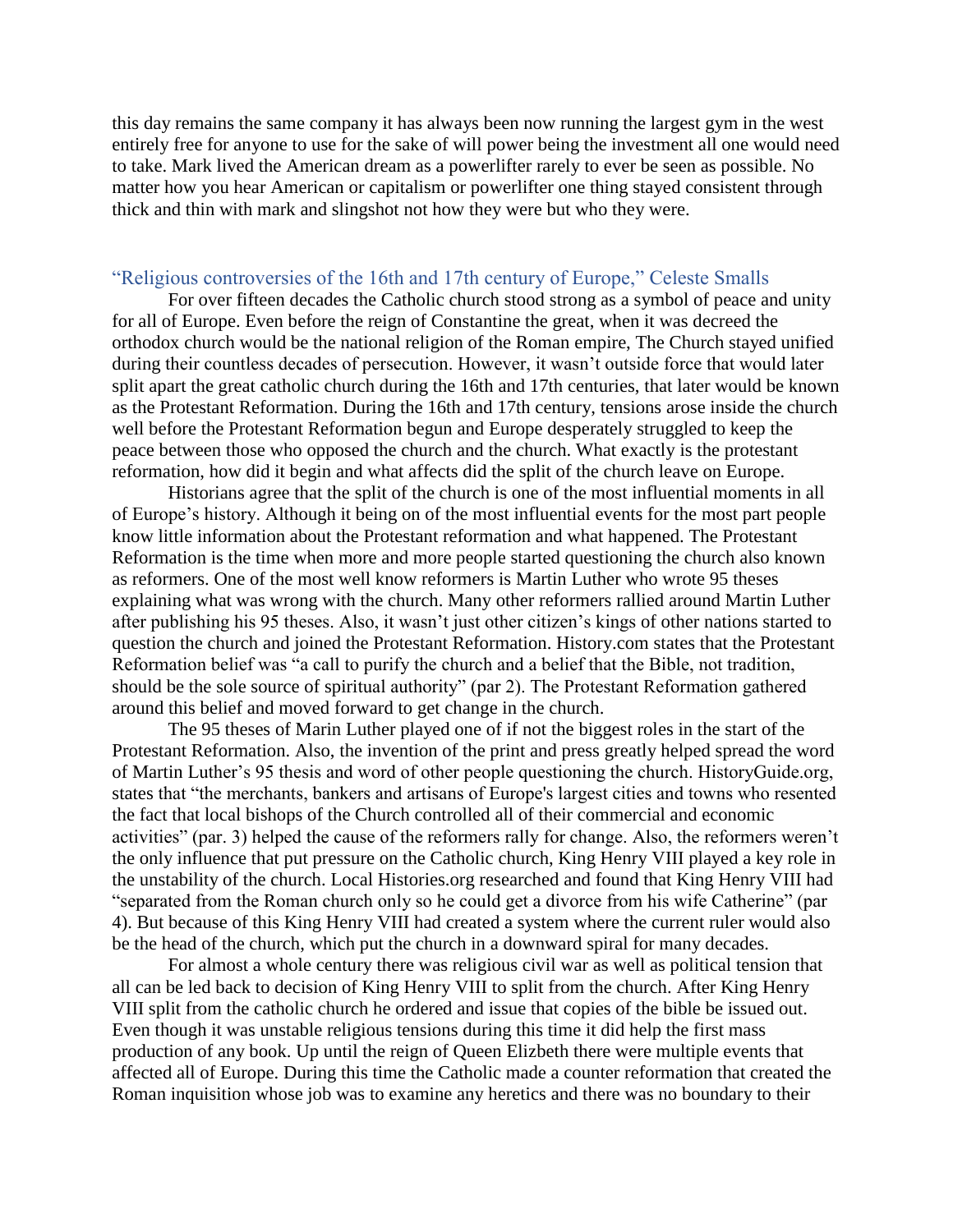jurisdiction. But this was a cruel time for any reformers or anybody who the church though was a heretic because if the church thought you was a heretic or spreading "blasphemy", the person was publicly executed and named a witch. But History,com stated that right when "Northern Europe's new religious and political freedoms came at a great cost, with decades of rebellions, wars and bloody persecutions. The Thirty Years' War alone may have cost Germany 40 percent of its population" (par 10). Although most of these events happened before Queen Elizbeth reign and her early years when she rose in power was a signal for peace.

It took all of Queen Elizbeth reign until her last 2 decades to successfully solve some type of religious peace in England. Almost it took almost another century after Queen Elizbeth reign for peace to achieve between the Protestant union and the Catholic league. It was King James I reign were peace was actually resolved after all of the events such as Martin Luther 95 thesis to the church counter reformation.

# <span id="page-54-0"></span>"Dress for Success," Kassandra Gallegos

As young people enter society they often hear adults advise them, "dress for success." Whether young people realize it or not, the way they dress not only has an impact on the way others perceive them, it also has an impact on their self-esteem. The way we dress can help ourselves to express our creativity and even our personalities. Over time, the ways people dress has changed drastically. Today, in an internet obsessed century, young women have grown notorious for expressing themselves through their fashion unlike anything ever seen in previous generations. By describing the current state of fashion it is evident that girls' choice of style, most commonly Retro, Gothic, and Boho, is driven by the desire to express their personalities.

One popular category is Retro, which is a style of fashion inspired by trends from the late 1990's and early 2000's. During these years, a boom in pop culture and a shift in beauty standards gave birth to new pop artists as well as new fashion trends. This nostalgia influences girls who dress Retro to often take inspiration from the early 2000's fashion trends and imitate styles from movie characters from Clueless, Mean Girls, and Legally Blonde. They imitate iconic figures such as Paris Hilton, Britney Spears, and Lindsey Lohan. Many brands that were more popular in the early 2000's are becoming increasingly popular today, such as Dior, Coach, and Louis Vuitton. These girls wear soft pastel feminine colors such as pink, red, purple, and baby blue. They often wear cropped tops with rhinestones, colorful cami shirts, low-rise jeans, mini dresses, pleated skirts, and colorful socks. Their accessories include small shoulder bags, glittery silver jewelry, butterfly hair clips, and small sunglasses, usually pink or brown in color. They adorn their feet with chunky platform sandals, strappy kitten heels, and Nike Air Force Ones. These girls frequently buy clothing items from thrift and craft stores such as Depop and Etsy, both online stores. Often girls opt for more natural makeup looks by utilizing lipgloss, colored eyeshadow, and bright pink blush. Girls utilizing this style are viewed as confident, feminine, and fashionable.

Many girls all over the country choose a Gothic type of style, they are known as "e-girls." These girls commonly project their personalities online through their intricate social media profiles. The style can be described as edgy, alternative, and sleek. Many take inspiration from music icons such as Tyler the Creator, Travis Scott, Billie Eilish, and popular Asian anime characters. They are often reserved people who enjoy skateboarding and listening to music such as rock, indie, and alternative. Some defining fashion characteristics are long sleeve shirts layered under short sleeves, dark colored clothing, fishnet tights, and baggy pants. They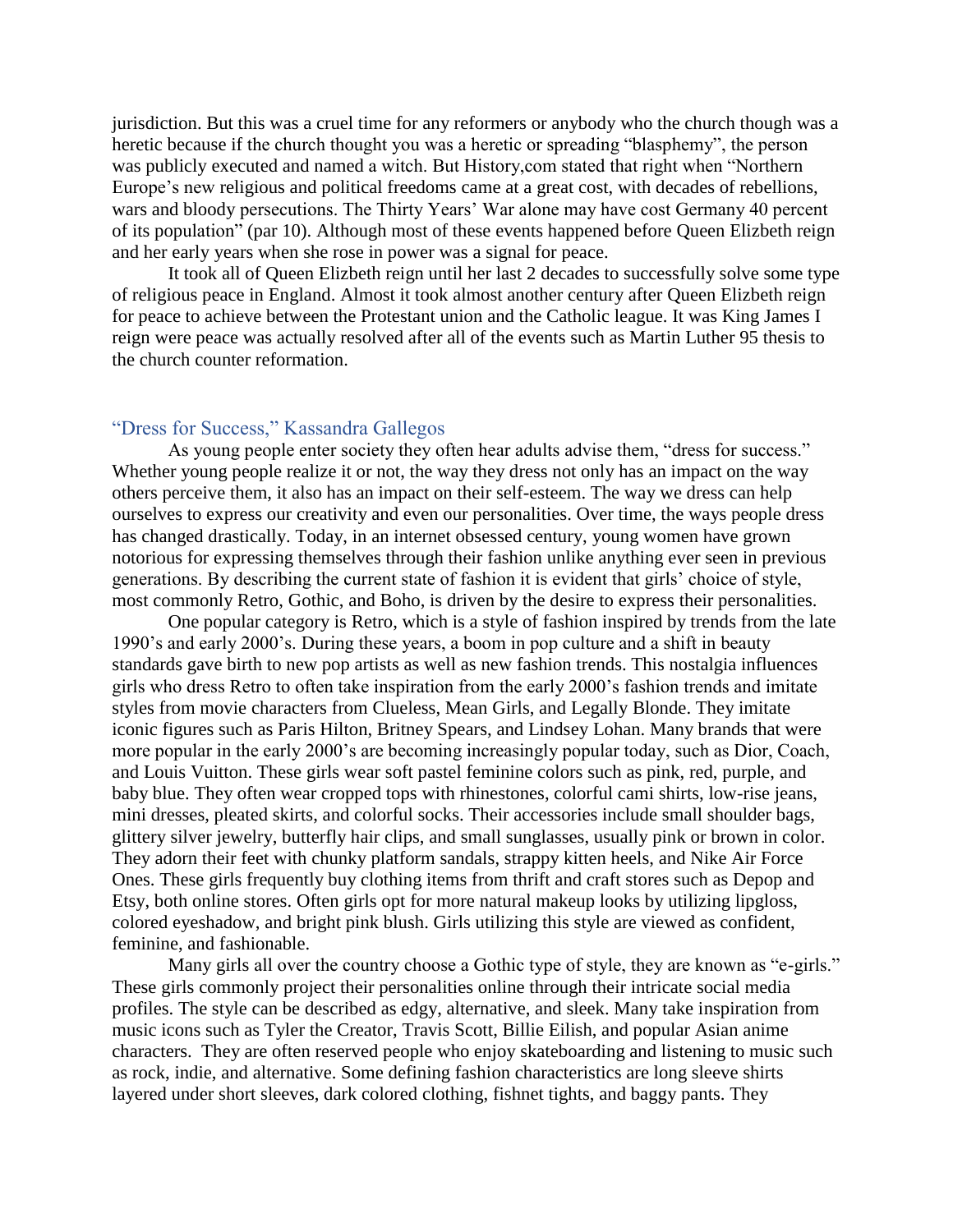accessorize with overlapped thick chains, long colored nails, and black jewelry. Shoe choice includes Dr. Marten boots, black Vans, and chunky tennis shoes. Makeup is usually applied with an emphasis on winged liner and blush as well as a signature black heart drawn using eyeliner on the cheek. Hair is usually dyed in one or two colors and their nails are often painted black. Common stores displaying e-girl styles are Princess Polly, Hot Topic, and Dolls Kill. E-girls are known for making bold fashion decisions, sporting intricate fashion looks, and displaying conviction.

Another common fashion style is Boho. Girls who have a Boho style are known for having cheerful outgoing personalities and enjoying displaying their passions on social media sites such as Instagram, Vsco, and Snapchat. These girls often gather inspiration from influencers such as Emma Chamberlain, Haley Pham, and Summer Mckeen. They enjoy the beach and marine life, which inspires their fashion. They tend to have lighter colored hair, enjoy tanning, and wear little to no makeup. They are known for commonly sporting an oversized t-shirt and Nike shorts as well as colorful crop tops and ripped denim jeans. They often wear summer shoes such as Birkenstock sandals, Crocs, checkered Vans and white Nike Air Force Ones. Accessories include Pura Vida bracelets and anklets, shell necklaces , hair scrunchies, Fjallraven Kanken backpacks and Hydroflasks water bottles. These girls frequently customize items such as Hydroflasks and Macbooks using colorful nautical and beach themed stickers. Commonly visited stores for this style include Brandy Melville, Lululemon, and Urban Outfitters. Many associate the look with the latest fashion trends, comfort, and summer. Girls who dress Boho are considered lighthearted, relaxed, and passionate about topics such as the environment.

Fashion has always been a very important aspect of a young girls' life. Fashion choice expresses personality and serves as a way to decorate one's self. It also allows people to predict what others' personalities and interests are. Girls who have a gothic style may be interested in specific styles of music such as indie, whereas a girl with a Boho style may be interested more in environmental topics. Likewise, a girl with a Retro style may enjoy watching movies from the early two thousands. These different styles help us understand girls' specific personalities and interests. But regardless of which style girls choose to wear, their fashion choices express their passion, confidence, and attitudes in their own special way.

# <span id="page-55-0"></span>"Maria De La Luz," Kassandra Gallegos

I opened my eyes at the sound of pots clashing in the kitchen. The sound of running water escorted soft voices working tirelessly to remain as quiet as possible. I sat up on the bed and reached for my glasses placed on my nightstand. The morning was sunny, but still a frigid January morning. The surrounding concrete walls only magnified my shivers. I got up from bed walking slowly and dragging my feet slightly, until I arrived at the kitchen. As soon as I entered the kitchen, I could tell they were surprised.

"Ay, good morning mama, how did you sleep?", asked Lucha, my daughter.

"Good, good. But I heard the noises in here so I wanted to see if you guys needed help." I said.

"We're sorry to have woken you up grandma. But I was so excited to come since last night you didn't get to tell me the story you promised…", said Malu.

"Don't worry Malu, I am used to waking up early anyways. Besides, I really want some hot coffee." I said, apologetically.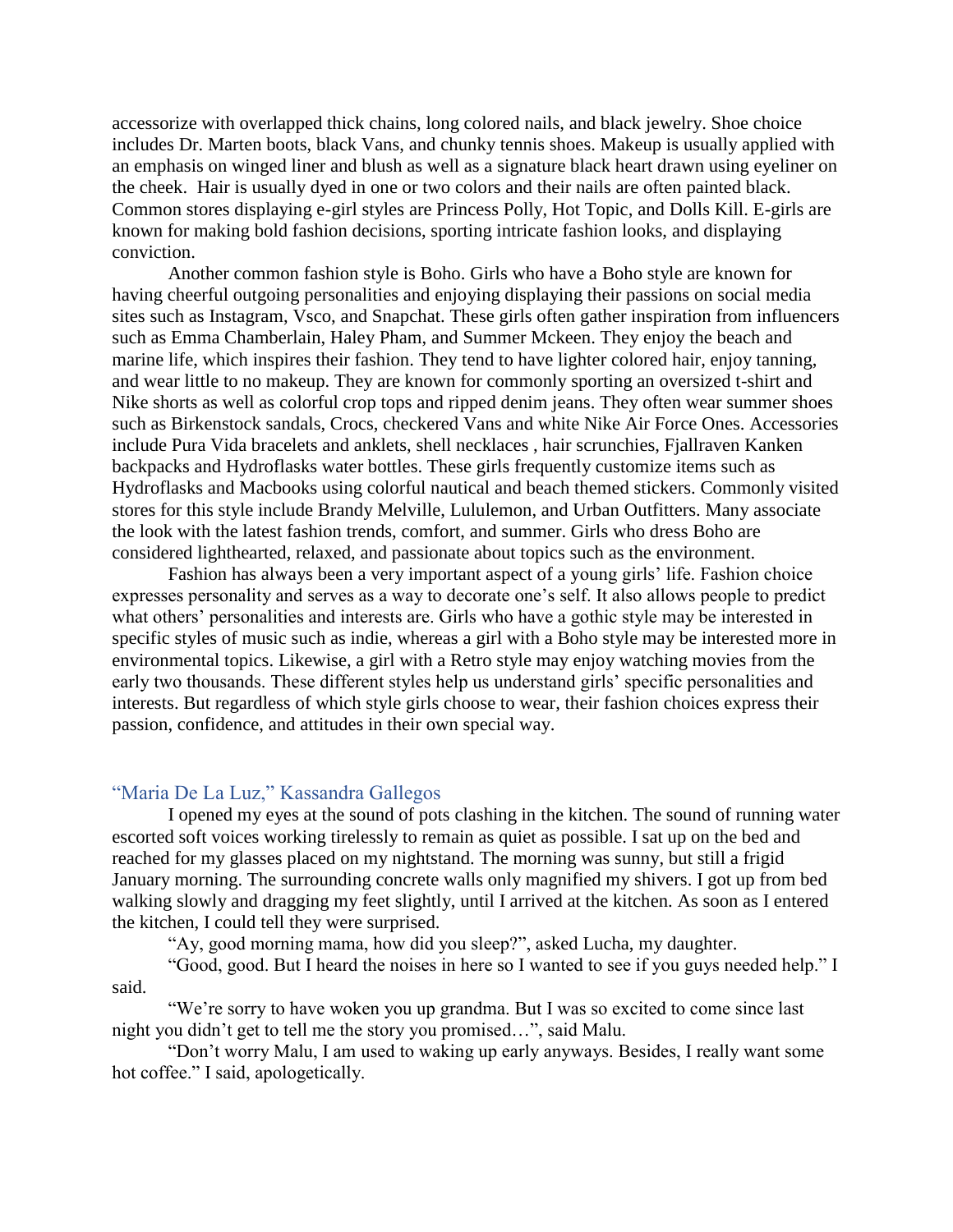"Okay ma, please sit down, I can handle some cafe de olla. Meanwhile you can keep telling Malu that story you didn't get to finish last night. As soon as she woke up she was ready to come see you." said Lucha.

"Wow Malu, I didn't know you would be so interested in my story." I sighed. A couple months after Malu was born, Geronimo, my husband, died. Malu grew up with one mom and one grandma, her only relatives. So she often wondered what had happened to her grandpa, and why she was never able to meet him. Now, she was 12 years old and still as eager as ever to know about her grandpa. The night before I had promised to tell her exactly how her grandpa and I met. So I began to think, trying to recall the very beginning of everything, a place where I could start. So now, I finally begin.

"I was born in March of 1933 in Tlaxcala, Mexico, where I lived with my parents and my younger brother. When I was only 8 years old, my mom died giving birth to my younger sister. From then on, I was responsible for caring for my younger siblings, almost acting as a mother figure to them. This was not an easy task, since life in the pueblo required arduous work, such as hauling water from the well, washing clothes by hand in the river, and cooking for the family. At the age of 15 my father decided it would be in my best interests to move to Mexico City along with one of my cousins, so I agreed. But moving to the city was no easy task. Coming from a small pueblo where everything was underdeveloped and pure, the city seemed menacing. Lots of people immigrated to Mexico City in the search for a better life, jobs and opportunities. When I left my pueblo with my cousin Marta, I was more frightened than I had ever been in my entire life. I was only 18 years old and I had never been outside of my small town. I knew how to do manual labor but I had never been to school, so I didn't know how to read or write. Marta and I arrived in Mexico City by train. Then we walked to my cousin's great-aunt's house, her name was Loretta. Loretta was a kind hospitable woman. She convinced her boss to let us start working with her and he agreed. Loretta was a custodian at the largest building in Mexico City.

Inside the building were many business offices and very wealthy business people. Loretta helped clean every floor along with about 10 other women. On our first day of work, we took a taxi to the building. When we walked into the lobby a receptionist greeted us. 'Good morning girls.' said the receptionist, 'You all can start on the first floor and end on the 5th.''Got it.' said Loretta. We waited for the elevator doors to open and soon enough we were traveling to the first floor. Loretta began telling Marta and I what our cleaning duties entailed, but all I could think about was how marvelous the elevator was. In the pueblo, there was no such thing as a building 800 feet tall. Much less a machine that transports you up into the sky at such a fast rate. The walls were all seemingly made of gold and the floor was so white and shiny it seemed as if it had never even been stepped on. I didn't pay any attention to what Loretta said because I was starting to feel dizzy. The movement of the elevator was so unfamiliar, and the combined insecurity of what lay ahead did not help either. Finally, we arrived at the 1rst floor. As soon as the elevator doors opened I saw a man. He was a doll. Very tall, light brown eyes, thick dark wavy hair, and strong hands. That day he was dressed in a dark brown suit. He had me head over heels from the day I met him."

#### "And that was grandpa?", Malu asked.

"That was grandpa," I answered, "He was waiting to catch the elevator we had stepped out of. Immediately, we locked eyes, but only for mere seconds as we walked by. I continued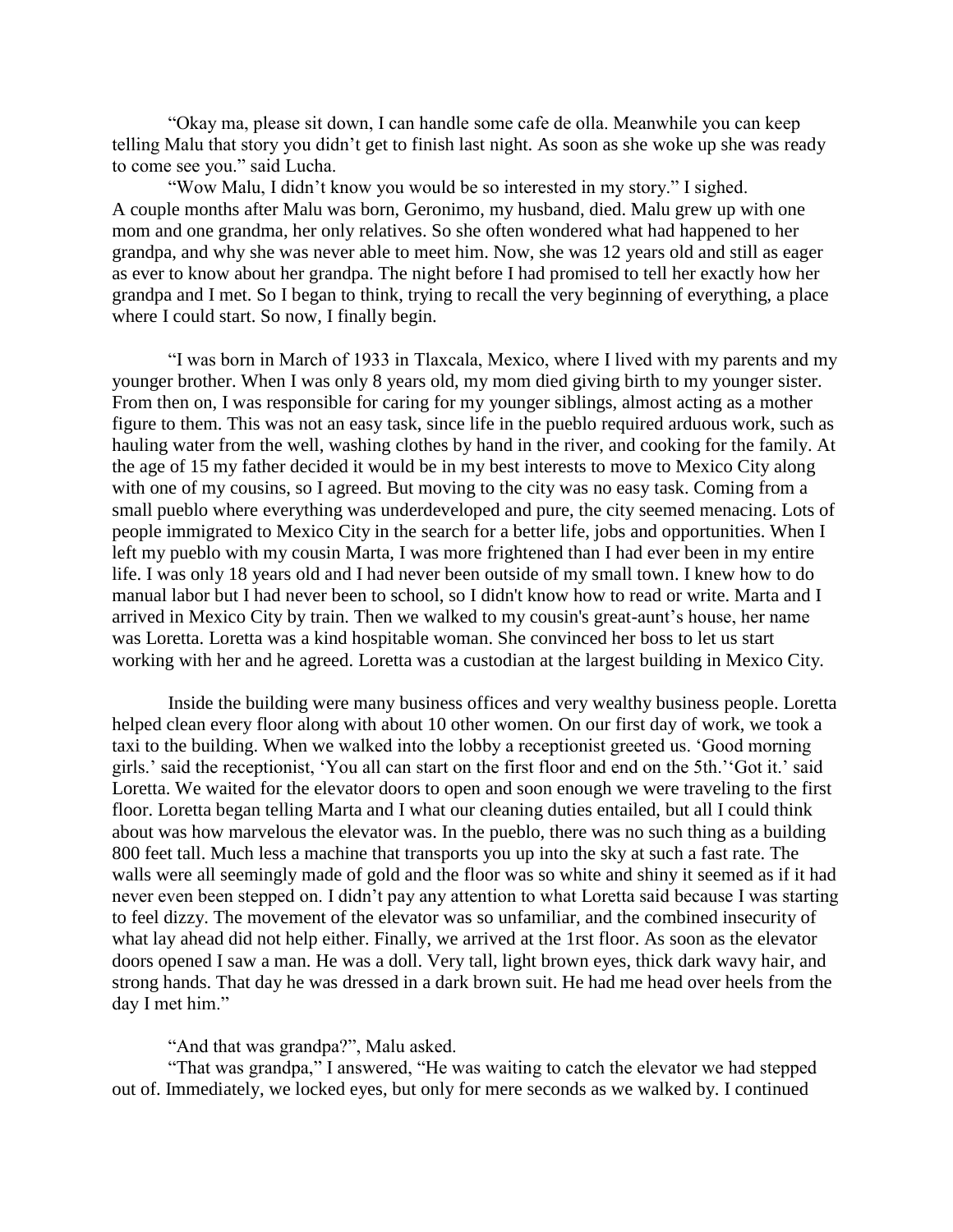working at the building with Loretta and Marta, and occasionally, I would see the handsome man I met on the first day of work. One day I had to work a shift alone, without Loretta and Marta. I was assigned to the 6th floor. After my long day of work I hopped on the elevator, but just as the doors were closing, the handsome mystery man ran in.

"I'm sorry. These elevators take a long time to come around, I didn't want to miss this." he said. The doors closed behind him and he stood right beside me.

"So you must be new here, correct? I had never seen you until recently." he inquired. My heart skipped a beat. In the pueblo, I never had any friends besides those in my family, much less any love interests.

"Yeah, just started working here a couple weeks ago." immediately he answered, "How old are you? You look really young."

"18" I answered.

"Oh. I'm 22. I'm sorry, what was your name?" he asked.

"Maria Luz Juarez.", I answer.

"You have a beautiful name Maria Luz. My name is Geronimo Orozco."

"After we met, we would often speak to each other, and talk about our long days at work on the elevator. Soon enough, Geronimo began to ask me if I wanted to go out to eat or go downtown to see the mariachis play. And, happily, I agreed. Over time, we fell in love. And finally, Geronimo asked me if I would like to live with him. When he asked me, I was delightfully surprised. And I agreed to live together."

"Geronimo bought a small piece of land in a developing town called "El Sol" on the outskirts of the city, where we began our family. I'll be honest, it was not a pretty place, it was not nearly as developed as it is today. At the time there were no general services and all the streets were dirt. The land we bought had no house, so grandpa and I had to build one ourselves. Despite this, I was not one to complain because I was living with the man I loved." Everything went well at first, we built our home and I birthed our first two baby girls. Geronimo began his glass business and opened his own shop in the town center. But along with his business, he began making friendships with the infamous town alcoholics. And slowly but surely he was hooked on alcohol. Despite Geronimo still living with me in our house, he was as absent as if he lived in a different country. He no longer seemed to care about me or his children and he would often only come home at night, drunk, but only to sleep. In the mornings, he would leave for his business and then after working, he would drink with his friends.

With time, Geronimo began to transform into a completely different man than the one I had originally met. This vicious cycle devoured all of his time and sobriety. He no longer felt the need to provide money for his family. When Geronimo would come home drunk, he could barely stand up straight. Sometimes, hundreds of pesos would fall out of his pockets while he would walk to his room. Despite Geronimo making good money with his business, he would never give us any money- not even for food. Ultimately, the one once loving father of my children was no longer present. Geronimo would spend his day at his glass shop and his nights with his friends out getting drunk. When he would come home he would often beat me or verbally abuse me."

"Grandma, I don't want you to have to remember these bad memories. It's okay." Malu said. "Yes Malu. These are sad memories. But you need to know this story because this has made me who I am." I continued, "Geronimo and I now had 13 children. Seven girls and six boys.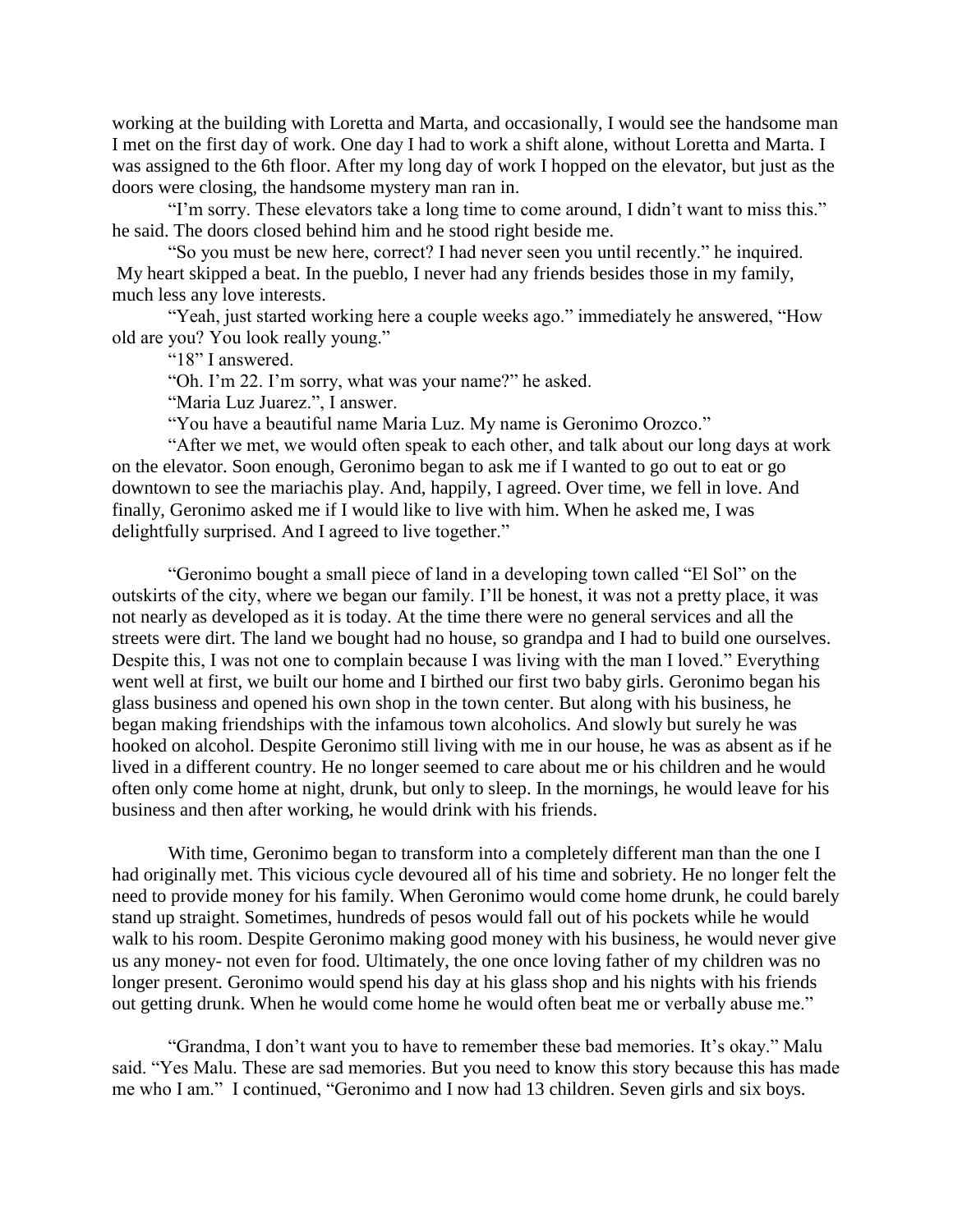And he was still absent as a father. He occasionally ate with us, but he did not have a relationship with any of his family members. Over time, I forgave Geronimo. And I do not think Geronimo, your grandfather, was a bad person. I think he made bad decisions. When most of my kids were adults, I saved enough money to buy my own house in Santa Rosa, a different town. All of my children and I moved out of the house and moved to Santa Rosa. Geronimo decided to stay in El Sol, and we respected his decision. Later on, at the age of 60, your grandfather's liver was almost completely dissolved from the immense amount of alcohol he drank. He was sick and alone in our first house. The little house which was once full of life had become almost completely silent. And so when I heard news of his bad health, I returned. Geronimo was completely alone, no friends or family willing to care for him-except me. And so for his last few weeks of life, I cared for him. I cooked him his favorite enchiladas, and I would make him his special coffee that he loved. He was now forcefully sober, and it was almost as if a little piece of the Geronimo I had fallen in love with was still alive. But now, that handsome Geronimo, was ghast and looked weaker than I had ever seen him before. Geronimo and I used our last few days together to remember our good times. We talked about when we would go out to eat street tacos, or the memories we made when we were building our house. Geronimo asked me if I could ever forgive him for all of his mistakes. He apologized for his inability to be part of our family, and for not being a good husband. I assured him that he was forgiven. And I truly did forgive him. Thanks to your grandfather, I lived a life full of hardship, but I also lived a life surrounded by thirteen amazing children. As a girl, I never imagined having a family. But now I have thirteen children, thirty grandchildren, twenty five great grandchildren, and four great great grandchildren. I am constantly surrounded by an enormous family who loves me and continues to care for me in my old age. And for that, I thank your grandfather."

"Ay grandma. You are so strong. I love you, my mom loves you and all our family too!" said Malu.

"I love you too Malu." I said, reaching over and giving her a tight hug.

Lucha placed a cup of warm coffee in my hand. And smiled. Today, I am 87 years old.

# <span id="page-58-0"></span>"Effects of a Gender Concentrated Society on Women," Kassandra Gallegos

"Stop acting like a girl! She is such a dumb blonde! Always a bridesmaid, never a bride." Seemingly innocent remarks often reinforce sexist stereotypes. In modern day United States, comments such as the aforementioned are used much too often. American children internalize gender stereotypes and gender roles by means of what the media dictates or what is taught to them by their parents. Children begin to realize which actions are considered appropriate for their respective gender at an early age. For example, young females are expected to be nurturing, submissive, and delicate--all characteristics from which young boys steer clear. Today, women live in a predominantly patriarchal, male-dominated culture, and gender stereotypes result in devastating effects on women's everyday lives by impacting their well being, careers, and relationships.

The gender stereotype that women are weak affects women's physical and mental well being. Women are viewed as subservient to the male gender solely because physically, women are not equally as strong as men. This sometimes leads men to commit horrible acts against women including rape, domestic violence, mental abuse, physical abuse, and sexual harassment, which makes them targets for exploitation and abuse. Women are victims of domestic violence because, not only do men see them as weak, but they also believe they are too weak to defend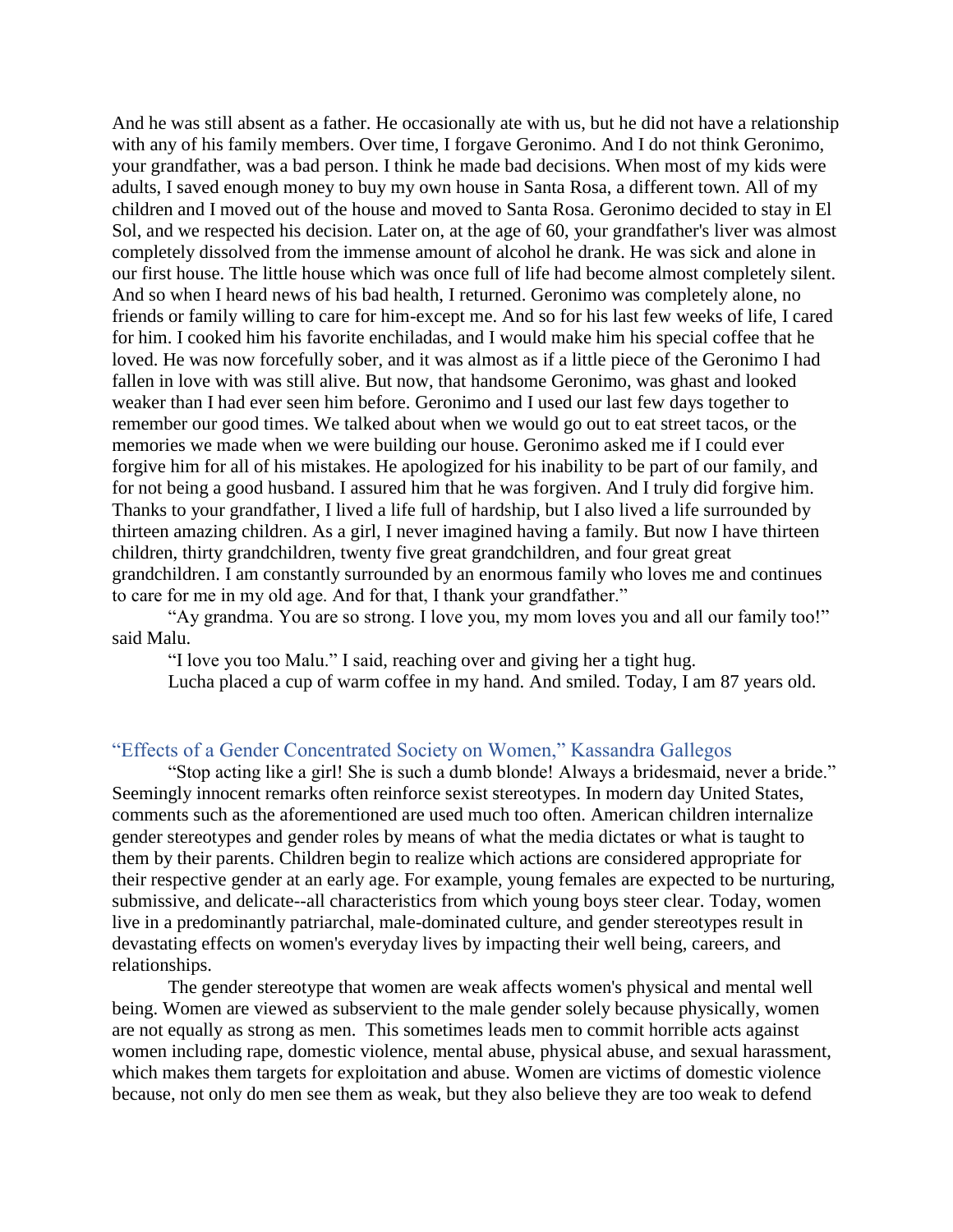themselves. In some cases, women decide not to defend themselves against abuse for various reasons. For example, they fear being severely punished by their offenders, not being heard by the justice system, or most importantly, fear for their lives. Other times when women try to defend themselves against offenders in court, they are accused of "asking for it" or of "not doing enough" to protect themselves. Seeing other women go through these situations causes many women to be stuck in abusive relationships, unable to escape the hands of their spouses. Women also feel constantly unsafe, fearing they may be kidnapped, assaulted, sex trafficked, or worst of all, murdered. Women have to take extra safety precautions to protect themselves and follow certain unwritten rules, such as not walking alone at night, to remain safe.

Gender roles also severely affect women's careers. Women are viewed as unintelligent and are underestimated in terms of competence in jobs. Women have trouble feeling confident in their learned abilities because of this stereotype. Many doubt whether they are good enough to compete against men in jobs involving STEM (science, technology, engineering, and math), so they avoid jobs that are in male-dominated careers. This causes women to become marginalized in certain fields, fearing to pursue a career in engineering, construction work, or high risk jobs such as firefighting. Some women are hesitant to run for jobs in politics, a mainly maledominated area. When women do run in politics, many times they are undervalued and rarely achieve a higher position, such as being a presidential candidate. This leaves women underrepresented in important issues such as abortion, divorce, abuse, and womens' healthcare, among other female related topics. In most jobs, women are paid less than men even when they are working the same job with the same educational backgrounds. This causes women to feel that no matter how qualified they are for a job, they may not be as valued as a male would be in the same position. Unequal pay also severely impacts single-parent families who depend on only one income, most commonly the mother figure, to provide for their needs.

Another dominant stereotype is that women need to be married in order to be happy. It implies a woman's ultimate life goal should be marriage and that a woman who is not married is not living her life to the fullest. Since women are expected to marry, many young girls begin to place immense value on their looks, convinced that their appearances increase their opportunity to marry. This results in many women never feeling good enough about themselves because they may not be able to fit into current beauty standards. Because marriage is "the ultimate life goal" set for women, those who do not marry are often marginalized or felt sorry for. Also, young girls feel pressured to rush into marriage, resulting in early marriages for which many youth are often unprepared. Often there are future consequences for women. For example, marriages initiated too early often result in unhappy marriages, stress, and many times abuse. Another result is a halt to women's education. Because married women are usually under their husbands monetary care, many do not feel encouraged to continue their education or may not have support from their spouse to do so. Therefore, many give up dreams of having a career, becoming entrepreneurs, or simply furthering their education. These untruths cause females' full potential to be halted, affecting women's relationships, family life, and even the economy.

Gender role stereotypes severely affect women's lives all over the United States. Whether it be mentally, professionally, or personally, all women are impacted. Women are viewed as weak even though women endure constant emotional pressure. Women are viewed as dumb even though they are as equally intelligent as men. Additionally, women are considered useless without a partner despite many women being successful and happy without a spouse. Women are constantly underestimated as a gender daily. As a nation, Americans should aspire to become an ever-evolving society that becomes inclusive and equal to all people, particularly related to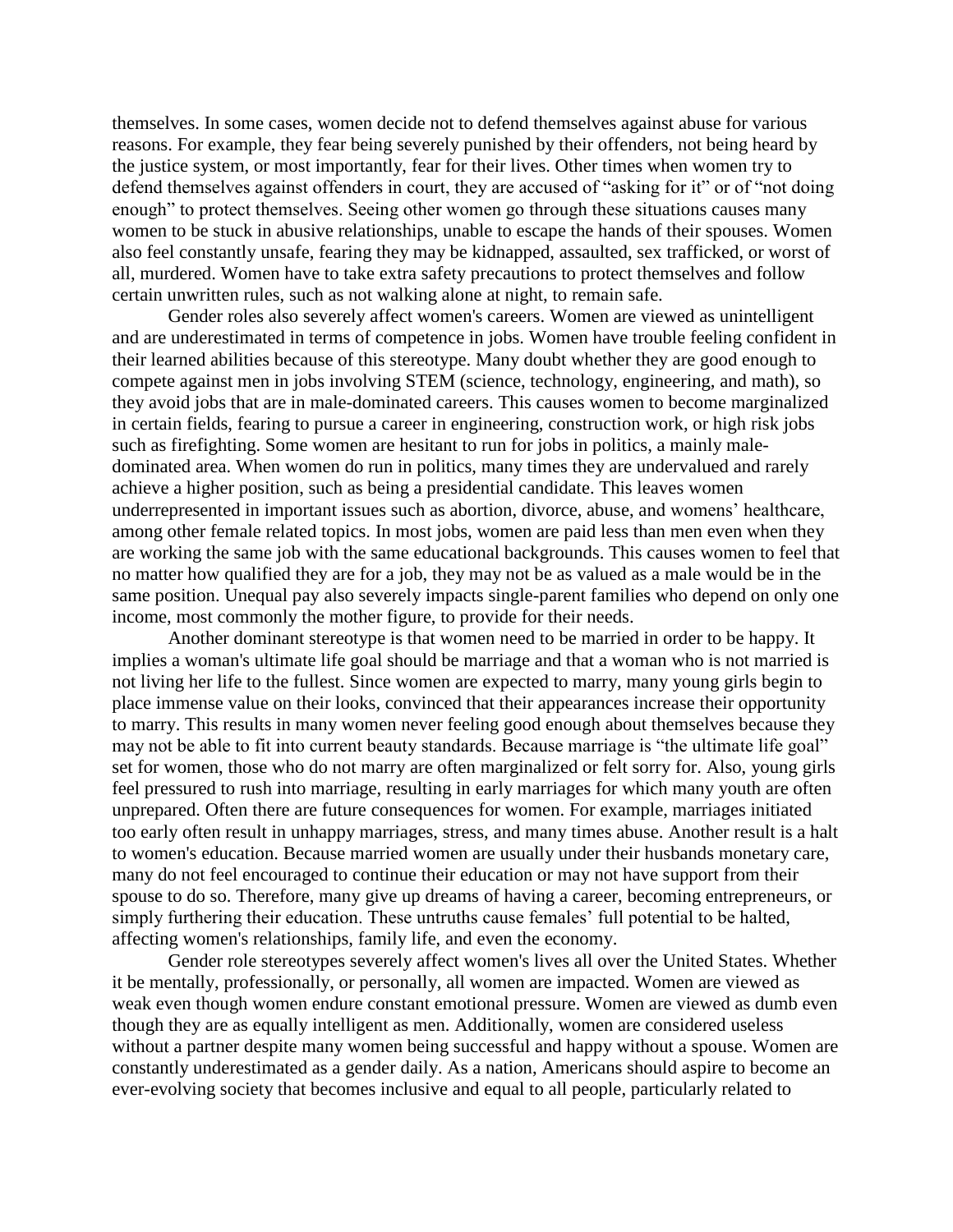gender. Hopefully one day, young girls can be raised without stereotypes that diminish their capabilities and society no longer underestimates women, but empowers them instead.

# <span id="page-60-0"></span>"Becoming a Mother," Jessica Knight

Becoming a mother may or may not be in the plans for your life. I may want to question everything about motherhood and I even may overthink everything. Motherhood is about finding out the biggest news and making the biggest decision of a woman's life. Now I have to know when and how to start telling the people that matter and who are the people that need to know. My biggest changes start to happen, starting with my body and my emotions. As each day goes on when the baby has finally arrived I now have someone else to take care of and the biggest responsible you have ever had. With all that being said becoming a mother is the change that changes everything in my life just by that one test.

Finding out the biggest news and making the biggest decision of a woman's life all starts when you take that first test. Many thoughts go through you head, do I cry because I am happy or upset. I start to ask these questions to myself but I don't know all the answers. I know I have to take it one step at a time. The next step would be doing I keep the baby or do I do the unthinkable and not keep the baby. Knowing my options is a major part of becoming a mother. I can find help and resources at my local health department and online. Now that I know I am having a baby, it's time to tell my big secret.

I am having baby and now I have to tell the world. I really don't have to tell the world that I am having a baby but telling the people you care about is a big deal. You start asking the same questions will they be happy? Who should I tell first? What will their reaction be? If I am in a relationship and we are happy the baby's father he should always be first to know. He will be my support system and help me make the decisions that I don't have answers to. Telling the father, he is going tell be a dad, his reaction is a big part of my emotions. I start asking myself how do you do it to you just tell him, do you show him the test, do you go all out and make it a big surprise because this is something we have been waiting for. After knowing the way to tell him I now finally get his reaction. We are going to say he was happy and now we get to be happy for the little bundle of joy that will be arriving in nine short months. Now we both get to start making decisions like when should we tell our family, job, friends people who are just see use at the store or at other events. Telling these people on my own time frame and at any pace I seem fit. There is no time frame it is my child and now I am charge of making that decision on my own terms. As I start the challenge of telling the world I start to go through the change of being pregnant.

The changes start to happen, from my body to my emotions. My body is changing, I feel sick, tired and you may start to grow in places that haven't grown in years. Every week it's something different. My boobs hurt and I can't keep anything down. To awesome I can eat again but I feel so fat and nothing fits "We will always be marked by motherhood." Everything starts to hurt even places you never though that could hurt. I talk to my doctor and they say "that's normal in pregnancy". My emotions are all over the place and I cannot control them. One second you are happy the next I am crying because I can't fit my favor pants. Everything is changing and I cannot stop it. I start to feel like you have no control. My body and emotions are changing but will it every be normal again. My body changes forever "We will never be the same" there will always be some part of you that you feel will never be normal again but then I find the new normal as years go by. Things are just starting to change but the biggest change has yet to come.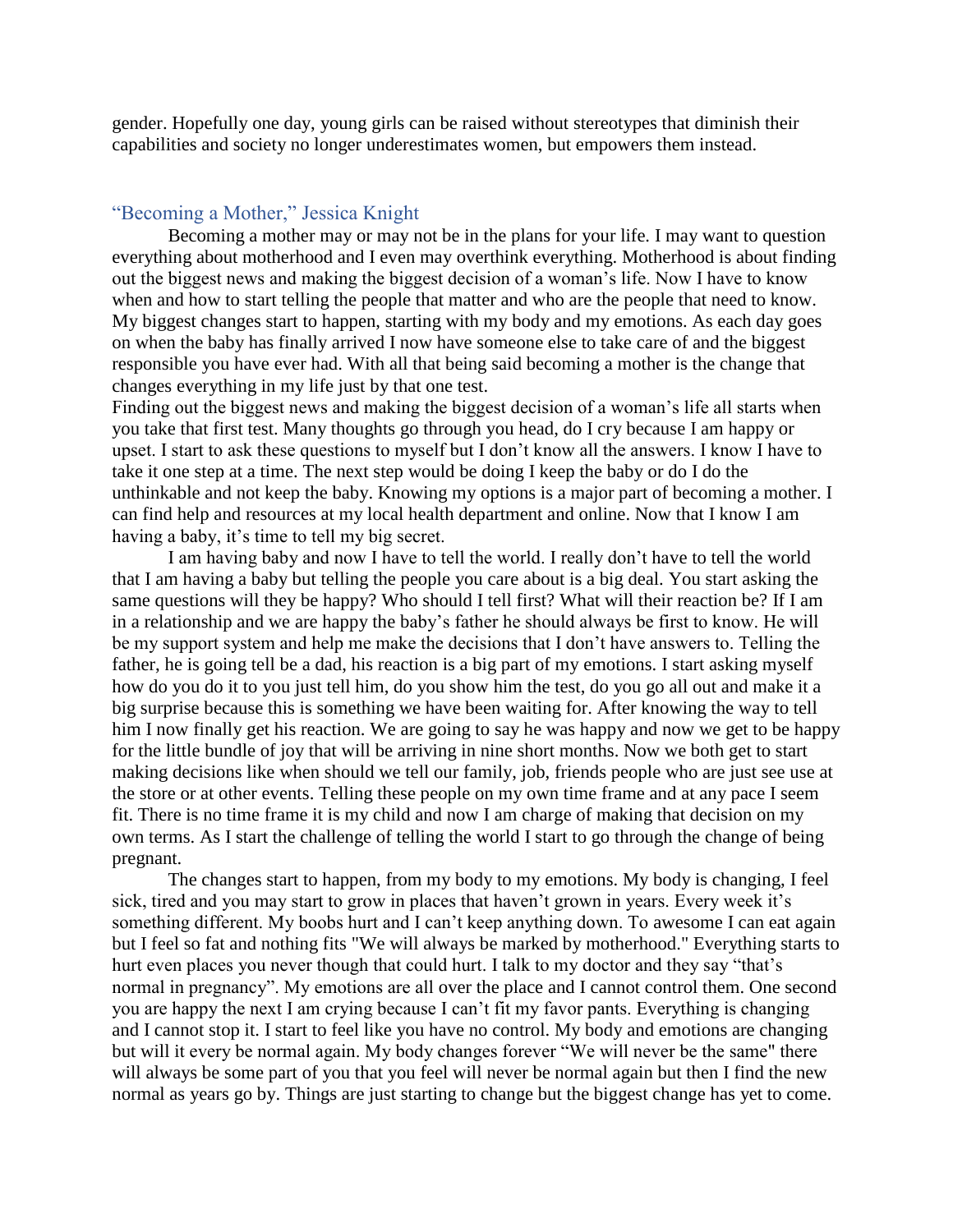The baby has arrived and everyone is so over joyed to meet the little one. Everyone wants to see pictures and come over and hold the new born baby. My mind starts to think about all the germs, what if they hurt the baby what if they don't hold it right. All the what if's. The hardest part is telling my loved one know and them getting mad at me. At the end of the day it is my baby and I have to do what you think is right for your new growing family. When I get home and all settled in. Family members have left and the father goes back to work I then realize that I now have a baby at home to take care of by myself.

My normal day isn't so normal anymore I do not have to just worry about myself but for another living person. I cannot just get up and go I have to feed and change a baby make sure the baby is well taken care of before I even get a chance to eat. I can't just get up and head to the store when I need to I now have to pack a diaper bag and make sure I have everything the baby needs from bottles, diapers, wipes, the babies favorite toy and blanket if it gets cold. I have to prepare for everything I do now. Even my bed time changes I have to feed the baby and I am use to going to bed early I have to be back up before the next day to feed the baby again and then again every three hours at the least so the only time I get to sleep is truly when the baby is sleeping even if you feel like I have a hundred other things to do and get done. Remember everyone feels defeated at first.

Just take it one day at a time. Each day you may feel like it gets easier and other days I may feel defeated. Just know I am new at this and it takes time to adjust. Everyone makes mistakes but it's how I learn from them mistakes is how you becomes a better mother. People may judge you but they don't know what I have been through and what works for me and my child just keep my head held high and ask for help when I need it.

#### Works cited

Verner, Leslie. "What Pregnancy Tells Us about Being Human/Expecting Wonder: The Transformative Experience of Becoming a Mother." 12, August 2020, Vol. 137 Issue 17, p39- 42.

[http://eds.a.ebscohost.com/eds/pdfviewer/pdfviewer?vid=3&sid=26490d95-f16e-4b42-90ca-](http://eds.a.ebscohost.com/eds/pdfviewer/pdfviewer?vid=3&sid=26490d95-f16e-4b42-90ca-977f09e49e34%40sdc-v-sessmgr01)[977f09e49e34%40sdc-v-sessmgr01](http://eds.a.ebscohost.com/eds/pdfviewer/pdfviewer?vid=3&sid=26490d95-f16e-4b42-90ca-977f09e49e34%40sdc-v-sessmgr01)

#### <span id="page-61-0"></span>"Diversity in Marketing," Janet Smith

Diversity in marketing has become a big deal in the marketing world dating back to the 1980's. The importance of diverse marketing has become so great that it is almost imperative that it is implemented to create creativity and personality in the marketing world. The reasons I feel that the role of diverse marketing is so important is because it allows companies to market to more than one demographic and it allows for companies to be more competitive and profitable.

Marketing to more than one demographic allow companies to see their profitability margins sooner rather than later. Being able to sell products to various demographics exposes the products and services in a manner that help companies to view what works and what does not immediately. For example, a company like Neiman Marcus would usually market to high end segments, however if there was a Neiman Marcus in the middle of a low income and highincome earning market they would immediately see that those high-end earners would be the ones that can afford their items which rules out low income earning potential. Doing this not only saves time, but it also saves money that would have otherwise been spent on extra marketing.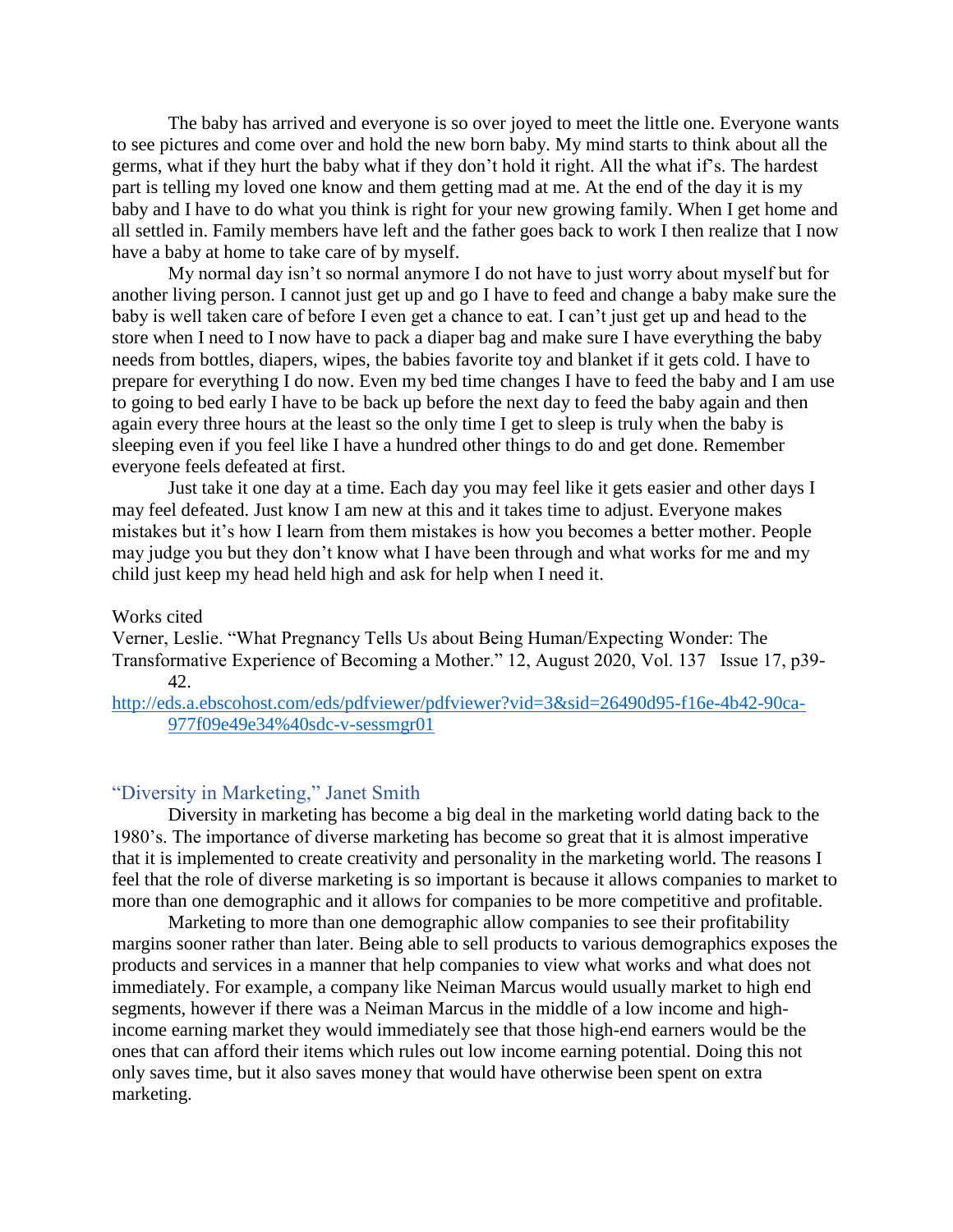Diverse marketing allows companies to be more competitive with their pricing. Companies can freely set their price margins and offer high end or low-end products and services without the worry of whether it is priced too high or too low. Competitive pricing helps to keep products and services offered in their correct market and minimize the forcing of a market that is clearly not there. With competition, companies are more motivated to cater to and provide the best quality products and services in these types of instances because they know that for one the consumer can go elsewhere and that there is almost a guarantee that they will get a return on their investment. A great example of this would be shoe brands like Christian Louboutin and Prada. These brands are marketed in the high earning markets, but no so much in low earning markets because the affordability would be too expensive, and the risks associated with this could hurt business revenue resulting in profit loss. However, with Adidas and Nike brands the affordability is the opposite resulting in revenue gain. The reason why is because these brands make more than one type of shoe. The pricing ranges from \$35.00 to \$500.00 plus for a pair of shoes which creates a market for the low-income people and although they may not be able to afford that \$500.00 pair of shoes, \$35.00 is still more realistic in this market versus the shoe starting at a price of \$500.00 and going up from there.

I feel that the diversity in marketing is one the best situations that could have been created from a business standpoint. It provides products and services for everyone not just one demographic of individuals. It also gives everyone the opportunity to shop in their market without the pressure of trying to keep up with a market that is way out their league.

References: (Hult International School of Business, 2017) (Austin, 2018) (Zalis, 2017)

#### <span id="page-62-0"></span>"Overcome," Hailey Hogan

It took forever. Honestly I never thought I would do it, and still to this day, I stress over something that is so far in the past, that at this point, it shouldn't even be so much as a memory now. When most of your life is either struggling to get stuff done on time, or, worrying about how your mind works, although it makes no sense at all, it's hard to really do anything. I was stressed, terrified, worried, and most of all confused as to why I felt any of these things. My anxiety, to most people, sounded like an excuse for why I never got things done, or why I was too "lazy" for any activity. Only recently, was I able to get it across to people, that it was and is, a very real thing. It caused nerve induced procrastination, worry induced night terrors, and constant paranoia of the everyday little thing. Take for example, a big project due with plenty of time. That shouldn't be such a problem, but for one like me, I began to immediately tell myself why I would do an awful job, and fail. Because of this, I would put it off, and instead, complete smaller assignments, because they didn't seem as menacing. As another example, I would be terrified of people, or any kind of crowd. It seems normal that you would be slightly nervous of public speaking, but I was at the extent of being terrified even in front of my own family. I was scared of judgement and the feeling of any sort of attention or eyes on me. It would scare me so much that even at family events, I would retreat to the smallest, most remote place in the vicinity where I could be completely and totally alone. I still struggle with the social anxiety to this day. But, there is good news. Although it feels that you are being controlled, you have power over it.